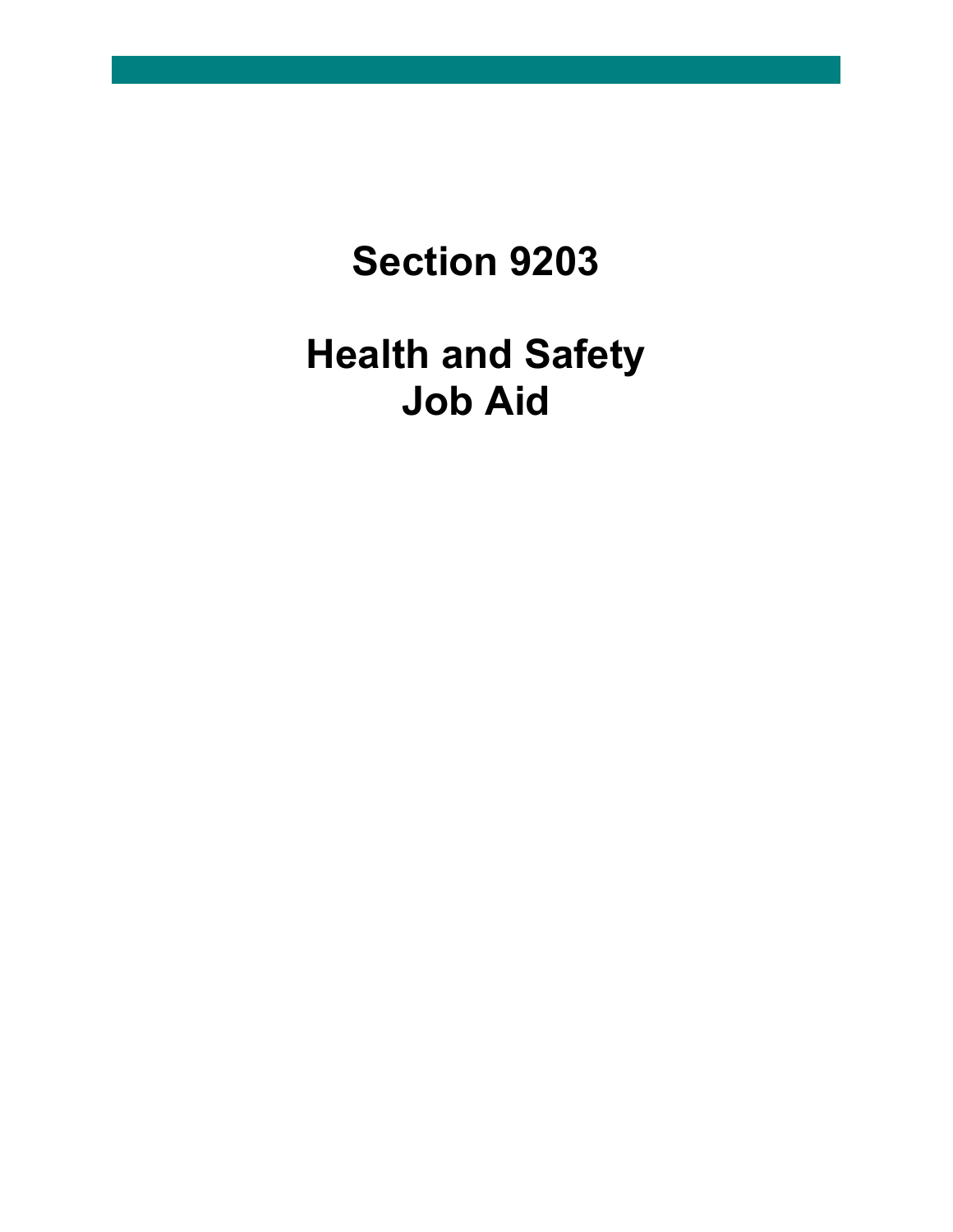

#### **Section Page**

| 9203 |          |                                                           |         |
|------|----------|-----------------------------------------------------------|---------|
|      | 9203.1   |                                                           |         |
|      | 9203.1.1 |                                                           |         |
|      | 9203.1.2 |                                                           |         |
|      | 9203.2   |                                                           |         |
|      | 9203.2.1 |                                                           |         |
|      | 9203.2.2 | Washington State Health and Safety Guidance 9203-3        |         |
|      | 9203.2.3 |                                                           |         |
|      | 9203.2.4 |                                                           |         |
|      | 9203.2.5 |                                                           |         |
|      | 9203.2.6 |                                                           |         |
|      | 9203.3   | Incident Command System Compatible Site Safety and Health |         |
|      |          |                                                           |         |
|      | 9203.3.1 |                                                           |         |
|      | 9203.4   | Emergency Safety and Response Plan (Form SSP-A) 9203-5    |         |
|      | 9203.4.1 |                                                           |         |
|      | 9203.4.2 |                                                           |         |
|      | 9203.4.3 |                                                           |         |
|      | 9203.4.4 |                                                           |         |
|      | 9203.5   |                                                           |         |
|      | 9203.5.1 |                                                           |         |
|      | 9203.5.2 |                                                           |         |
|      | 9203.5.3 |                                                           |         |
|      | 9203.5.4 |                                                           |         |
|      | 9203.6   |                                                           |         |
|      | 9203.6.1 |                                                           |         |
|      | 9203.6.2 |                                                           |         |
|      | 9203.6.3 |                                                           |         |
|      | 9203.6.4 |                                                           |         |
|      | 9203.7   |                                                           |         |
|      | 9203.7.1 |                                                           |         |
|      | 9203.7.2 |                                                           |         |
|      | 9203.7.3 |                                                           | 9203-10 |
|      | 9203.7.4 |                                                           |         |
|      | 9203.8   |                                                           |         |
|      | 9203.8.1 |                                                           |         |
|      | 9203.8.2 |                                                           |         |
|      | 9203.8.3 |                                                           |         |
|      | 9203.8.4 |                                                           |         |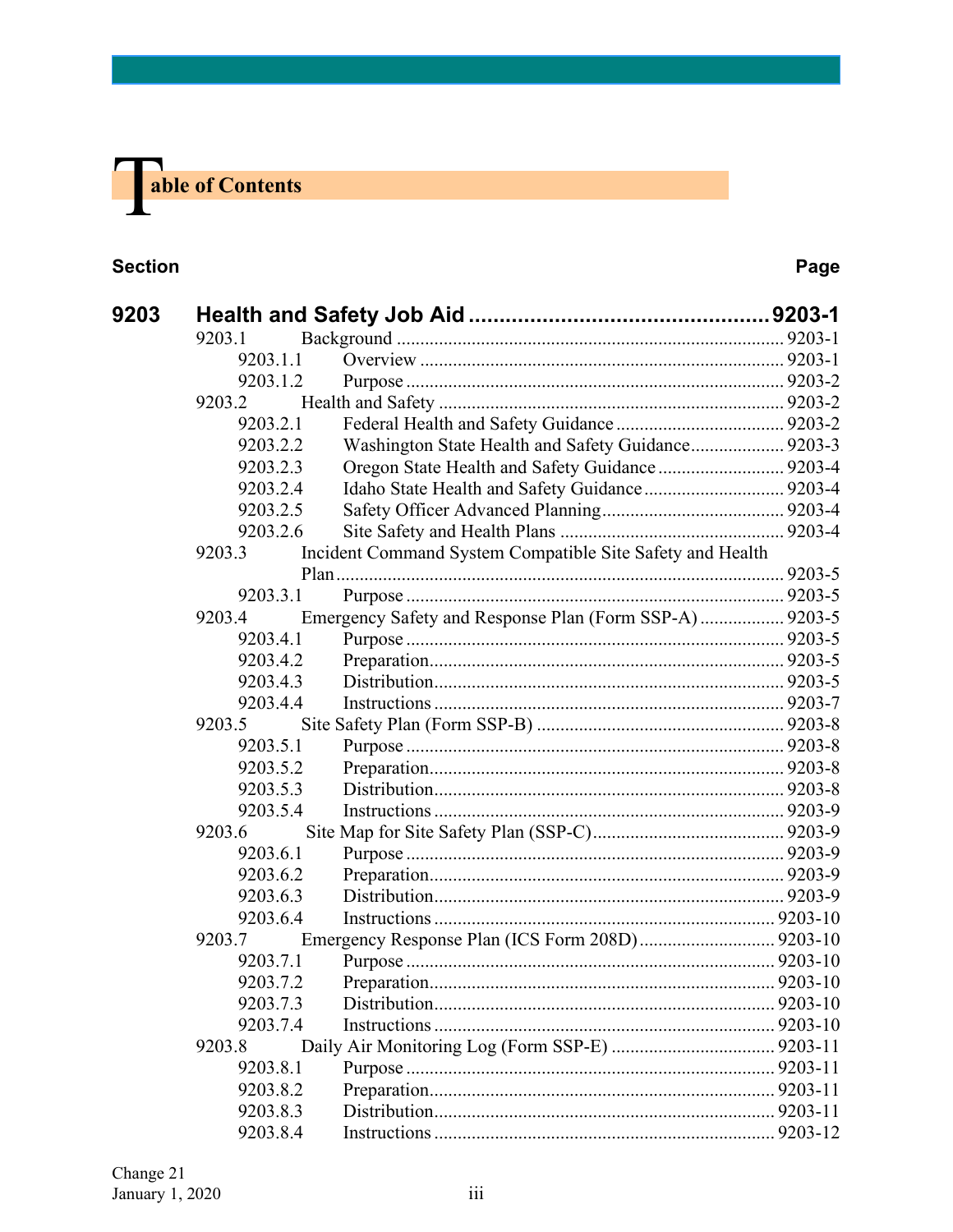#### **Section**

### Page

| 9203.9    |                                                             |  |
|-----------|-------------------------------------------------------------|--|
| 9203.9.1  |                                                             |  |
| 9203.9.2  |                                                             |  |
| 9203.9.3  |                                                             |  |
| 9203.10   |                                                             |  |
| 9203.10.1 |                                                             |  |
| 9203.10.2 |                                                             |  |
| 9203.10.3 |                                                             |  |
| 9203.10.4 |                                                             |  |
| 9203.11   |                                                             |  |
| 9203.11.1 |                                                             |  |
| 9203.11.2 |                                                             |  |
| 9203.11.3 |                                                             |  |
| 9203.11.4 |                                                             |  |
| 9203.12   |                                                             |  |
| 9203.12.1 |                                                             |  |
| 9203.12.2 |                                                             |  |
| 9203.12.3 |                                                             |  |
| 9203.12.4 |                                                             |  |
| 9203.13   | Emergency Safety and Response Plan Compliance Checklist     |  |
|           |                                                             |  |
| 9203.13.1 |                                                             |  |
| 9203.13.2 |                                                             |  |
| 9203.13.3 |                                                             |  |
| 9203.13.4 |                                                             |  |
| 9203.14   |                                                             |  |
| 9203.14.1 |                                                             |  |
| 9203.14.2 |                                                             |  |
| 9203.14.3 |                                                             |  |
| 9203.14.4 |                                                             |  |
| 9203.15   | HAZWOPER 1910.120 Drum Compliance Checklist (SSP-L) 9203-17 |  |
| 9203.15.1 |                                                             |  |
| 9203.15.2 |                                                             |  |
| 9203.15.3 |                                                             |  |
| 9203.15.4 |                                                             |  |
| 9203.16   | Site Safety Plan Attachments (SSP-ATTACH 1-#) 9203-18       |  |
| 9203.16.1 |                                                             |  |
| 9203.16.2 |                                                             |  |
| 9203.16.3 |                                                             |  |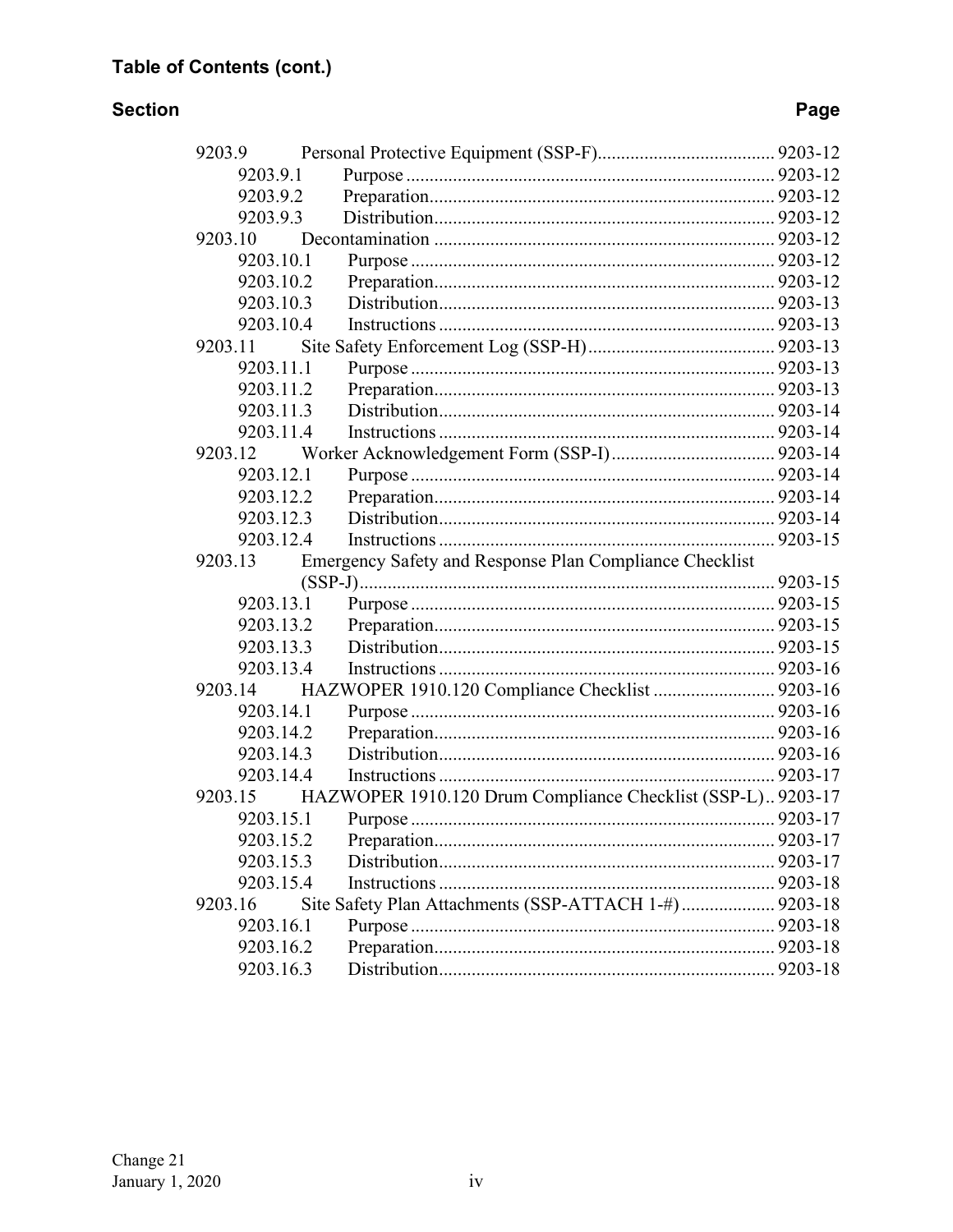# <span id="page-3-1"></span><span id="page-3-0"></span>**Health and Safety Job Aid**

#### <span id="page-3-2"></span>**9203.1 Background 9203.1.1 Overview**

<span id="page-3-3"></span>This document was developed to provide federal and state health and safety guidance for oil/hazardous materials incidents in the Pacific Northwest.

The following table outlines the various Health and Safety Plan (HASP) element requirements for federal statutes and the Northwest Area Committee/Regional Response Team 10 member state statutes.

|                              | Federal        |            |                |                |
|------------------------------|----------------|------------|----------------|----------------|
| <b>HASP Element</b>          | <b>OSHA</b>    | <b>WA</b>  | <b>OR</b>      | ID             |
| General Hazardous            | <b>29 CFR</b>  | <b>WAC</b> | OAR 437-002-   | Admin Cod      |
| Operations                   | 1910.120       | 296-843    | $0101*$        | 17.10.001**    |
| Site-Specific HASP           | <b>29 CFR</b>  | <b>WAC</b> | <b>29 CFR</b>  | <b>29 CFR</b>  |
|                              | 1910.120(b)(4) | 296-       | 1910.120(b)(4) | 1910.120(b)(4) |
|                              |                | $843-$     |                |                |
|                              |                | 12005      |                |                |
| Sampling of                  | <b>29 CFR</b>  | <b>WAC</b> | <b>29 CFR</b>  | <b>29 CFR</b>  |
| drums/cannisters of          | 1910.120(j)(7) | 296-       | 1910.120(j)(7) | 1910.120(j)(7) |
| waste                        |                | 843-130    |                |                |
| <b>Site Control Measures</b> | <b>29 CFR</b>  | <b>WAC</b> | <b>29 CFR</b>  | <b>29 CFR</b>  |
|                              | 1910.120(d)    | $296 -$    | 1910.120(d)    | 1910.120(s)    |
|                              |                | 843-140    |                |                |
| Decontamination              | <b>29 CFR</b>  | <b>WAC</b> | <b>29 CFR</b>  | <b>29 CFR</b>  |
| Procedures                   | 1910.120(k)    | 296-       | 1910.120(k)    | 1910.120(k)    |
|                              |                | 843-150    |                |                |
| <b>Emergency Response</b>    | <b>29 CFR</b>  | <b>WAC</b> | <b>29 CFR</b>  | <b>29 CFR</b>  |
| Plan                         | 1910.120(1)    | 296-       | 1910.120(1)    | 1910.120(1)    |
|                              |                | 843-160    |                |                |
| Spill Containment plans      | <b>29 CFR</b>  | <b>WAC</b> | <b>29 CFR</b>  | <b>29 CFR</b>  |
| for drums/containers of      | 1910.120(j)(1) | 296-       | 1910.120(j)(1) | 1910.120(j)(1) |
| waste                        |                | 843-180    |                |                |
| Procedures for               | <b>29 CFR</b>  | <b>WAC</b> | <b>29 CFR</b>  | <b>29 CFR</b>  |
| sampling, managing,          | 1910.120(j)    | 296-       | 1910.120(i)    | 1910.120(j)    |
| handling drums and           |                | 843-180    |                |                |
| containers                   |                |            |                |                |
| Entry procedures for         | <b>29 CFR</b>  | <b>WAC</b> | OAR 437-002-   | <b>29 CFR</b>  |
| tanks or vaults              | 1910.146       | 296-809    | 0146           | 1910.146       |
| (confined spaces)            |                |            |                |                |

#### **Table 9203.1 Health and Safety Plan Required Elements**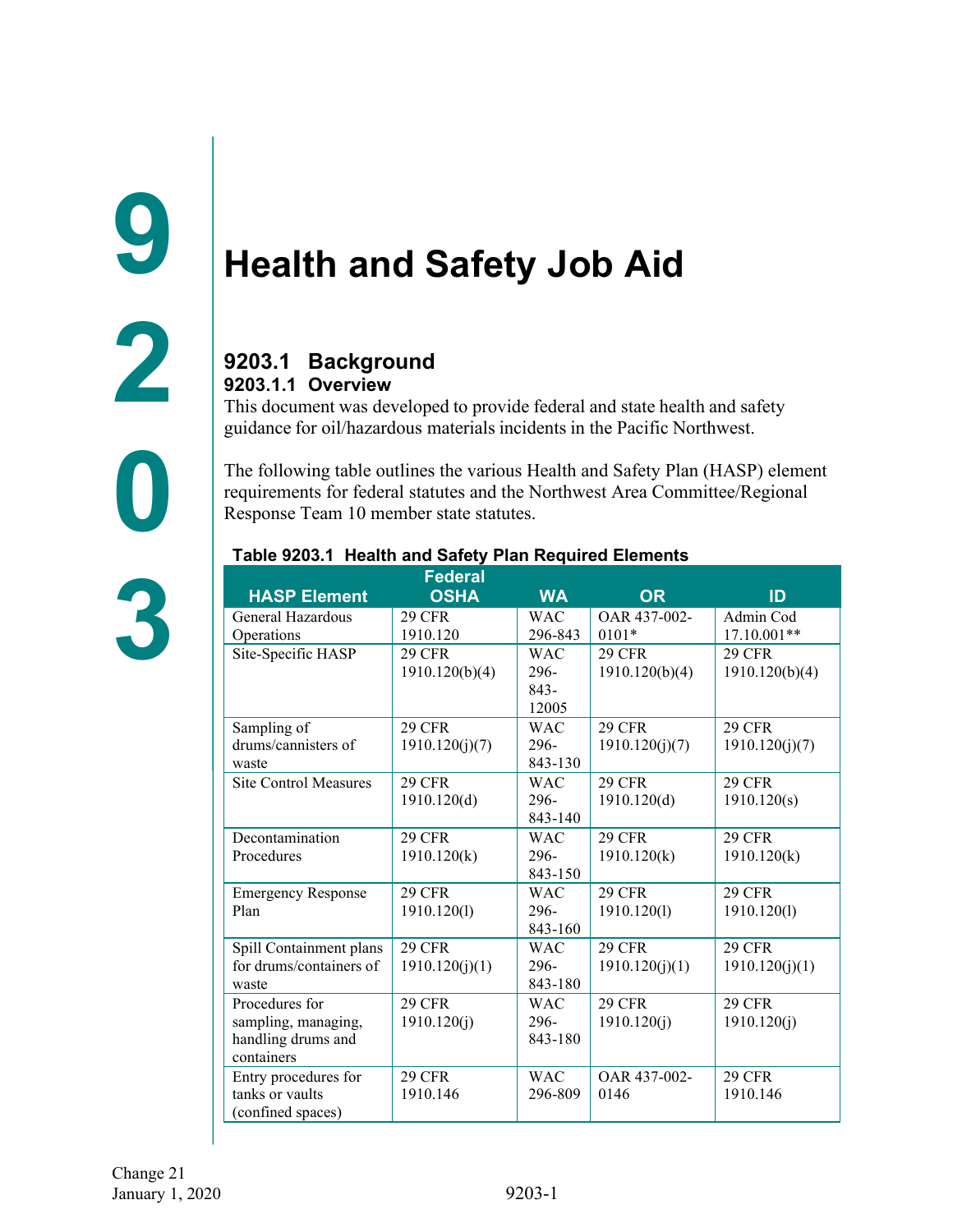| <b>HASP Element</b>        | <b>Federal</b><br><b>OSHA</b> | <b>WA</b>  | <b>OR</b>      | ID             |
|----------------------------|-------------------------------|------------|----------------|----------------|
| Trainings, briefings,      | <b>29 CFR</b>                 | <b>WAC</b> | <b>29 CFR</b>  | <b>29 CFR</b>  |
| information plans          | 1910.120(e)                   | 296-       | 1910.120(e)    | 1910.120(e)    |
|                            |                               | 843-200    |                |                |
| Record keeping and         | <b>29 CFR</b>                 | <b>WAC</b> | <b>29 CFR</b>  | <b>29 CFR</b>  |
| information access         | 1910.120(f)(8)                | 296-       | 1910.120(f)(8) | 1910.120(f)(8) |
|                            |                               | 843-220    |                |                |
| Medical Surveillance       | <b>29 CFR</b>                 | <b>WAC</b> | <b>29 CFR</b>  | <b>29 CFR</b>  |
| Plan (site-specific        | 1910.120(f)                   | 296-       | 1910.120(f)    | 1910.120(f)    |
| requirements)              |                               | 843-210    |                |                |
| Sanitation                 | <b>29 CFR</b>                 | <b>WAC</b> | <b>29 CFR</b>  | <b>29 CFR</b>  |
|                            | 1910.120(n)                   | 296-       | 1910.120(n)    | 1910.120(n)    |
|                            |                               | 155-140    |                |                |
| Lighting                   | <b>29 CFR</b>                 | <b>WAC</b> | <b>29 CFR</b>  | `29 CFR        |
|                            | 1910.120(m)                   | 296-       | 1910.120(m)    | 1910.120(m)    |
|                            |                               | 800-210    |                |                |
| Excavations (trenching     | 29 CFR 1926                   | <b>WAC</b> | 29 CFR 1926    | 29 CFR 1926    |
| and shoring)               | Subpart P                     | 296-155,   | Subpart P      | Subpart P      |
|                            |                               | Part N     |                |                |
| <b>Accident Prevention</b> | <b>29 CFR</b>                 | <b>WAC</b> | <b>29 CFR</b>  | <b>29 CFR</b>  |
| Program                    | 1910.120                      | 296-       | 1910.120       | 1910.120       |
|                            | Appendix C                    | 800-140    | Appendix C     | Appendix C     |

#### **Table 9203.1 Health and Safety Plan Required Elements**

Note: \* OAR 437-002-0101 adopts 29 CFR 1910-120 effective July 14, 1990.

\*\* Idaho is not a "state-plan" state; that is, it does not have a federally approved occupational safety and health regulatory program. Private sector (business and non-profit organizations) employers are governed by federal OSHA's emergency preparedness regulations. The state has adopted safety and health rules for public sector (state and local government offices and operations) workplaces that are substantially less stringent than federal rules.

Key:

OSHA Occupational Safety and Health Administration

CFR Code of Federal Regulations<br>WAC Washington Administrative (

Washington Administrative Code

OAR Oregon Administrative Rules

HASP Health and Safety Plan

#### <span id="page-4-0"></span>**9203.1.2 Purpose**

The purpose of health and safety efforts conducted during an environmental emergency is to ensure the protection of responders, cleanup crews, and the public from possible hazards. The guidance contained in this document is intended to assist safety officers in establishing, managing, and operating a safe spill response to the report incident.

#### <span id="page-4-1"></span>**9203.2 Health and Safety 9203.2.1 Federal Health and Safety Guidance**

<span id="page-4-2"></span>Federal and state government employees, private industry employees, and other contract personnel involved in oil spill response activities must comply with all applicable worker health and safety laws and regulations. The Occupational Safety and Health Act was enacted on December 29, 1970, and granted authority to the Secretary of Labor to promulgate, modify, and revoke safety and health standards. The primary federal regulations for hazardous waste operations and emergency response are found in 29 Code of Federal Regulations (CFR)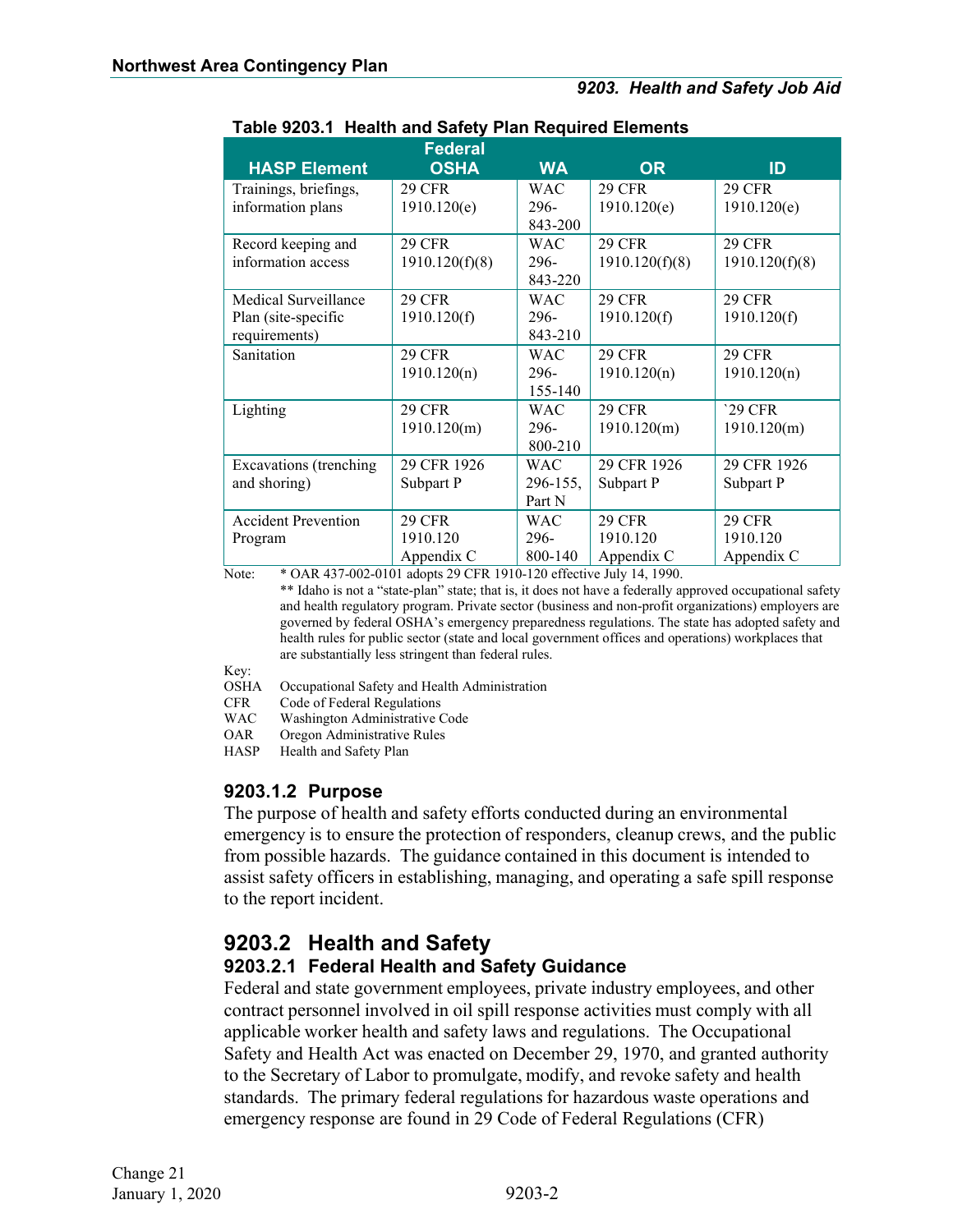1910.120. This regulation specifies the safety and health requirements for employees involved in cleanup operations at uncontrolled hazardous waste sites being cleaned up under government mandate and in certain hazardous waste treatment, storage, and disposal operations conducted under the Resource Conservation and Recovery Act of 1976 (RCRA). The regulations apply to both emergency response and post-emergency response cleanup of hazardous substance spills. The definition of hazardous substance used in these regulations is much broader than the Comprehensive Environmental Response Compensation and Liability Act of 1980 (CERCLA), encompassing all CERCLA hazardous substances, RCRA hazardous waste, and all United States Department of Transportation hazardous materials listed in 49 CFR 172. Thus, most oils and oil spill response are covered by these regulations.

The federal Occupational Safety and Health Administration (OSHA) classifies an area impacted by oil as an uncontrolled hazardous waste site. The role of the site safety and health supervisor is to assess the site, determine the safety and health hazards present, and determine if OSHA regulations apply. If an OSHA field compliance officer is on scene, he or she should be consulted to determine the applicability of OSHA regulations. Disputes should be referred to the United States Department of Labor representative on the Regional Response Team.

One of the key provisions of the Occupational Safety and Health Act provided 50/50 funding to states that developed their own state programs that are at least as effective as the federal program in providing safe and healthful employment. Two of the three states involved with this plan, Oregon and Washington, have developed state managed programs that are discussed below. Site Safety and Health Plans must be written to follow both federal and state requirements. Idaho does not have a state managed program, and therefore, all workers involved with oil spill response activities in Idaho must comply with the federal regulations.

#### <span id="page-5-0"></span>**9203.2.2 Washington State Health and Safety Guidance**

The Washington State Industrial Safety and Health Administration, a division of the Washington State Department of Labor and Industries (DLI), is responsible for ensuring that employers are providing safe and healthful workplaces for their employees. This responsibility is carried out through enforcement of rules promulgated under authority granted in RCW 49.17. The primary standard for Hazardous Waste Operations and Emergency Response, Washington Administrative Code 296-62-300, became effective in November 1989. Under these regulations, DLI can evaluate the safety and health program, site characterization, site control, emergency response procedures, and personal protective equipment requirements during oil spill cleanup operations. DLI may also provide technical assistance to the On-Scene Coordinator and responsible party and conduct inspections of employers involved in spill response efforts. As always, many other and safety and health regulations outside of Washington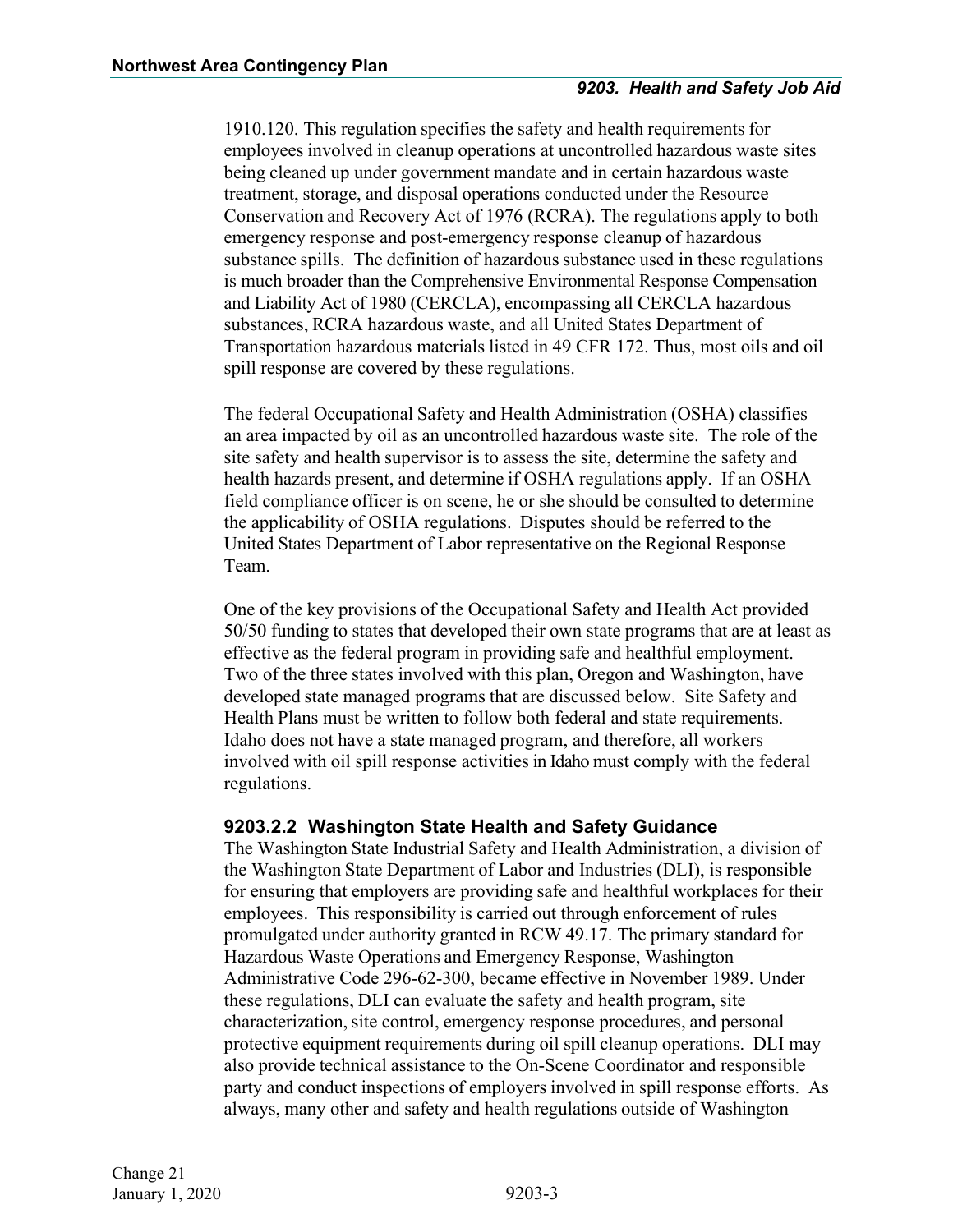Administrative Code 296-62-300 apply to Washington State Industrial Safety and Health Administration jurisdiction employers.

#### <span id="page-6-0"></span>**9203.2.3 Oregon State Health and Safety Guidance**

The Oregon State Occupational Safety and Health Administration is a division of the Department of Consumer and Business Services and is primarily responsible for enforcing the health and safety regulations as they pertain to workers involved with an oil spill. The primary standard for Hazardous Waste Operations and Emergency Response, Oregon Administrative Rules 437-002-1910.120, came into effect in July of 1990.

#### <span id="page-6-1"></span>**9203.2.4 Idaho State Health and Safety Guidance**

Federal regulations specify minimum training levels for responders to hazardous materials incidents. The OSHA enforces the requirements for federal and private workers (29 CFR 1910.120). State and local employees must follow the same regulations but are overseen by the United States Environmental Protection Agency (40 CFR 311).

#### <span id="page-6-2"></span>**9203.2.5 Safety Officer Advanced Planning**

The incident Safety Officer will need personnel and equipment very quickly in the event of an incident. It would be beneficial, if possible, to have preset lists of resources, equipment, and personnel for a large incident that could be pared down for smaller incidents. This will allow the Safety Officer to get a request into the Logistics Section quickly while the Safety Officer begins to tackle the chaotic issues at the beginning of an incident. A go kit with information resource forms preprinted, or on a computer disk (laptop and personnel printer if available), and some safety and detection equipment would increase the response effectiveness of the Safety Officer. A good Site Safety and Health plan form (see below) with which the Safety Officer is familiar can serve as a useful guide/checklist to cover the safety issues of an incident and quickly develop the site plan. This type of preplanning is critical to allow the Safety Officer to quickly respond to the needs of the personnel responding to an incident.

#### <span id="page-6-3"></span>**9203.2.6 Site Safety and Health Plans**

The following site safety and health plans can be used as a general guide to facilitate rapid development of site safety and health plans during spill response. They are non-mandatory guidelines intended to support appropriate site-specific site planning. They were developed for response personnel involved in emergency and/or post-emergency operations and may not provide sufficient detail for long-term remedial sites.

A generic site safety and health plan is provided for oil/chemical spill responses,. Both documents provide a set of attachments that provide more detail for supervisory personnel. These attachments should be used as needed. The generic and proposed ASTM standard site safety plans are not intended to satisfy all requirements for written procedures. A site-specific site safety and health plan must be backed up by other documents that add more detailed information that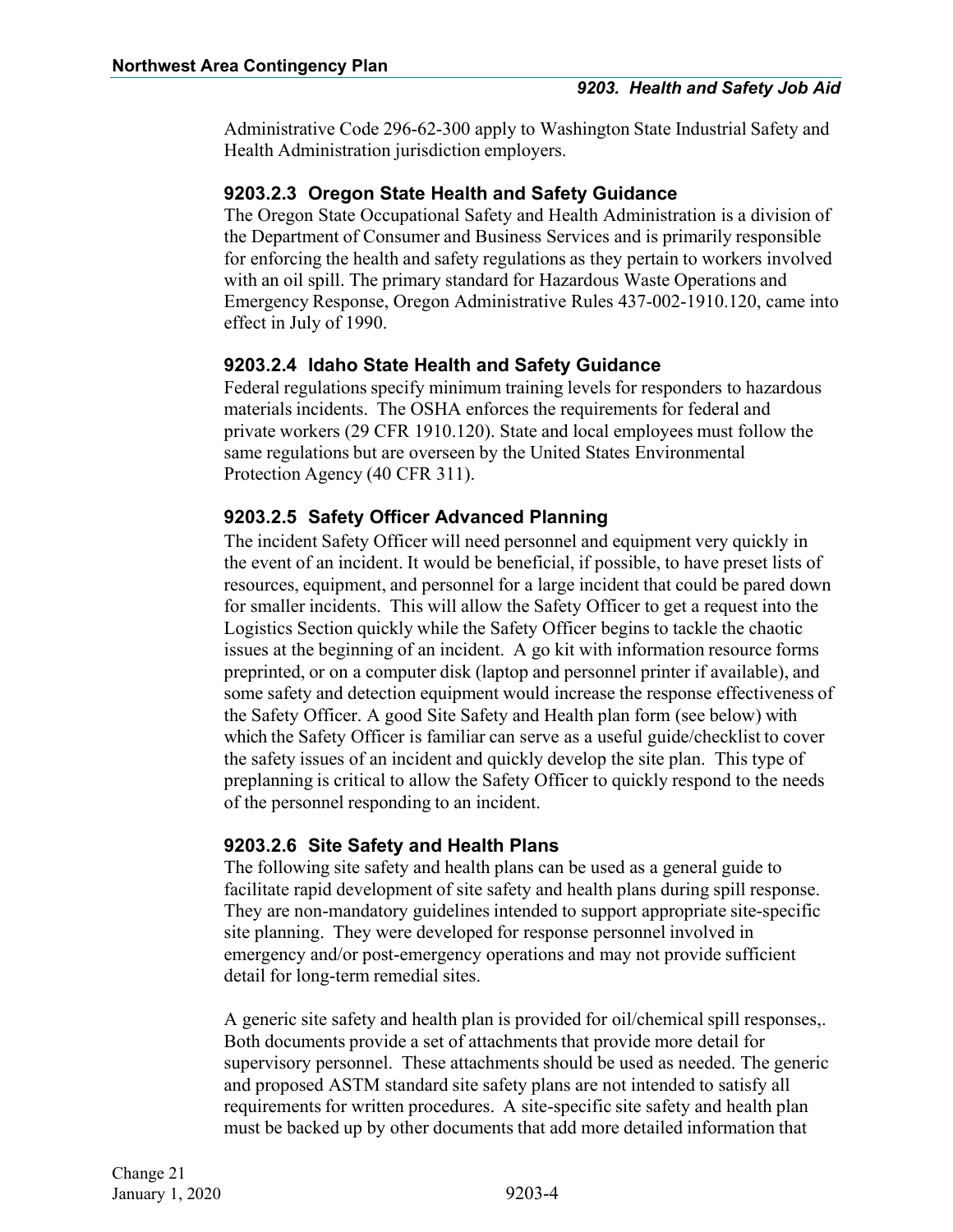may not necessarily be needed in the field (e.g., a site safety and health program, a respiratory protection program, or a medical monitoring program.)

Once the proposed ASTM standard is approved, this will replace the generic Site Safety and Health Plan in this document.

#### <span id="page-7-0"></span>**9203.3 Incident Command System Compatible Site Safety and Health Plan**

#### <span id="page-7-1"></span>**9203.3.1 Purpose**

The Incident Command System (ICS) form 208 – Compatible Site Safety and Health Plan ICS is designed for safety and health personnel that use ICS. It is compatible with ICS and is intended to meet the requirements of the Hazardous Waste Operations and Emergency Response (HAZWOPER) regulation (29 CFR 1910.120). The plan avoids the duplication found between many other site safety plans and certain ICS forms. It is also in a format familiar to users of ICS. Although primarily designed for oil and chemical spills, the plan can be used for all hazard situations. The most up to date ICS form 208 can be found at the United States Coast Guard (USCG) Homeport internet site. To access the form, go to: [https://homeport.uscg.mil](https://homeport.uscg.mil/Lists/Content/DispForm.aspx?ID=2914&Source=https%3A%2F%2Fhomeport%2Euscg%2Emil%2FLists%2FContent%2FAllItems%2Easpx%3FFolderCTID%3D0x0120000E1974747CF5994A9834CB1D1E782497%26View%3D%7B9bd1ee24%2D648a%2D44d6%2Dab55%2D2b397ef7c94b%7D%26RootFolder%3D%252FLists%252FContent%252FPreparedness%26SortField%3DPublishingLocation%26SortDir%3DAsc&ContentTypeId=0x010077A263807AAFE54DBF09C291D3EAA816008BFEC11A80BC564EB4241068A94ACD2E)

#### <span id="page-7-2"></span>**9203.4 Emergency Safety and Response Plan (Form SSP-A)**

#### <span id="page-7-3"></span>**9203.4.1 Purpose**

The Emergency Safety and Response Plan provides the Safety Officer and ICS personnel a plan for safeguarding personnel during the initial emergency phase of the response. It is only used during the emergency phase of the response, which is defined as a situation involving an uncontrolled release. It is also intended to meet the requirements of the HAZWOPER regulation, 29 CFR 1910.120.

#### <span id="page-7-4"></span>**9203.4.2 Preparation**

The Safety Officer, or his/her designated staff, starts the Emergency Site Safety and Response Plan. They initially address the hazards common to all operations involved in the response (initial site characterization). Outside support organizations must be contacted to ensure that the plan is consistent with other plans (local, state, other federal plans). Form SSP-G need not be completed if this form is used. When the operation proceeds into the post-emergency phase (site stabilized and cleanup operations begun), forms SSP-B and SSP-G should be used. For large incidents, the Emergency Site Safety and Response Plan complements the Incident Action Plan. For smaller incidents, the Emergency Site Safety and Response Plan complements ICS Form 201.

#### <span id="page-7-5"></span>**9203.4.3 Distribution**

The Emergency Safety and Response Plan completed by the Safety Officer is forwarded to the Planning Section Chief. Copies are made and attached to the Assignment List(s) (ICS Form 204). The Operations Section Chief, Directors,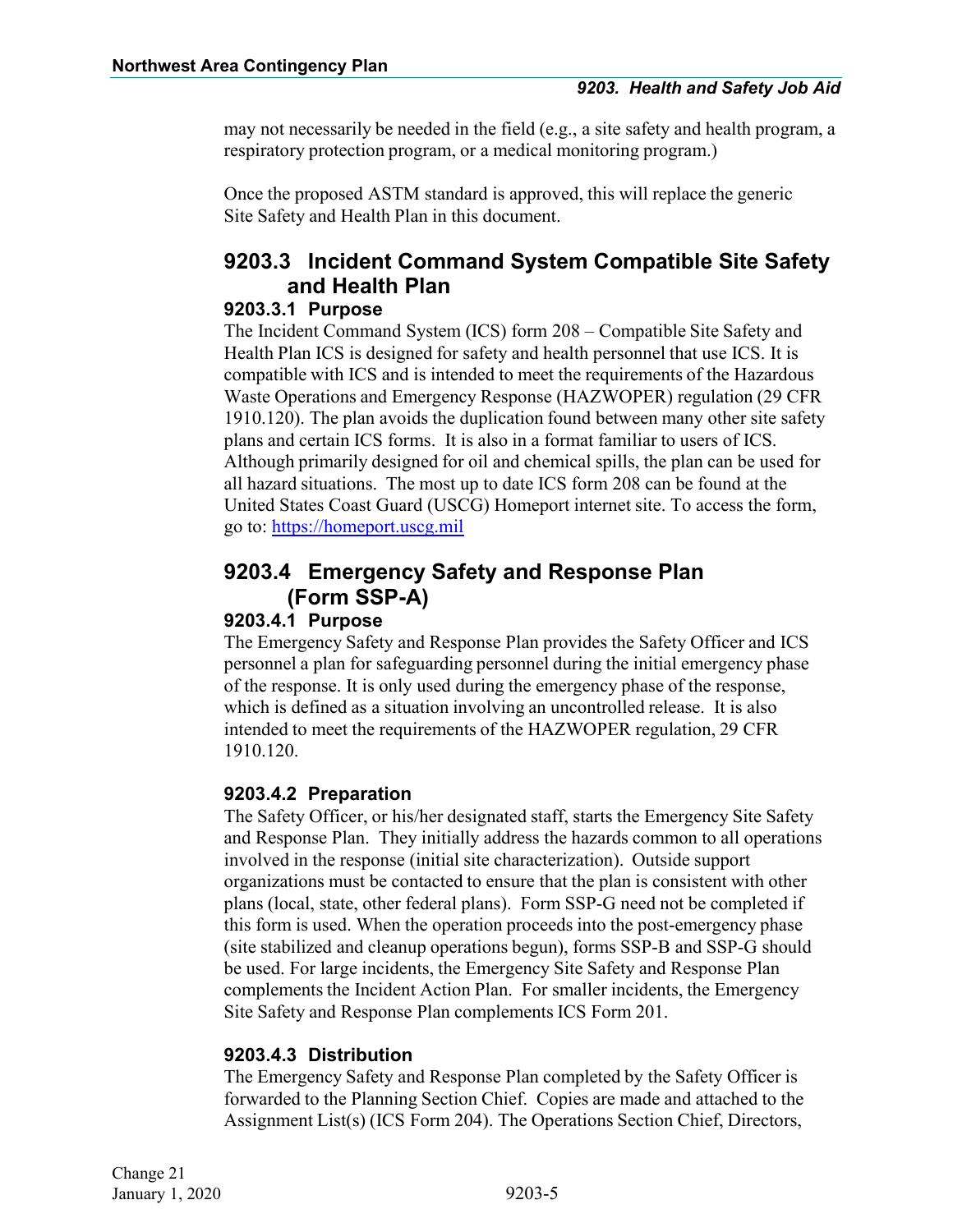Supervisors, or Leaders get a copy of the plan. They must ensure that it is available on site for all personnel to review. The Safety Officer is responsible for ensuring that the Emergency Site Safety and Response Plan properly addresses the hazards of the operation. The Safety Officer accomplishes this through on-site enforcement and feedback to the operational units.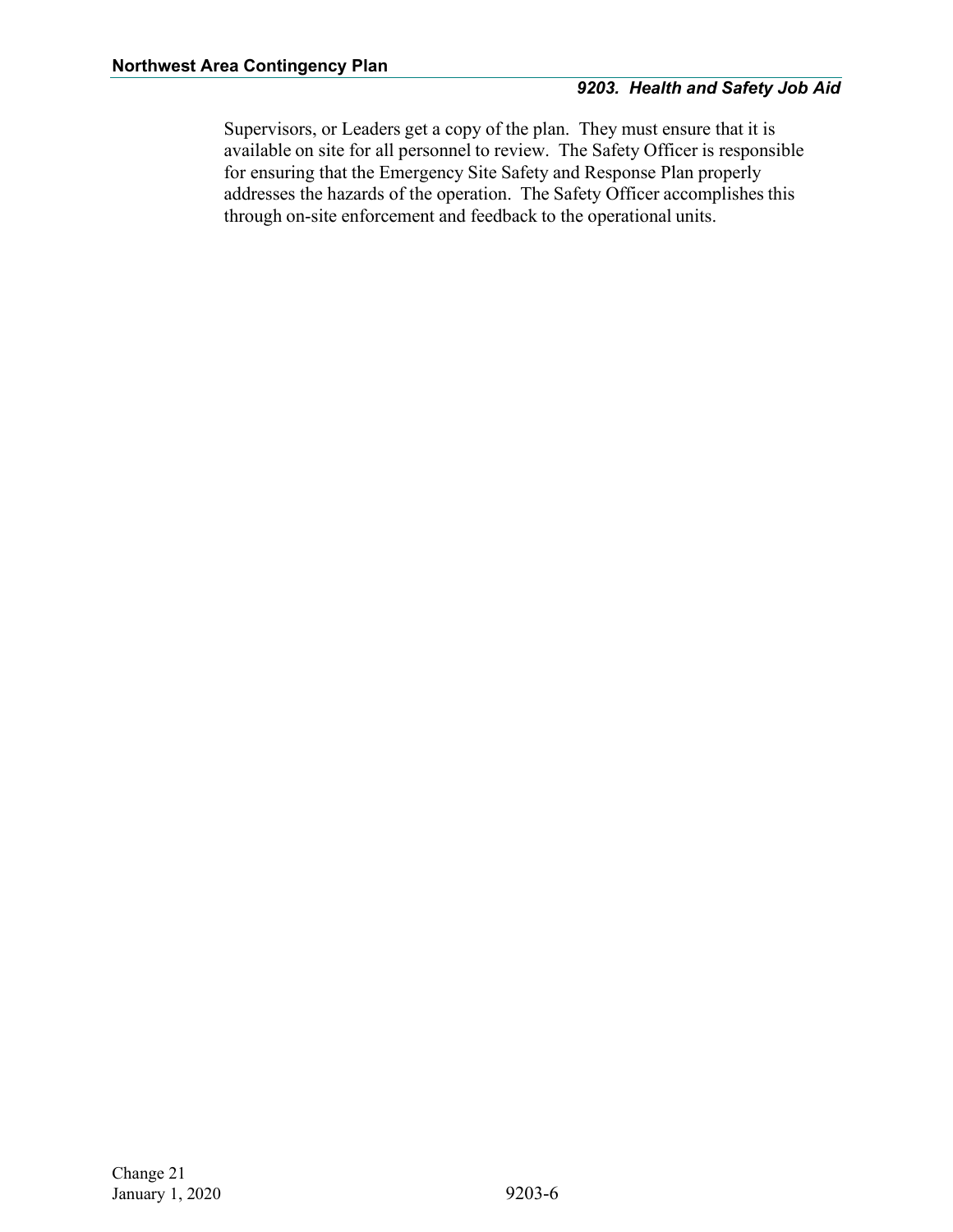| 92UJ.4.4       | <b>INSTRUCTIONS</b>       |                                                                               |
|----------------|---------------------------|-------------------------------------------------------------------------------|
| Item#          | <b>Item Title</b>         | <b>Instruction</b>                                                            |
| 1              | <b>Incident Name</b>      | Print the name assigned to the incident.                                      |
| $\overline{2}$ |                           | Date/Time Prepared Enter date (month, day, year) prepared.                    |
| $\overline{3}$ | <b>Operational Period</b> | Enter the time interval for which the assignment applies.                     |
| $\overline{4}$ | <b>Attachments</b>        | Enter attachments. Material Safety Data Sheets are mandatory under            |
|                |                           | 1910.120. Safe Work Practices may also be attached.                           |
| 5              | Organization              | List the personnel responsible for these positions. Incident                  |
|                |                           | Commander and Safety Officer are mandatory.                                   |
| 6              | Physical Hazards &        | Check off the physical hazards at the site. Identify the major tasks          |
|                | Protection                | involved in the response (skimming, lightering, over packing, etc.).          |
|                |                           | Check off the controls that would be used to safeguard workers from           |
|                |                           | the physical hazards for each major task.                                     |
| $\overline{7}$ | Chemicals                 | List the chemicals involved in the response. Chemicals may be listed          |
|                |                           | numerically. Check off the hazards, potential health effects, pathway         |
|                |                           | of dispersion, and exposure route of the chemical. Numbers                    |
|                |                           | corresponding to the chemical may be entered into the check blocks            |
| 8              | Instruments               | Indicate the instruments being used for monitoring. List the action           |
|                |                           | levels adjacent to the instruments being used. Identify the chemicals         |
|                |                           | being monitored. List the physical parameters of the chemicals. Use a         |
|                |                           | separate form for additional chemicals monitored.                             |
| 9              | Decontamination           | Check off the decontamination steps to be used. Numbers may be                |
|                |                           | entered to indicate the preferred sequence. Identify any intervening          |
|                |                           | steps necessary on the form or in a separate attachment.                      |
| 10             | Site Map                  | Draw a rough site map. Ensure that all the information listed is              |
|                |                           | identified on the map.                                                        |
| 11             | Potential                 | Identify any potential emergencies that may occur. If none, state so.         |
|                | Emergencies               | Check off the appropriate alarms that may be used. Identify                   |
|                |                           | emergency prevention and evacuation procedures in the space                   |
|                |                           | provided or on a separate attached sheet.                                     |
| 12             | Communications            | Indicate the type of site communications (phone, radio). Indicate             |
|                |                           | phone numbers or frequencies for the command, tactical, and entry             |
|                |                           | functions.                                                                    |
| 13             | Site Security             | Identify the personnel assigned. Identify security procedures in the          |
|                |                           | space provided or on a separate attached sheet. Identify the                  |
|                |                           | equipment needed to support security operations.                              |
| 14             |                           | Emergency Medical Identify the personnel assigned. Identify emergency medical |
|                |                           | procedures in the space provided or on a separate attached sheet.             |
|                |                           | Identify the equipment needed to support security operations.                 |
| 15             | Prepared by:              | Enter the name and position of the person completing the worksheet.           |
|                |                           |                                                                               |
| 16             | Date/time briefed:        | Enter the date/time the document was briefed to the appropriate               |
|                |                           | workers and by whom.                                                          |

#### <span id="page-9-0"></span>**9203.4.4 Instructions**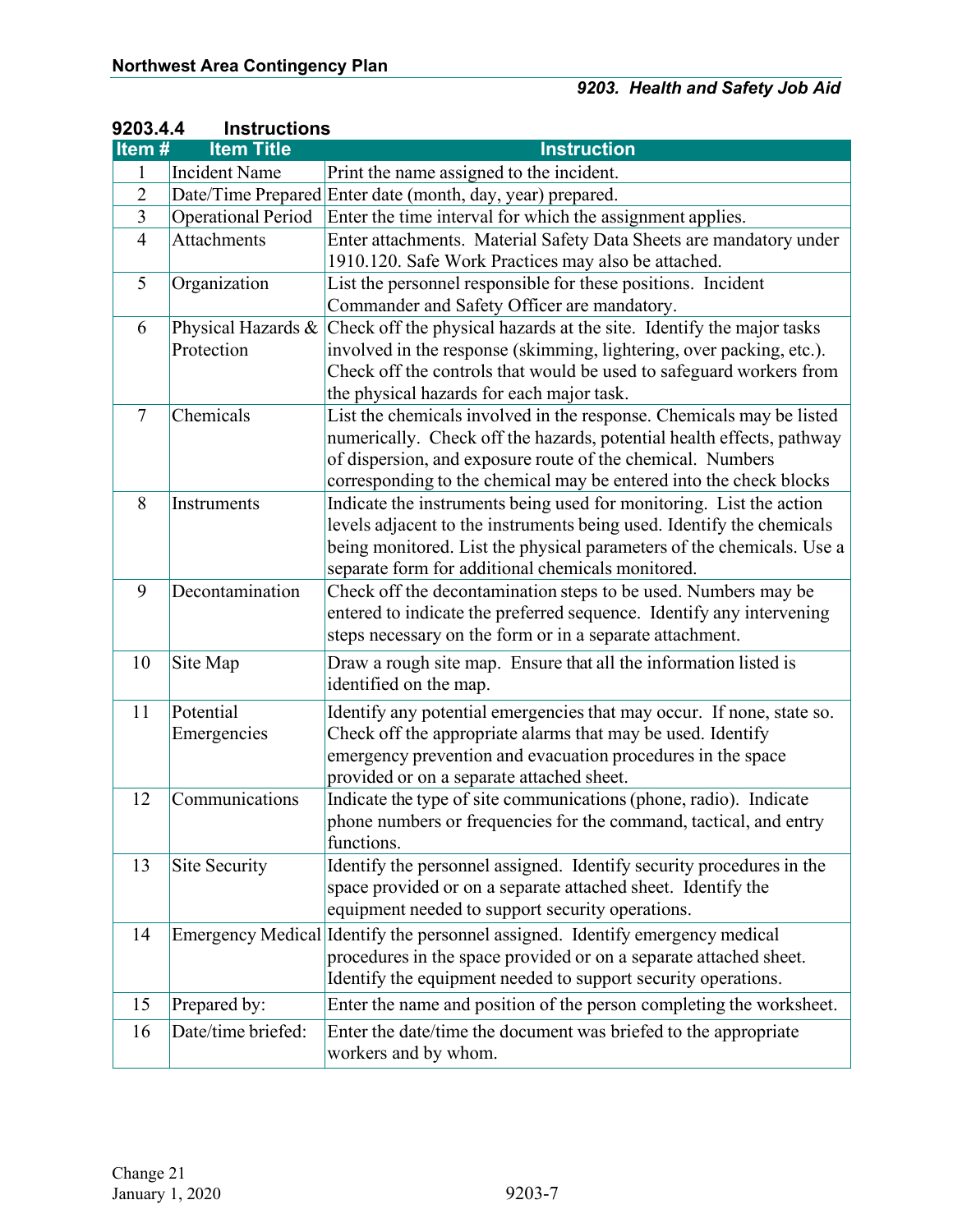#### <span id="page-10-0"></span>**9203.5 Site Safety Plan (Form SSP-B) 9203.5.1 Purpose**

<span id="page-10-1"></span>The Site Safety Plan provides the Safety Officer and ICS personnel a plan for safeguarding personnel during the post-emergency phase of an incident. The post-emergency phase is when the situation is stabilized and cleanup operations have begun. SSP-B is intended to meet the requirements of the HAZWOPER regulation, 29 CFR 1910.120.

#### <span id="page-10-2"></span>**9203.5.2 Preparation**

The Safety Officer or his/her designated staff initiates implementation of the Site Safety Plan. They initially address the hazards common to all operations involved in the response, a process known as initial site characterization. The plan is then reproduced and, at a minimum, sent to ICS Group/Division Supervisors. They amend it according to unique job or on-scene hazards with support from the Safety Officer and/or his/her staff (detailed site characterization). The plan is continuously updated to address changing conditions. During the first hours of the response, when most response functions are in the emergency phase, the Safety Officer may choose to use the Emergency Safety and Response Plan (SSP-A) in place of the Site Safety Plan. For large incidents, SSP-B complements the Incident Action Plan (IAP). For smaller incidents, SSP-B complements ICS Form 201. The Safety Officer is encouraged to use the HAZWOPER Compliance Checklist (Form SSP-K) to ensure the IAP and the 201 address the requirements and all other pertinent ICS forms (203, 205, 206, etc.) are completed.

#### <span id="page-10-3"></span>**9203.5.3 Distribution**

The initial Site Safety Plan completed by the Safety Officer is forwarded to the Planning Section Chief. Copies are made and attached to the Assignment List(s) (ICS Form 204). The Operations Section Chief, Directors, Supervisors, or Leaders get a copy and make on-site amendments specific to their operation. They must also ensure that it is available on site for all personnel to review. The Safety Officer provides personnel from his/her staff to assist in the detailed site characterization. The Safety Officer is responsible for ensuring that the Site Safety Plan for each assignment properly addresses the hazards of the assignment. The Safety Officer must ensure that the safety plans on site are consistent. The Safety Officer accomplishes this through on-site enforcement and feedback to the operational units.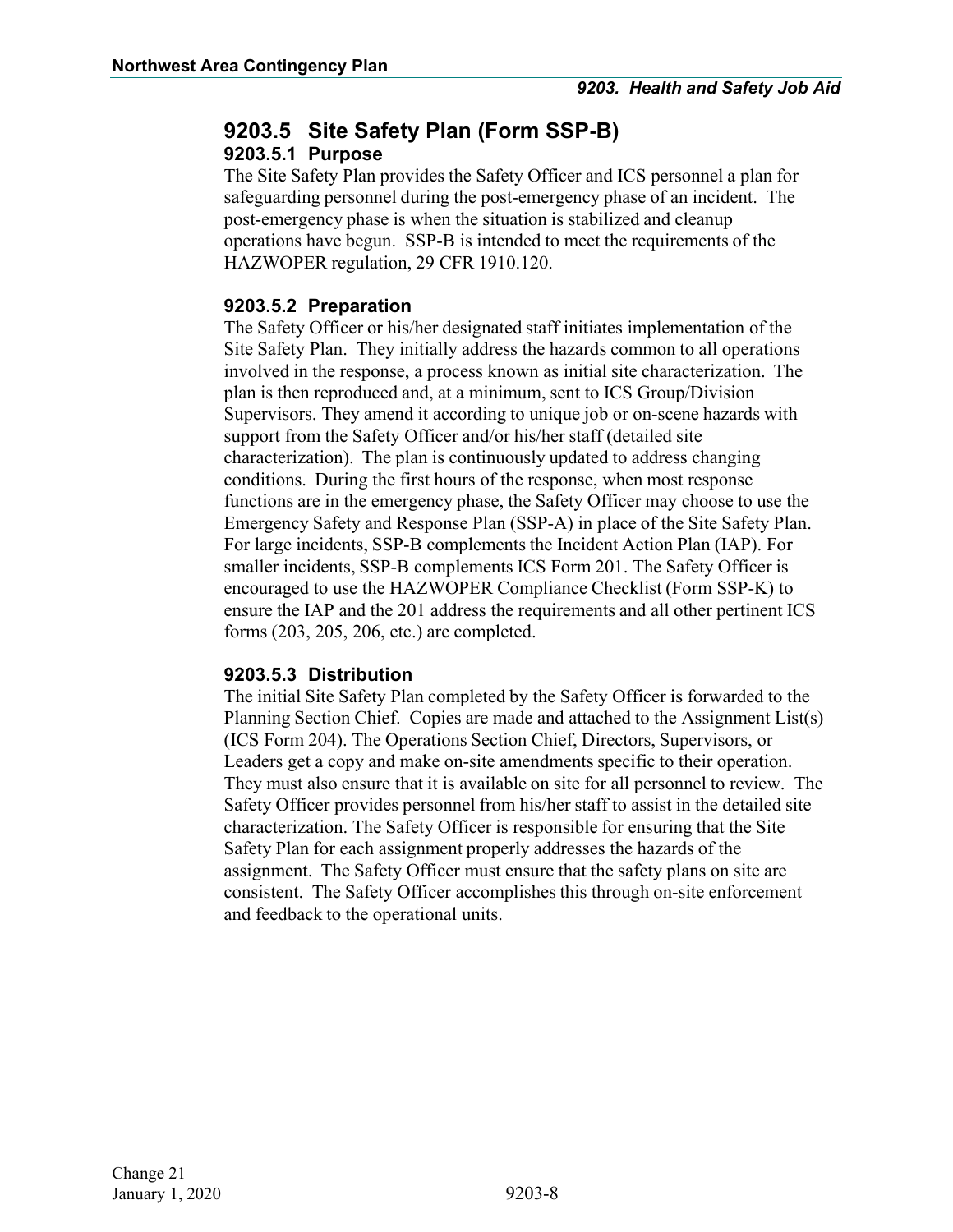|                | 920J.J.4 TIISUUGUUIIS        |                                                                           |  |  |
|----------------|------------------------------|---------------------------------------------------------------------------|--|--|
| Item#          | <b>Item Title</b>            | <b>Instructions</b>                                                       |  |  |
|                | Incident Name                | Print the name assigned to the incident.                                  |  |  |
| $\overline{2}$ | Date/Time Prepared           | Enter date (month, day, year) prepared.                                   |  |  |
| 3              | <b>Operational Period</b>    | Enter the time interval for which the assignment applies.                 |  |  |
| $\overline{4}$ | <b>Safety Officer</b>        | Enter the name of the Safety Officer and means of contact.                |  |  |
| $\overline{5}$ | Group/Division Supv          | The Supervisor/Leader who receives this form will enter their             |  |  |
|                | <b>Strike Team/TF Leader</b> | name here.                                                                |  |  |
|                |                              |                                                                           |  |  |
|                |                              |                                                                           |  |  |
| 6              | Location $&$ size of site    | Enter the geographical location of the site and the approximate           |  |  |
|                |                              | size/area.                                                                |  |  |
| $\overline{7}$ | Site Accessibility           | Check the block $(s)$ if the site is accessible by land, water, air, etc. |  |  |
| 8              | For Emergencies              | Enter the name and way to contact the individual who                      |  |  |
|                | Contact                      | handles emergencies.                                                      |  |  |
| 9              | Attachments                  | Enter attachments. Material Safety Data Sheets are mandatory              |  |  |
|                |                              | under                                                                     |  |  |
| 10             | Job/Task Activity            | Enter Job/Task & Activities, list hazards, list potential injury          |  |  |
|                |                              | and health effects, check exposure routes and identify                    |  |  |
|                |                              | controls. If more detail is needed for controls, provided                 |  |  |
| 11             | Prepared by                  | Enter the name and position of the person completing the                  |  |  |
|                |                              | worksheet.                                                                |  |  |
| 12             | Briefed on by                | Enter the date/time the document was briefed to the                       |  |  |
|                |                              | appropriate workers and by whom.                                          |  |  |

#### <span id="page-11-0"></span>**9203.5.4 Instructions**

# <span id="page-11-1"></span>**9203.6 Site Map for Site Safety Plan (SSP-C)**

#### <span id="page-11-2"></span>**9203.6.1 Purpose**

The Site Map for the Site Safety Plan is required by 29 CFR 1910.120. It provides in one place a visual description of the site, which can help, ICS personnel identify hazards, evacuation routes, and places of refuge.

#### <span id="page-11-3"></span>**9203.6.2 Preparation**

The Site Map for the Site Safety Plan can be completed by the Safety Officer, his/her staff, or ICS field personnel (Group Supervisors, Task Force/Strike Team Leaders) working at a site with unique and specific hazards. One or several maps may be developed, depending on the size of the incident and the uniqueness of the hazards. The key is to ensure that the workers using the map(s) can clearly identify the work zones, locations of hazards, evacuation routes, and places of refuge.

#### <span id="page-11-4"></span>**9203.6.3 Distribution**

The Site Map for Site Safety Plan form must be located with the Site Safety Plan (SSP-B). It therefore follows the same distribution route.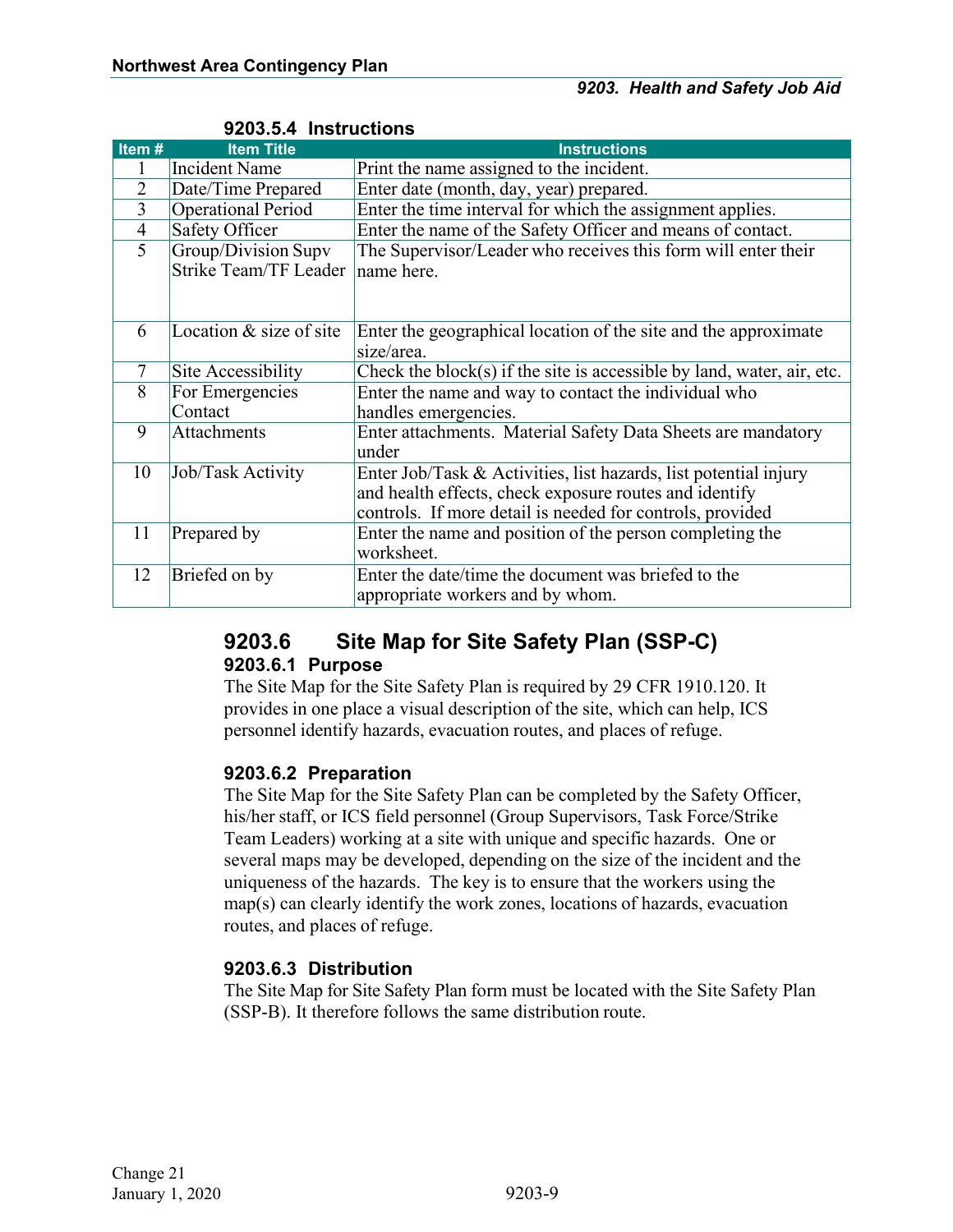| <b>Item</b>    |                            |                                                                           |
|----------------|----------------------------|---------------------------------------------------------------------------|
| #              | <b>Item Title</b>          | <b>Instructions</b>                                                       |
|                | Incident Name              | Print the name assigned to the incident.                                  |
| $\overline{2}$ | Date/Time Prepared         | Enter date (month, day, year) prepared.                                   |
| 3              | <b>Operational Period</b>  | Enter the time interval for which the assignment applies.                 |
| $\overline{4}$ | Safety Officer             | Enter the name of the Safety Officer and means of contact.                |
| 5              | Supervisor/Leader          | The Supervisor/Leader who receives this form will enter their             |
|                |                            | name here.                                                                |
| 6              | Location $\&$ size of site | Enter the geographical location of the site and the approximate           |
|                |                            | square area.                                                              |
| $\overline{7}$ | Site Accessibility         | Check the block $(s)$ if the site is accessible by land, water, air, etc. |
| 8              | For Emergencies Contact    | Enter the name and way to contact the individual who                      |
|                |                            | handles emergencies.                                                      |
| 9              | Include                    | Ensure the map includes the listed items provided in this block.          |
| 10             | Prepared by                | Enter the name and position of the person completing the                  |
| 11             | Briefed on by              | Enter the date/time the document was briefed to the                       |
|                |                            | appropriate workers and by whom.                                          |
|                |                            |                                                                           |

#### <span id="page-12-0"></span>**9203.6.4 Instructions**

#### <span id="page-12-1"></span>**9203.7 Emergency Response Plan (ICS Form 208D) 9203.7.1 Purpose**

<span id="page-12-2"></span>The Emergency Response Plan provides information on measures to be taken in the event of an emergency. It is used in conjunction with the Site Safety Plan (Form SSP-B). It is also required by 29 CFR 1910.120.

#### <span id="page-12-3"></span>**9203.7.2 Preparation**

The Safety Officer, his/her staff member, or the Site Supervisor/Leader prepares the Emergency Response Plan. A copy of the Medical Plan (ICS Form 206) must always be attached to this form.

#### <span id="page-12-4"></span>**9203.7.3 Distribution**

The Emergency Response Plan form must be located with Site Safety Plan (SSP-B). It therefore follows the same distribution route.

| <b>Item</b>    |                         |                                                                 |
|----------------|-------------------------|-----------------------------------------------------------------|
| #              | <b>Item Title</b>       | <b>Instructions</b>                                             |
|                | <b>Incident Name</b>    | Print the name assigned to the incident.                        |
| 2              | Date/Time Prepared      | Enter date (month, day, year) prepared.                         |
| 3              | Operational Period      | Enter the time interval for which the assignment applies.       |
| $\overline{4}$ | Safety Officer          | Enter the name of the Safety Officer and means of contact.      |
| 5              | Supervisor/Leader       | The Supervisor/Leader who receives this form will enter their   |
|                |                         | name here.                                                      |
| 6              | Location & size of site | Enter the geographical location of the site and the approximate |
|                |                         | square area.                                                    |
|                | For Emergencies Contact | Enter the name and way to contact the individual who            |
|                |                         | handles emergencies.                                            |
| 8              | Attachments             | Enter attachments. ICS Form 206 must be included.               |

#### <span id="page-12-5"></span>**9203.7.4 Instructions**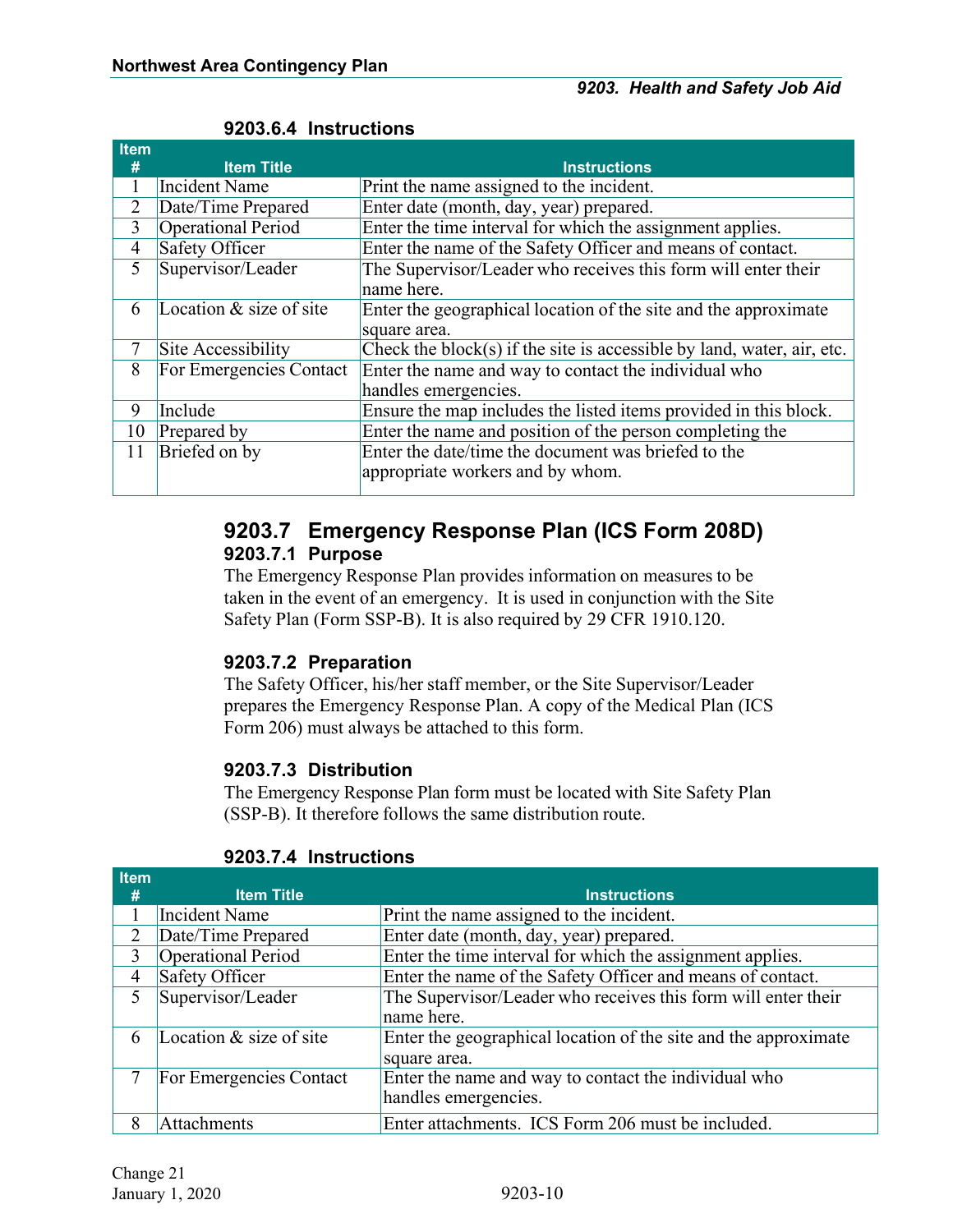| <b>Item</b> |                               |                                                               |
|-------------|-------------------------------|---------------------------------------------------------------|
| #           | <b>Item Title</b>             | <b>Instructions</b>                                           |
| 9           | <b>Emergency Alarm</b>        | Enter a description of the sound of the emergency alarm       |
|             |                               | and its location.                                             |
| 10          | Backup Alarm                  | Enter a description of the sound of the emergency alarm       |
|             |                               | and its location.                                             |
| 11          | <b>Emergency Hand Signals</b> | Enter the emergency hand signals to be used.                  |
| 12          | <b>Emergency Personal</b>     | Enter the emergency personal protective equipment that may be |
|             | Protective                    | needed in the event of an emergency.                          |
| 13          | Emergency Notification        | Enter the procedures for notifying the appropriate            |
|             | Procedures                    | personnel and organizations in the event of an emergency.     |
| 14          | Places of Refuge              | Enter by name the place of refuge personnel can go to in the  |
|             |                               | event of an emergency.                                        |
| 15          | <b>Emergency Decon</b>        | Enter emergency decontamination steps and evacuation          |
|             | $&$ Evacuation Steps          | procedures.                                                   |
|             |                               |                                                               |
| 16          | <b>Site Security Measures</b> | Enter site security measures needed for emergencies.          |
| 17          | Prepared by                   | Enter the name and position of the person completing the      |
| 18          | Briefed on by                 | Enter the date/time the document was briefed to the           |
|             |                               | appropriate workers and by whom.                              |

#### <span id="page-13-0"></span>**9203.8 Daily Air Monitoring Log (Form SSP-E) 9203.8.1 Purpose**

<span id="page-13-1"></span>The Daily Air Monitoring Log provides documentation of air monitoring conducted during a spill. The log is a supplement to the Site Safety Plan (SSP-B). It is only required when performing air monitoring operations. The information used from the log can help update the Site Safety Plan.

#### <span id="page-13-2"></span>**9203.8.2 Preparation**

Persons conducting monitoring complete the Daily Air Monitoring Log. Normally, these are air-monitoring units under the Site Safety Officer. If there is a decision not to monitor during a spill, the reasons must be stated clearly in the Site Safety Plan (SSP-B).

#### <span id="page-13-3"></span>**9203.8.3 Distribution**

The Daily Air Monitoring Log when completed is copied and forwarded to the Site Safety Officer, who must review and sign the form. The original form must be readily available on site and briefed to all impacted ICS personnel.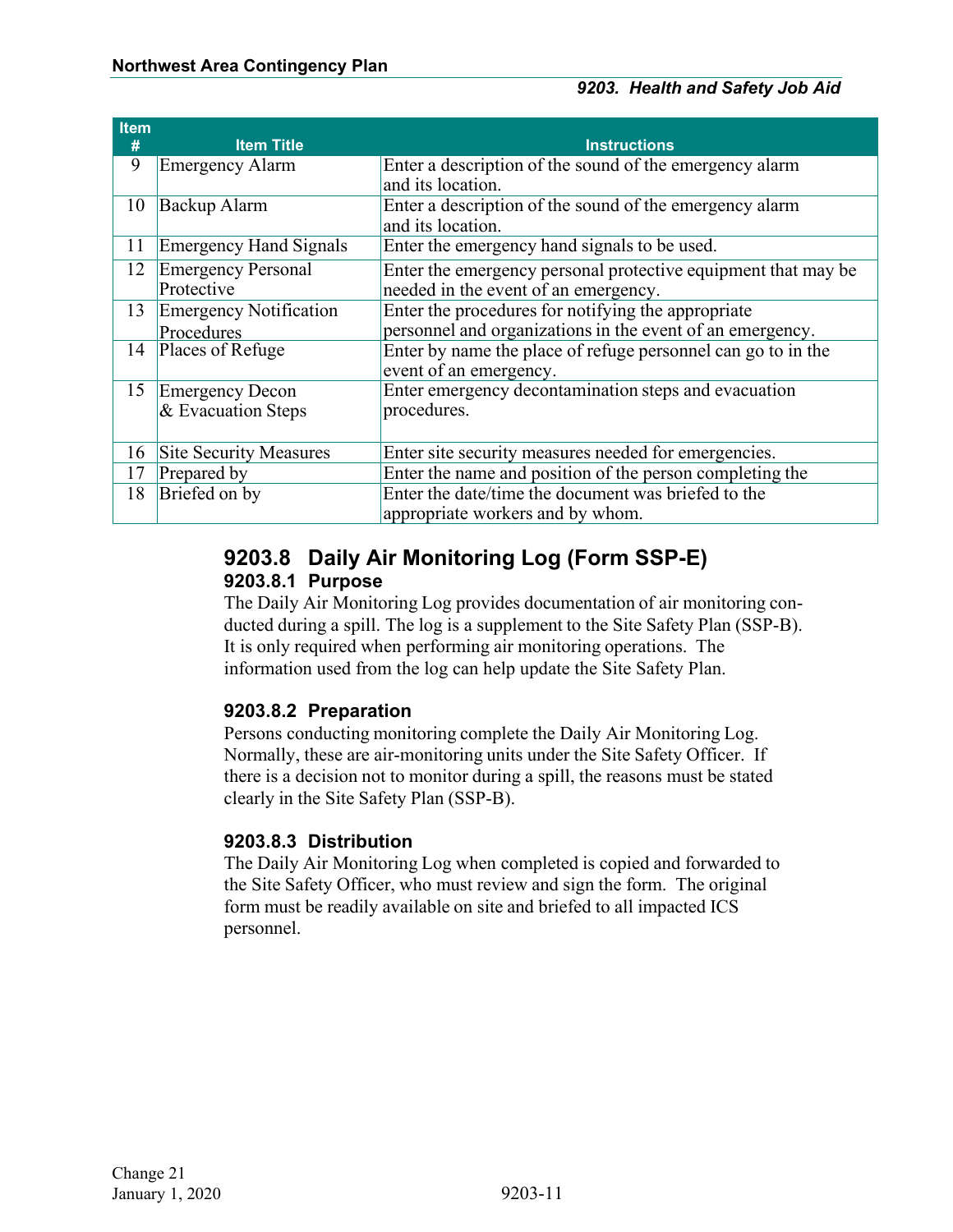| Item # | <b>Item Title</b>            | <b>Instruction</b>                                                |  |  |
|--------|------------------------------|-------------------------------------------------------------------|--|--|
|        | <b>Incident Name</b>         | Print the name assigned to the incident.                          |  |  |
| 2      | Date/Time Prepared           | Enter date (month, day, year) prepared.                           |  |  |
| 3      | Operational Period           | Enter the time interval for which the assignment applies.         |  |  |
| 4      | Safety Officer               | Enter the name of the Safety Officer and means of contact.        |  |  |
| 5      | Location & size of site      | Enter the geographical location of the site and the approximate   |  |  |
|        |                              | square area.                                                      |  |  |
| 6      | Hazards of Concern           | Enter the hazards being monitored.                                |  |  |
|        | <b>Action Levels</b>         | Enter the action levels/readings for the monitoring teams.        |  |  |
| 8      | Weather                      | Enter weather information. Ensure units of measure are listed.    |  |  |
| 9      | Air Monitoring Data          | Enter the instrument type and number, persons monitoring, results |  |  |
|        |                              | with appropriate units, location of reading, time of reading, and |  |  |
|        |                              | interferences and comments.                                       |  |  |
| 10     | <b>Safety Officer Review</b> | The Safety Officer must review and sign the form.                 |  |  |

#### <span id="page-14-0"></span>**9203.8.4 Instructions**

#### <span id="page-14-1"></span>**9203.9 Personal Protective Equipment (SSP-F) 9203.9.1 Purpose**

<span id="page-14-2"></span>The Personal Protective Equipment form is a list of personal protective equipment to be used in operations. The listing of personal protective equipment is required by 29 CFR 1910.120.

#### <span id="page-14-3"></span>**9203.9.2 Preparation**

The Personal Protective Equipment form is completed by the Site Safety Officer, or his/her staff. Personal protective equipment common to all ICS Operations personnel is addressed first. Jobs with unique personal protective equipment requirements (fall protection) are addressed next. When the form is delivered on site, the ICS Director, Supervisor, or Leader may amend the list to ensure personnel are adequately protected from job hazards. It must be completed prior to the onset of any operations, unless addressed elsewhere by Standard Operating Procedures.

#### <span id="page-14-4"></span>**9203.9.3 Distribution**

The Personal Protective Equipment form must be located with the Site Safety Plan (SSP-B). It therefore follows the same distribution route.

#### <span id="page-14-5"></span>**9203.10 Decontamination 9203.10.1 Purpose**

<span id="page-14-6"></span>The Decontamination form provides information on how workers can avoid contamination and how to get decontaminated. It is a supplemental form to the Site Safety Plan.

#### <span id="page-14-7"></span>**9203.10.2 Preparation**

The Decontamination Form can be completed by the Site Safety Officer, a member of his/her staff or by the Group/Division Supervisor, Task Force/Strike Team Leader on the site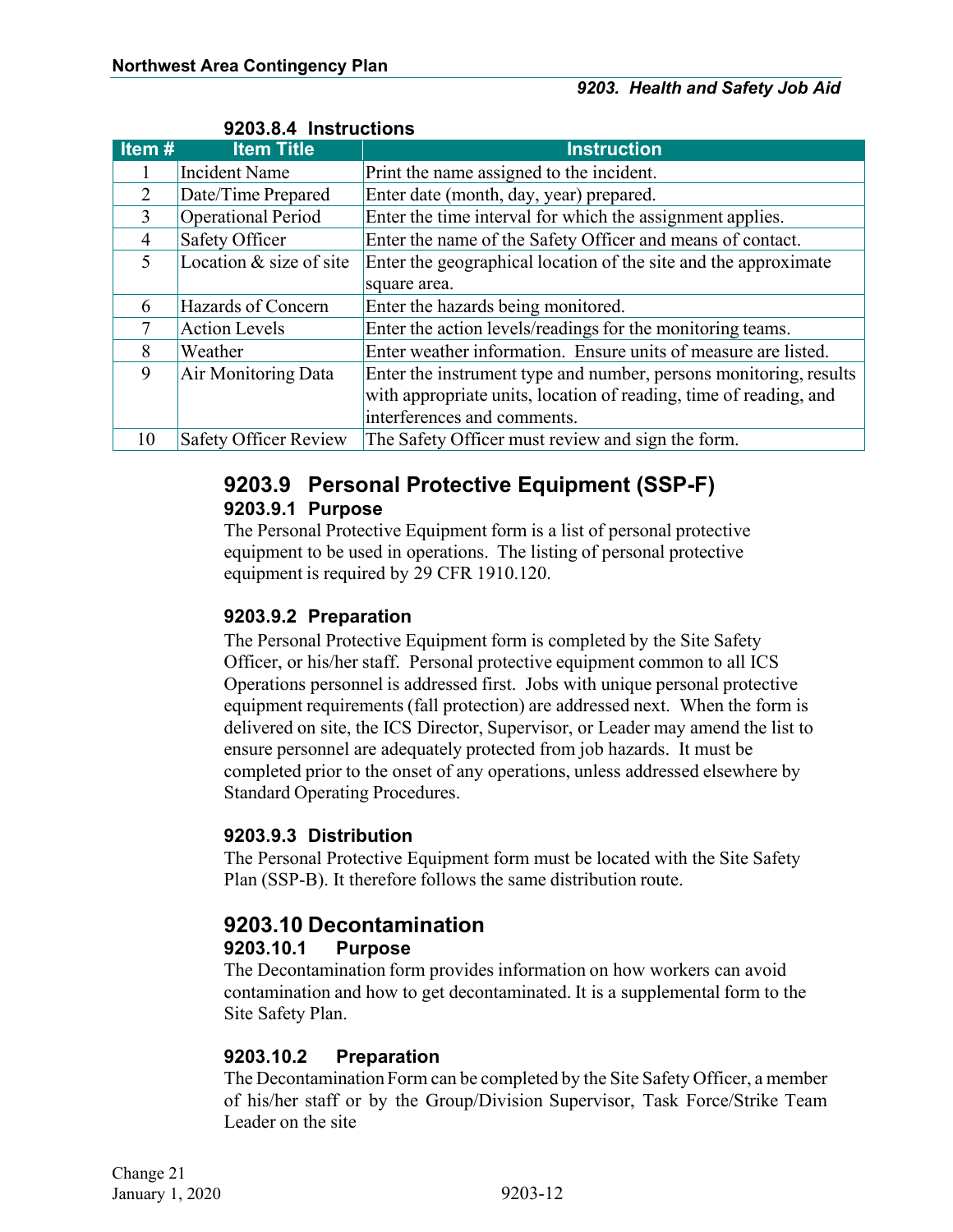#### <span id="page-15-0"></span>**9203.10.3 Distribution**

The Decontamination form must be located with Site Safety Plan (SSP-B). It therefore follows the same distribution route.

|                | J. I V. 7                                   |                                                                                                                                                     |  |  |
|----------------|---------------------------------------------|-----------------------------------------------------------------------------------------------------------------------------------------------------|--|--|
| Item#          | <b>Item Title</b>                           | <b>Instruction</b>                                                                                                                                  |  |  |
| 1              | <b>Incident Name</b>                        | Print the name assigned to the incident.                                                                                                            |  |  |
| $\overline{2}$ | Date/Time Prepared                          | Enter date (month, day, year) prepared.                                                                                                             |  |  |
| 3              | <b>Operational Period</b>                   | Enter the time interval for which the assignment applies.                                                                                           |  |  |
| $\overline{4}$ | Safety Officer                              | Enter the name of the Safety Officer and means of contact.                                                                                          |  |  |
| $\overline{5}$ | Supervisor/Leader                           | The Supervisor/Leader who receives this form will enter their<br>name here.                                                                         |  |  |
| 6              | Location & size of site                     | Enter the geographical location of the site and the<br>approximate square area.                                                                     |  |  |
| $\overline{7}$ | For Emergencies<br>Contact                  | Enter the name and way to contact the individual who handles<br>emergencies.                                                                        |  |  |
| 8              | Hazard(s) Addressed:                        | Enter the hazards that need to be safeguarded.                                                                                                      |  |  |
| 9              | Equipment                                   | Enter the decontamination equipment needed for the site. If<br>pre-designed Safe Work Practices are used, indicate here and<br>attach to this form. |  |  |
| 10             | References consulted                        | List the references used in making the selection for personal<br>protective equipment.                                                              |  |  |
| 11             | Contamination<br><b>Avoidance Practices</b> | Enter procedures for personnel to avoid contamination. If pre-<br>designed Safe Work Practices are used, indicate here and<br>attach to form.       |  |  |
| 12             | Decon Diagram                               | Draw a diagram for the decontamination operation. If pre-<br>designed Safe Work Practices are used, indicate here and<br>attach to form.            |  |  |
| 13             | Decon Steps                                 | List the decontamination steps.                                                                                                                     |  |  |
| 14             | Prepared by                                 | Enter the name and position of the person completing the<br>worksheet.                                                                              |  |  |
| 15             | Briefed on by                               | Enter the date/time the document was briefed to the<br>appropriate workers and by whom.                                                             |  |  |

#### <span id="page-15-1"></span>**9203.10.4 Instructions**

### <span id="page-15-2"></span>**9203.11 Site Safety Enforcement Log (SSP-H)**

#### <span id="page-15-3"></span>**9203.11.1 Purpose**

The Site Safety Plan Enforcement Log is used to help enforce safety during an incident.

#### <span id="page-15-4"></span>**9203.11.2 Preparation**

The Safety Officer and/or his/her staff complete the Site Safety Plan Enforcement Log. The log is completed as Safety personnel are on scene reviewing the site. It should be completed at a minimum of once per day. The number of enforcement logs to be completed depends on the size of the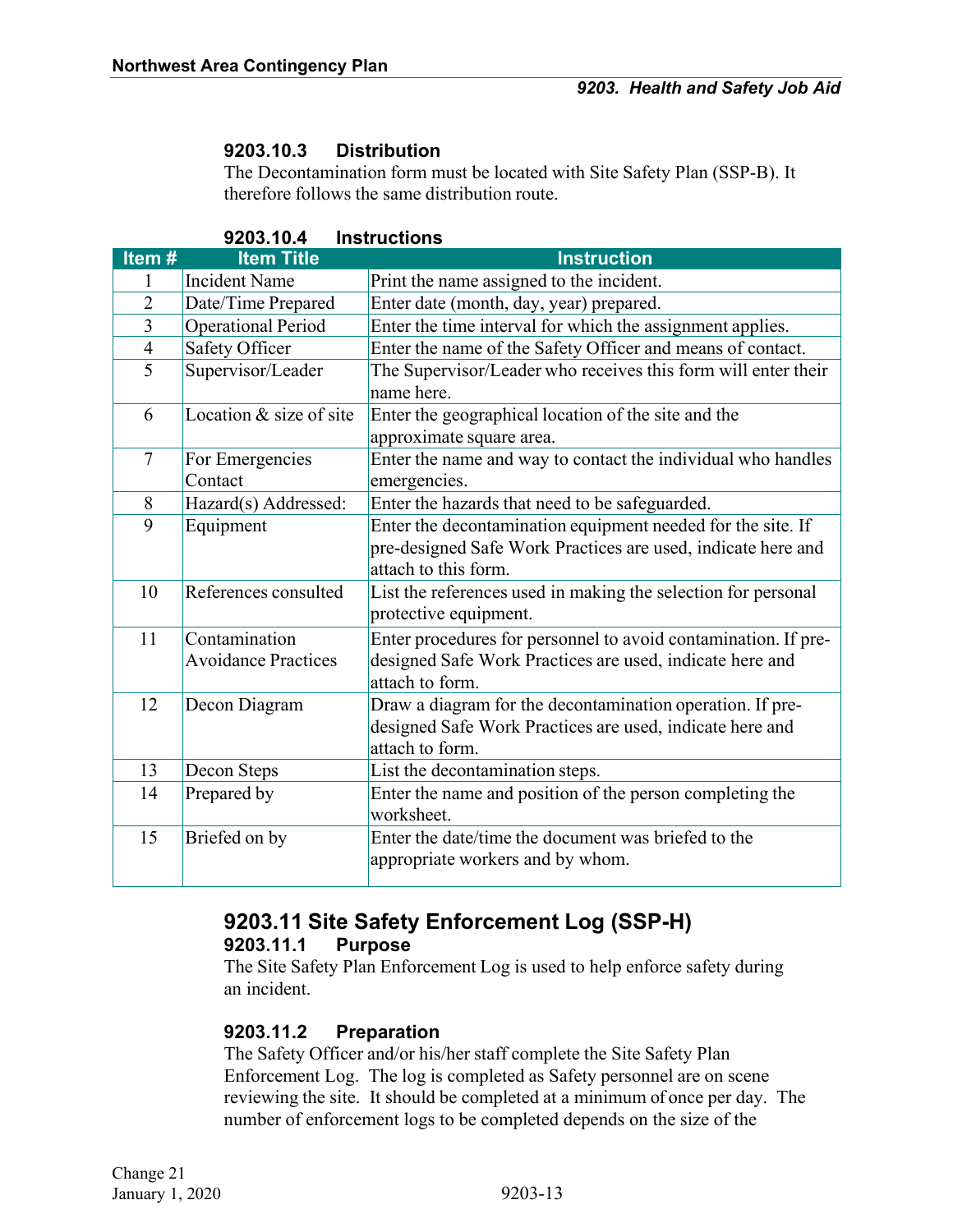incident. Enough should be completed to ensure that site safety is being adequately enforced.

#### <span id="page-16-0"></span>**9203.11.3 Distribution**

The Site Safety Plan enforcement log when completed is delivered to the Safety Officer. The Safety Officer can use the form to amend the Site Safety Plan (SSP-A or B).

| JZUJ. I I. <del>t</del><br>IIIƏLI UULIUIIƏ |                            |                                                                                         |  |
|--------------------------------------------|----------------------------|-----------------------------------------------------------------------------------------|--|
| Item#                                      | <b>Item Title</b>          | <b>Instruction</b>                                                                      |  |
|                                            | <b>Incident Name</b>       | Print the name assigned to the incident.                                                |  |
| $\overline{2}$                             | Date/Time Prepared         | Enter date (month, day, year) prepared.                                                 |  |
| 3                                          | <b>Operational Period</b>  | Enter the time interval for which the assignment applies.                               |  |
| $\overline{4}$                             | Safety Officer             | Enter the name of the Safety Officer and means of contact                               |  |
| 5                                          | Supervisor/Leader          | The Supervisor/Leader who receives this form will enter their<br>name here.             |  |
| 6                                          | For Emergencies<br>Contact | Enter the name and way to contact the individual who handles<br>emergencies.            |  |
|                                            |                            |                                                                                         |  |
| $\overline{7}$                             | Attachments                | List any attached supporting documentation.                                             |  |
| 8                                          | Job/Task Activity          | Enter only those Job/Task activities for which a deficiency is                          |  |
|                                            |                            | noted.                                                                                  |  |
|                                            | Hazards                    | Enter the hazard not being sufficiently addressed.                                      |  |
|                                            | Deficiency                 | Enter the deficiency.                                                                   |  |
|                                            | <b>Action Taken</b>        | Enter the corrective action taken to address the deficiency.                            |  |
|                                            | Safety Plan Amended?       | Enter whether the on-site safety plan was amended.                                      |  |
|                                            | Signature of               | Ensure the Supervisor/Leader signs the form to acknowledge                              |  |
|                                            | Supervisor/Leader          | the deficiency.                                                                         |  |
| 9                                          | Prepared by                | Enter the name and position of the person completing the                                |  |
|                                            |                            | worksheet.                                                                              |  |
| 10                                         | Briefed on by              | Enter the date/time the document was briefed to the appropriate<br>workers and by whom. |  |

#### <span id="page-16-1"></span>**9203.11.4 Instructions**

#### <span id="page-16-3"></span><span id="page-16-2"></span>**9203.12 Worker Acknowledgement Form (SSP-I) 9203.12.1 Purpose**

The Worker Acknowledgement form is used to document workers who have received safety briefings.

#### <span id="page-16-4"></span>**9203.12.2 Preparation**

Personnel responsible for conducting safety briefings complete this form initially. Once the briefings are completed, workers who were briefed print their name, sign, date, and indicate the time of the briefing.

#### <span id="page-16-5"></span>**9203.12.3 Distribution**

This form is returned to the Safety Officer or designated representative at the end of each operational period.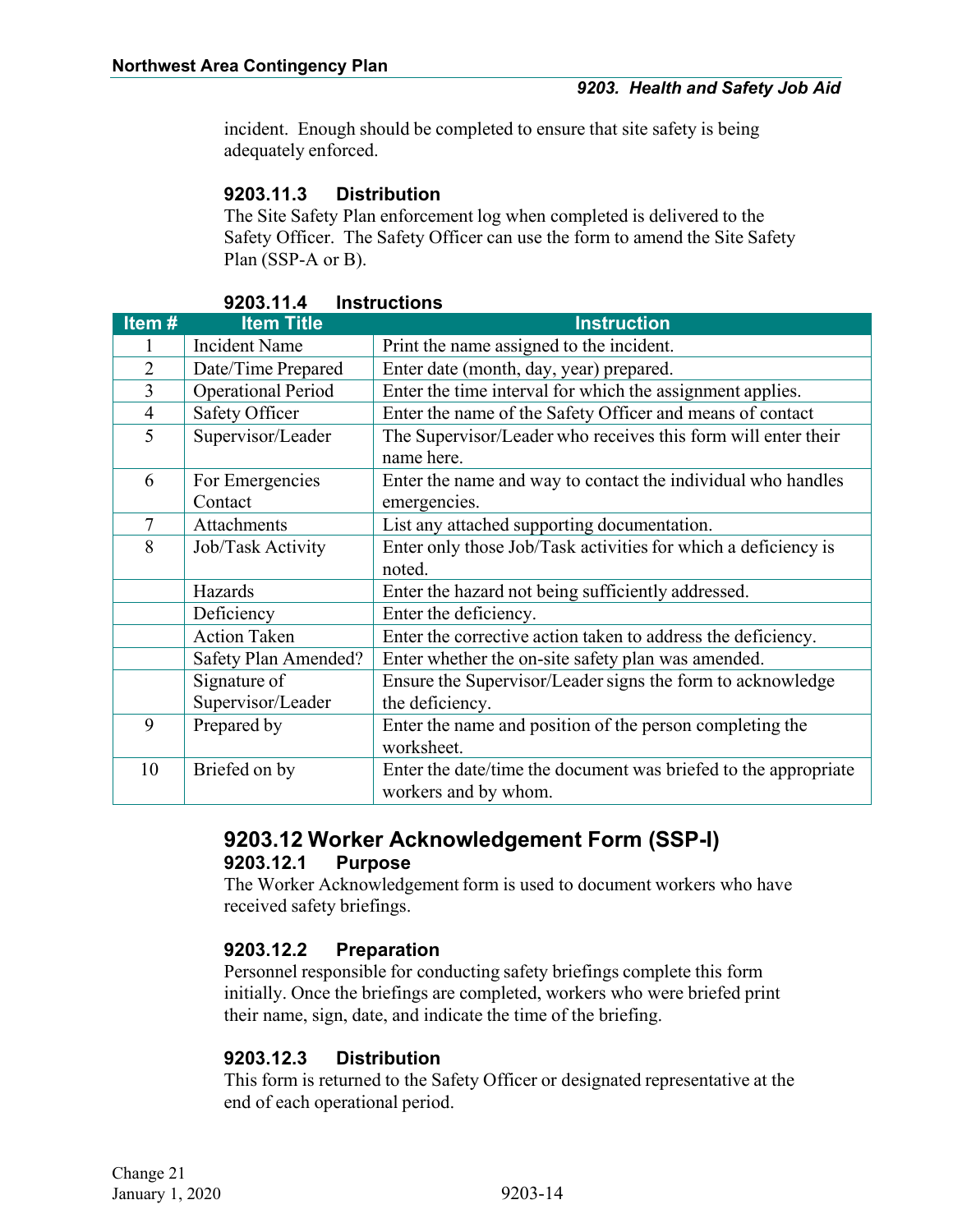<span id="page-17-0"></span>

|       | 9203.12.4            | <b>Instructions</b>                                                   |
|-------|----------------------|-----------------------------------------------------------------------|
| Item# | <b>Item Title</b>    | <b>Instruction</b>                                                    |
|       | <b>Incident Name</b> | Print the name assigned to the incident.                              |
| 2     | Site Location        | Indicate the location where the briefings are held.                   |
| 3     | <b>Attachments</b>   | Indicate any attachments used as part of the briefings.               |
| 4     | Type of briefing     | Check the block next to the type of briefing.                         |
| 5     | Presented by         | Enter the name of the person conducting the briefing.                 |
| 6     | Date                 | Enter the date of the briefing.                                       |
| 7     | Time                 | Enter the time of the briefing.                                       |
| 8     | Worker Name          | Workers receiving the briefing print their name, sign, date and enter |
|       |                      | the time they acknowledge the briefing.                               |

### <span id="page-17-1"></span>**9203.13 Emergency Safety and Response Plan Compliance Checklist (SSP-J)**

#### <span id="page-17-2"></span>**9203.13.1 Purpose**

The purpose of Emergency Safety and Response Plan 1910.120 Compliance Checklist is to ensure that incident response operations are in compliance with 29 CFR 1910.120, Hazardous Waste Operations and Emergency Response. This form also identifies how form SSP-J can be used to satisfy the HAZWOPER requirements. This checklist is an optional form.

#### <span id="page-17-3"></span>**9203.13.2 Preparation**

The Emergency Safety and Response Plan 1910.120 Compliance Checklist is to ensure that incident response operations are in compliance with 29 CFR 1910.120, Hazardous Waste Operations and Emergency Response. It also identifies how form SSP-J can be used to satisfy the HAZWOPER requirements. This checklist is an optional form.

#### <span id="page-17-4"></span>**9203.13.3 Distribution**

The Safety Officer should maintain The Emergency Safety and Response Plan 1910.120 Compliance Checklist.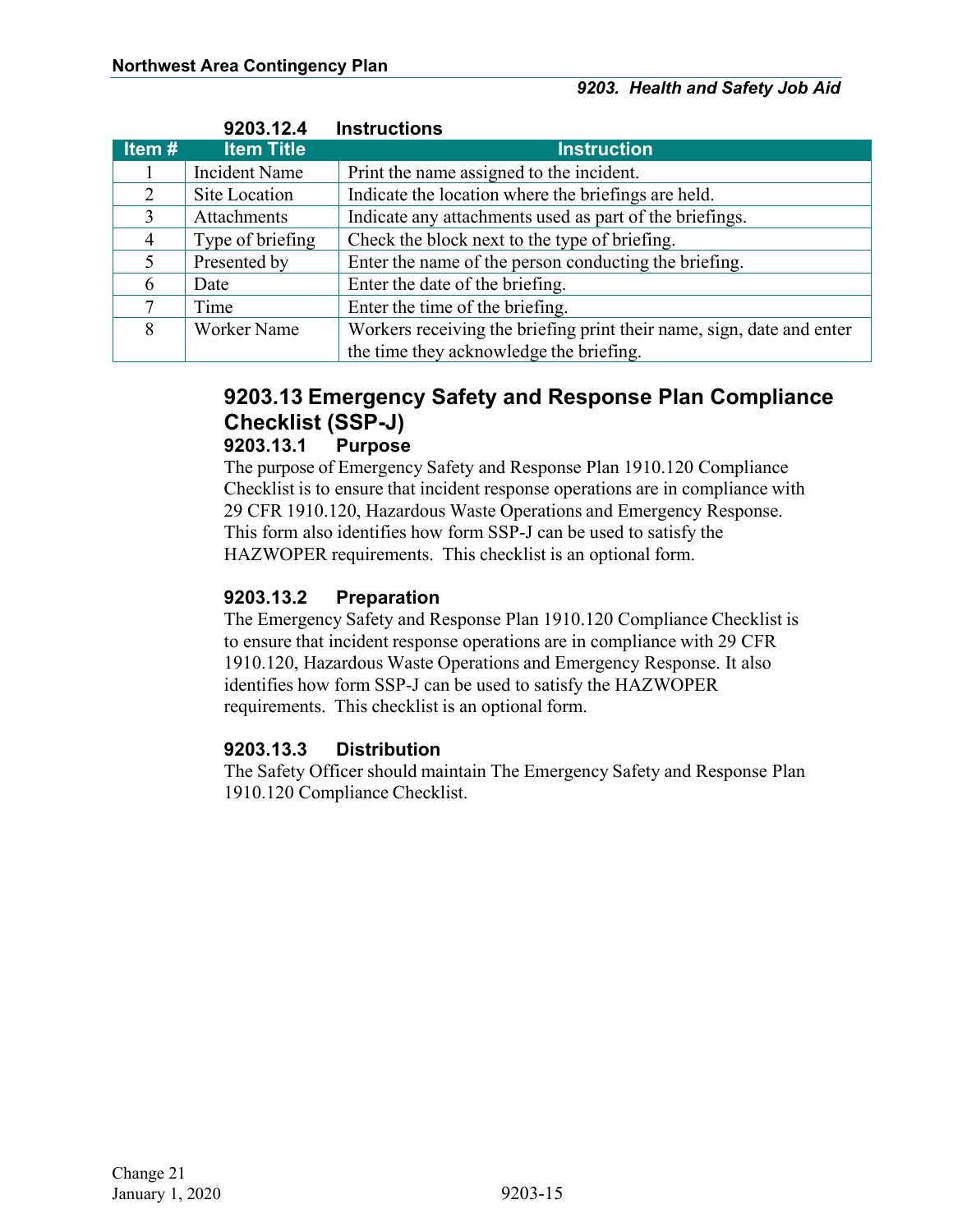<span id="page-18-0"></span>

|                | 9203.13.4                 | <b>Instructions</b>                                                                                                                                                                                     |  |  |  |
|----------------|---------------------------|---------------------------------------------------------------------------------------------------------------------------------------------------------------------------------------------------------|--|--|--|
| Item#          | <b>Item Title</b>         | <b>Instruction</b>                                                                                                                                                                                      |  |  |  |
|                | <b>Incident Name</b>      | Print the name assigned to the incident.                                                                                                                                                                |  |  |  |
| $\overline{2}$ | Date/Time Prepared        | Enter date (month, day, year) prepared.                                                                                                                                                                 |  |  |  |
| $\overline{3}$ | <b>Operational Period</b> | Enter the time interval for which the assignment applies.                                                                                                                                               |  |  |  |
| 4              | Supervisor/Leader         | The Supervisor/Leader who receives this form will enter their<br>name here.                                                                                                                             |  |  |  |
| 5              | Location of Site          | Enter the site location.                                                                                                                                                                                |  |  |  |
|                | Cites                     | These are the regulatory cites within HAZWOPER 1910.120<br>Compliance Checklist 1910.120. The major headings are<br>highlighted in bold. Informational cites and duplicative cites<br>are not included. |  |  |  |
|                | Requirement               | This lists the requirements in a question format. Some require<br>documentation or some form of action.                                                                                                 |  |  |  |
|                | <b>ICS</b> Form           | Lists those requirements covered by SSP-A.                                                                                                                                                              |  |  |  |
|                | <b>Check Block</b>        | Enter the check if the site satisfies the requirement.                                                                                                                                                  |  |  |  |
|                | Comments                  | This provides additional information on the requirement. The<br>user may also enter comments.                                                                                                           |  |  |  |
| 6              | Prepared by               | Enter the name and position of the person completing the<br>worksheet.                                                                                                                                  |  |  |  |

#### <span id="page-18-1"></span>**9203.14 HAZWOPER 1910.120 Compliance Checklist 9203.14.1 Purpose**

<span id="page-18-2"></span>The purpose of the HAZWOPER 1910.120 Compliance Checklist is to ensure that incident response operations are in compliance with 29 CFR 1910.120, Hazardous Waste Operations and Emergency Response. It also identifies how other ICS forms can be used to satisfy the HAZWOPER requirements. This is an optional form.

#### <span id="page-18-3"></span>**9203.14.2 Preparation**

The HAZWOPER 1910.120 Compliance Checklist is completed by the Safety Officer or his/her staff as frequently as necessary whenever the Safety Officer wants to ensure regulatory compliance. It is best used in conjunction with the Site Safety Plan Enforcement Log (SSP-H). The Site Safety Plan Forms (A-G) best meet some of the requirements in this checklist. The IAP is suited to address other requirements, and the Safety Officer should ensure that the IAP addresses them. Other requirements are performance-based and are best evaluated on scene by the Safety Officer or his/her staff.

#### <span id="page-18-4"></span>**9203.14.3 Distribution**

The HAZWOPER 1910.120 Compliance Checklist should be maintained by the Safety Officer.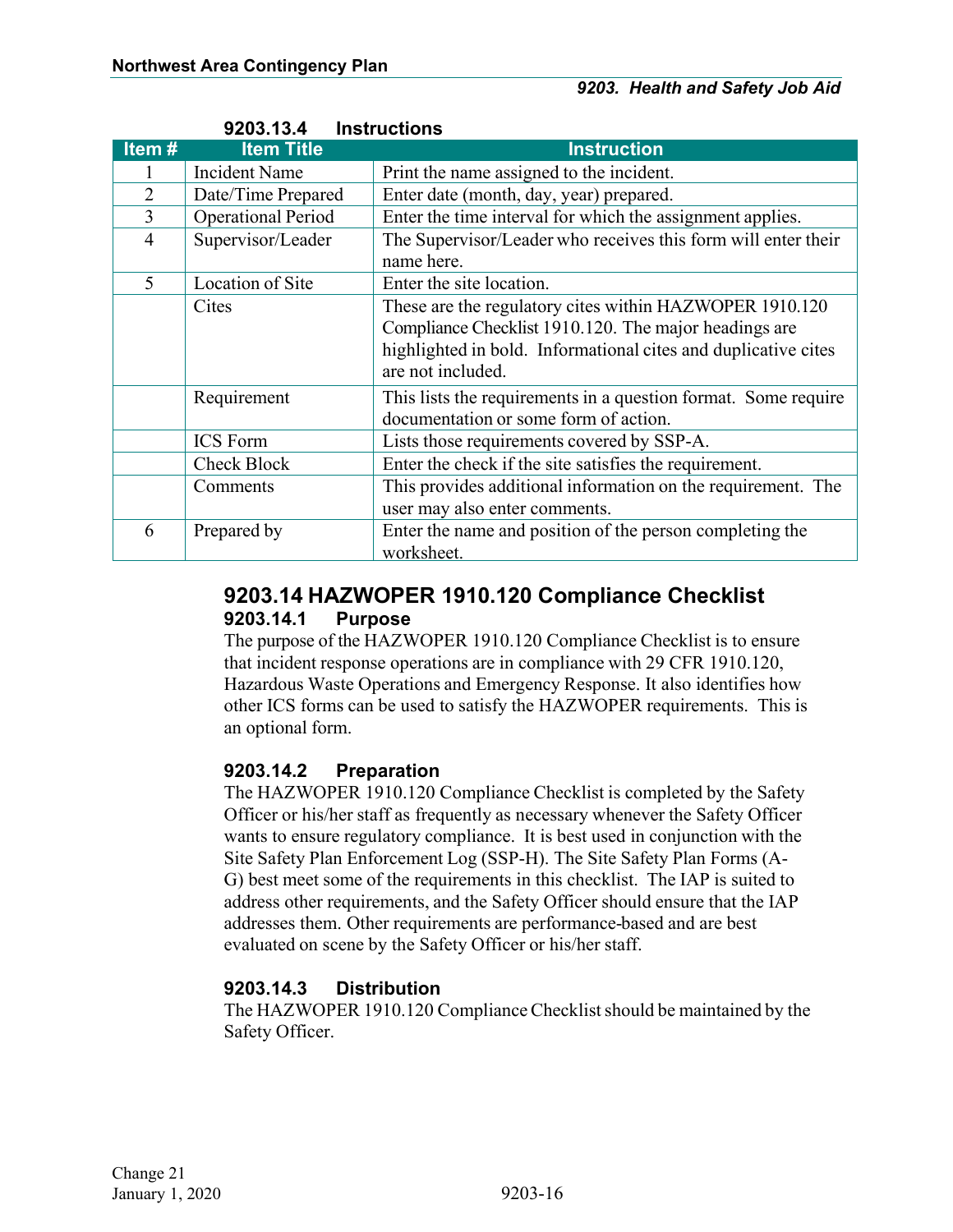<span id="page-19-0"></span>

|                | 9203.14.4                 | <b>Instructions</b>                                                  |
|----------------|---------------------------|----------------------------------------------------------------------|
| Item#          | <b>Item Title</b>         | <b>Instruction</b>                                                   |
|                | <b>Incident Name</b>      | Print the name assigned to the incident.                             |
| $\overline{2}$ | Date/Time Prepared        | Enter date (month, day, year) prepared.                              |
| $\overline{3}$ | <b>Operational Period</b> | Enter the time interval for which the assignment applies.            |
| $\overline{4}$ | Supervisor/Leader         | The Supervisor/Leader who receives this form will enter their name   |
|                |                           | here.                                                                |
| 5              | Location of Site          | Enter the site location.                                             |
|                | Cites                     | These are the regulatory cites noted in the HAZWOPER 1910.120        |
|                |                           | Compliance Checklist 1910.120. The major headings are highlighted    |
|                |                           | in bold. Informational cites and duplicative cites are not included. |
|                | Requirement               | This item lists the requirement in a question format. Some           |
|                |                           | require documentation or some form of action.                        |
|                | <b>ICS</b> Form           | Lists those ICS Forms that cover the requirement.                    |
|                | <b>Check Block</b>        | Enter the check if the site satisfies the requirement.               |
|                | Comments                  | This provides information on where else the requirement may be       |
|                |                           | met. The user may also enter comments.                               |
| 6              | Prepared by               | Enter the name and position of the person completing the worksheet.  |

#### <span id="page-19-1"></span>**9203.15 HAZWOPER 1910.120 Drum Compliance Checklist (SSP-L)**

#### <span id="page-19-2"></span>**9203.15.1 Purpose**

The purpose of the HAZWOPER 1910.120 Drum Compliance Checklist is to ensure that incident response operations are in compliance with 29 CFR 1910.120, Hazardous Waste Operations and Emergency Response whenever drums are encountered during an incident. This is an optional form.

#### <span id="page-19-3"></span>**9203.15.2 Preparation**

The HAZWOPER 1910.120 Drum Compliance Checklist is completed by the Safety Officer or his/her staff as frequently as necessary whenever the Safety Officer wants to ensure regulatory compliance. It is best used in conjunction with the Site Safety Plan Enforcement Log (SSP-H). The Site Safety Plan Forms (A- G) best meet some of the requirements in this checklist. Other requirements are performance based and are best evaluated on scene by the Safety Officer or his/her staff.

#### <span id="page-19-4"></span>**9203.15.3 Distribution**

The HAZWOPER 1910.120 Drum Compliance Checklist should be maintained by the Safety Officer.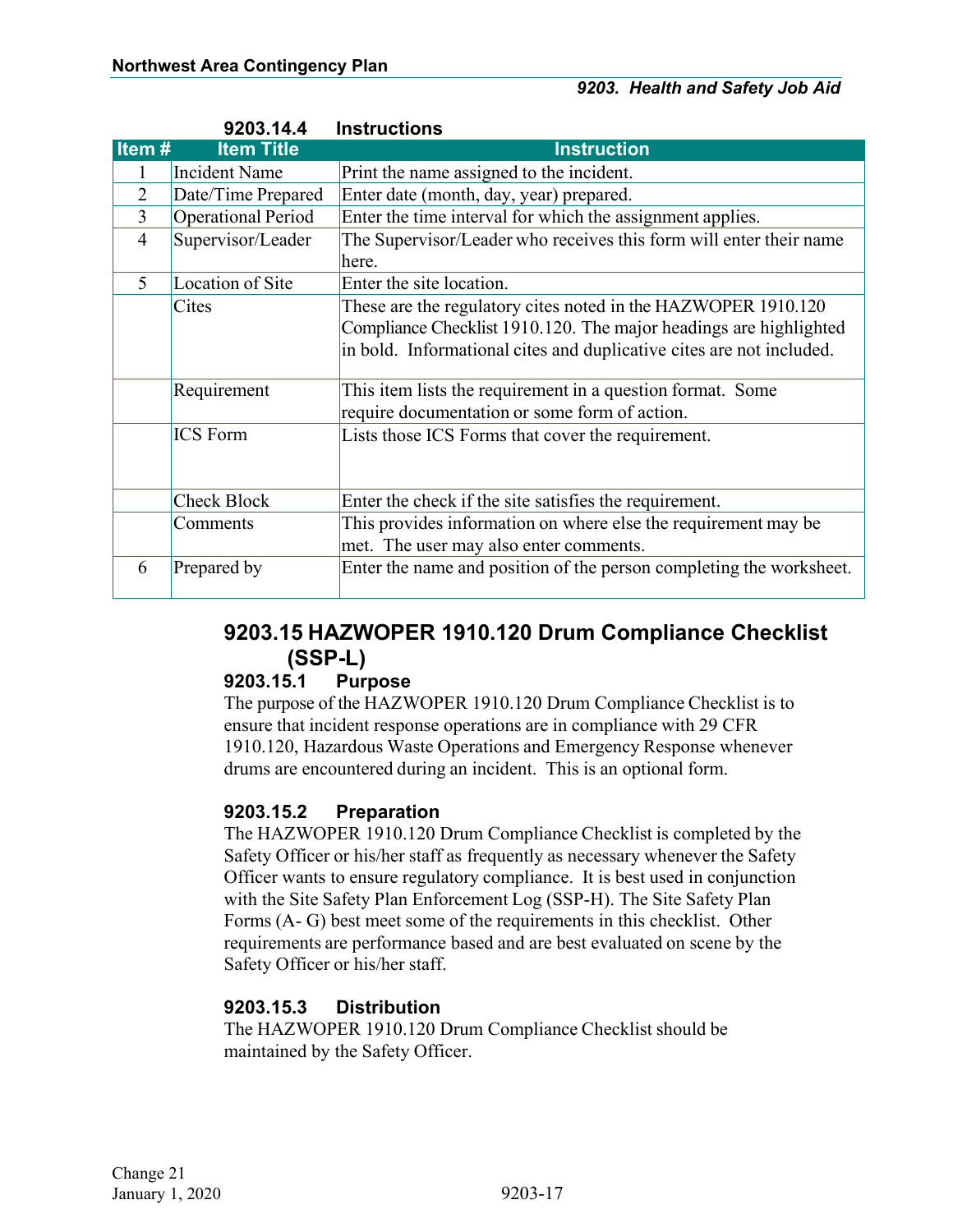| <b>Item</b><br># | <b>Item Title</b>          | <b>Instruction</b>                                                                                                                                            |
|------------------|----------------------------|---------------------------------------------------------------------------------------------------------------------------------------------------------------|
|                  | <b>Incident Name</b>       | Print the name assigned to the incident.                                                                                                                      |
| $\overline{2}$   | Date/Time Prepared         | Enter date (month, day, year) prepared.                                                                                                                       |
| 3                | Operational Period         | Enter the time interval for which the assignment applies.                                                                                                     |
| $\overline{4}$   | Safety Officer             | Enter the name of the Safety Officer and means of contact.                                                                                                    |
| 5                | Supervisor/Leader          | The Supervisor/Leader who receives this form will enter their<br>name here.                                                                                   |
| 6                | Location & size of site    | Enter the geographical location of the site and the approximate<br>square area.                                                                               |
| $\tau$           | For Emergencies<br>Contact | Enter the name and way to contact the individual who handles<br>emergencies.                                                                                  |
| 8                | Note                       | Tanks and vaults should also be treated in the same manner as<br>described in the checklist $(1910.120((i)(9))$ .                                             |
| 9                | Cites                      | These are the regulatory cites within 1910.120. The major<br>headings are highlighted in bold. Informational cites and<br>duplicative cites are not included. |
|                  | Requirement                | This lists the requirement in a question format. Some require<br>documentation or some form of action.                                                        |
|                  | <b>Check Block</b>         | Enter the check if the site satisfies the requirement.                                                                                                        |
|                  | Comments                   | This provides information on where else the requirement may be<br>met. The user may also enter comments.                                                      |
| 10               | Prepared by                | Enter the name and position of the person completing the<br>worksheet.                                                                                        |

<span id="page-20-0"></span>

| 9203.15.4<br><b>Instructions</b> |
|----------------------------------|
|----------------------------------|

#### <span id="page-20-1"></span>**9203.16 Site Safety Plan Attachments (SSP-ATTACH 1-#) 9203.16.1 Purpose**

<span id="page-20-2"></span>The Site Safety Plan attachments provide ready-made safe work practices for the Safety Officer and ICS personnel. They are optional documents designed to assist the Safety Officer in communicating and enforcing control of safety hazards. They were derived from the USCG's National Strike Force's Guide for Developing Oil Spill Site Safety Plans (NSFCCINST M16465.2).

#### <span id="page-20-3"></span>**9203.16.2 Preparation**

The SSP attachments require little to no preparation. Some of them have blank sections (due to information changing) that are required to be filled by the Safety Officer or his/her staff. The Safety Officer is encouraged to use the format presented by the attachments for developing his/her own additional safe work practices.

#### <span id="page-20-4"></span>**9203.16.3 Distribution**

These forms must be located with Site Safety Plan (SSP-A). They therefore follow the same distribution route.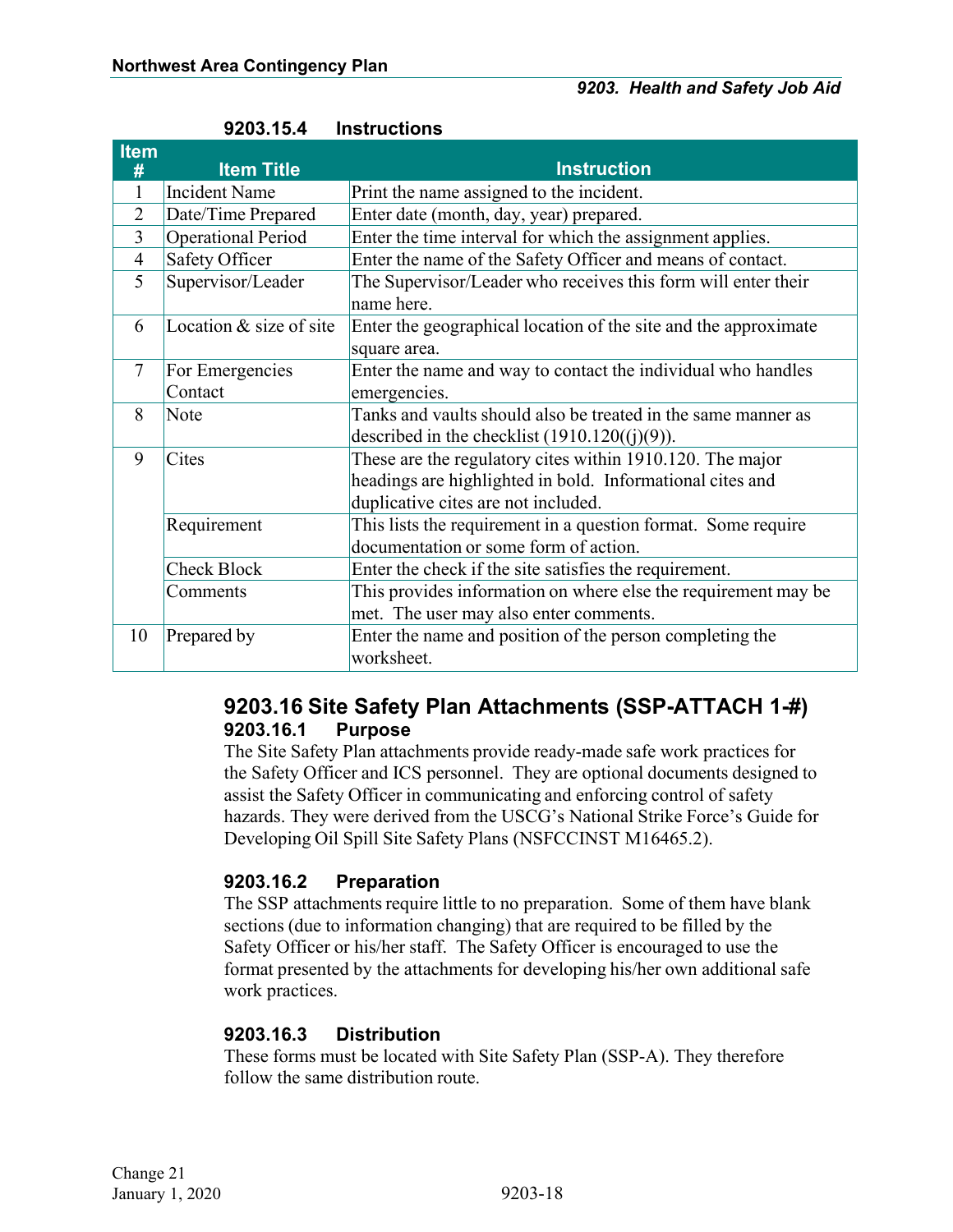## **Site Safety and Health Plan ICS-208-CG (rev 9/06)**

**Incident Name:** Date/Time Prepared: Operational Period:

**Purpose:** The ICS Compatible Site Safety and Health Plan is designed for safety and health personnel that use the Incident Command System (ICS). It is compatible with ICS and is intended to meet the requirements of the Hazardous Waste Operations and Emergency Response regulation (Title 29, Code of Federal Regulations, Part 1910.120). The plan avoids the duplication found between many other site safety plans and certain ICS forms. It is also in a format familiar to users of ICS. Although primarily designed for oil and chemical spills, the plan can be used for all hazard situations.

Questions on the document should be addressed to the USCG Office of Incident Management and Preparedness (G-RPP).

| <b>FORM NAME</b>                          | FORM#        | <b>USE</b>                                   | <b>REQUIRED</b>  | <b>OPTIONAL</b> | <b>ATTACHED</b> |
|-------------------------------------------|--------------|----------------------------------------------|------------------|-----------------|-----------------|
| <b>Emergency Safety and Response Plan</b> | $\mathbf{A}$ | Emergency response phase (uncontrolled       | X                |                 |                 |
| Site Safety Plan                          | B            | Post-emergency phase (stabilized, cleanup)   | X                |                 |                 |
| Site Map                                  | $\mathsf{C}$ | Post-emergency phase map of site and hazards | $\boldsymbol{X}$ |                 |                 |
| <b>Emergency Response Plan</b>            | D            | Part of Form B, to address emergencies       | X                |                 |                 |
| <b>Exposure Monitoring Plan</b>           | E            | Exposure monitoring plan to monitor exposure | X                |                 |                 |
| Air Monitoring Log                        | $E-1$        | To log air monitoring data                   | $X^*$            |                 |                 |
| Personal Protective Equipment             | F            | To document PPE equipment and procedures     | $X^*$            |                 |                 |
| Decontamination                           | G            | To document decon equipment and procedures   | $X^*$            |                 |                 |
| Site Safety Enforcement Log               | H            | To use in enforcing safety on site           |                  | X               |                 |
| Worker Acknowledgement Form               |              | To document workers receiving briefings      |                  | X               |                 |
| Form A Compliance Checklist               |              | To assist in ensuring HAZWOPER compliance    |                  | X               |                 |
| Form B Compliance Checklist               | $\rm K$      | To assist in ensuring HAZWOPER compliance    |                  | X               |                 |
| Drum Compliance Checklist                 | L            | To assist in ensuring HAZWOPER compliance    |                  | X               |                 |
| Other:                                    |              |                                              |                  |                 |                 |
|                                           |              |                                              |                  |                 |                 |
|                                           |              |                                              |                  |                 |                 |
|                                           |              |                                              |                  |                 |                 |
|                                           |              |                                              |                  |                 |                 |
|                                           |              |                                              |                  |                 |                 |

#### **Table of Forms**

\* Required only if function or equipment is used during a response.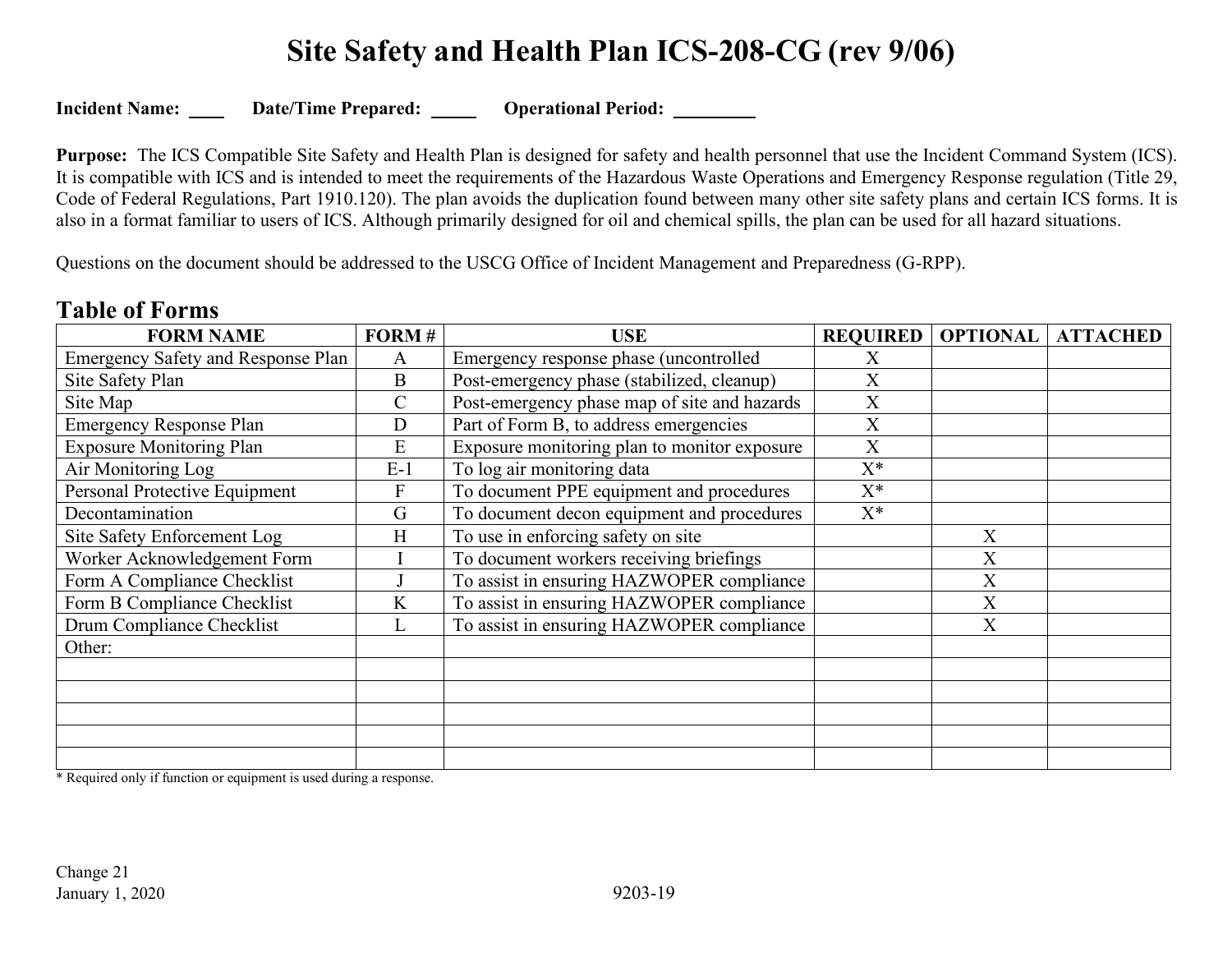| <b>EMERGENCY SAFETY and</b><br><b>RESPONSE PLAN</b> |            |           | 1. Incident Name:                      |                                               | 2. Date/Time Prepared: |                                                 |              | 3. Operational Period  |                     | 4. Attachments: Attach MSDS for<br>each chemical/ |                            |                                            |                                |                  |                 |
|-----------------------------------------------------|------------|-----------|----------------------------------------|-----------------------------------------------|------------------------|-------------------------------------------------|--------------|------------------------|---------------------|---------------------------------------------------|----------------------------|--------------------------------------------|--------------------------------|------------------|-----------------|
| 5. Organization IC/UC:                              |            |           | Safety:                                |                                               | Entry Team:            |                                                 |              | Backup Team:           |                     | Decon Team:                                       |                            |                                            |                                |                  |                 |
|                                                     |            |           |                                        |                                               |                        |                                                 |              |                        |                     |                                                   |                            |                                            |                                |                  |                 |
| 6a. Physical Hazards and                            |            |           | Div/Group Supv:<br>6. □ Confined Space |                                               | $\Box$ Noise           | $\Box$ Heat Stress                              |              | □ Cold Stress          |                     | $\Box$ Electrical                                 | $\Box$ Animal/Plant/Insect |                                            |                                | $\Box$ Ergonomic |                 |
| Protection:                                         |            |           |                                        | $\Box$ Ionizing Rad $\Box$ Slips/Trips/Falls  |                        | $\Box$ Struck by                                |              | $\hfill \square$ Water | $\Box$ Violence     |                                                   | $\Box$ Excavation          |                                            | $\Box$ Biomedical waste and/or |                  |                 |
|                                                     |            |           |                                        | needles $\Box$ Fatigue $\Box$ Other (specify) |                        |                                                 |              |                        |                     |                                                   |                            |                                            |                                |                  |                 |
| 6c. Task & Controls                                 | 6d.        | 6e.       | 6f.                                    | 6g. Shoes                                     | 6h. Hard               | 6i.                                             | 6j. Life     | 61. Work/              | $6m.$ Fluids        | $\overline{6n}$ . Signs &                         | 6p. Fall                   | 6q. Post                                   | 6r. Flash                      | 6s.              | 6t.             |
|                                                     | Entry      | Ventilate | Hearing                                | (type)                                        | Hats                   | Clothing                                        | Jacket       | Rest (hrs)             | (amt/time)          | Barricade                                         | Protect                    | Guards                                     | Protect                        | Work             | Other           |
|                                                     | Permit     |           | Protection                             |                                               |                        | (cold wx)                                       |              |                        |                     |                                                   |                            |                                            |                                | Gloves           |                 |
|                                                     |            |           |                                        |                                               |                        |                                                 |              |                        |                     |                                                   |                            |                                            |                                |                  |                 |
|                                                     |            |           |                                        |                                               |                        |                                                 |              |                        |                     |                                                   |                            |                                            |                                |                  |                 |
|                                                     |            |           |                                        |                                               |                        |                                                 |              |                        |                     |                                                   |                            |                                            |                                |                  |                 |
|                                                     |            |           |                                        |                                               |                        |                                                 |              |                        |                     |                                                   |                            |                                            |                                |                  |                 |
|                                                     |            |           |                                        |                                               |                        |                                                 |              |                        |                     |                                                   |                            |                                            |                                |                  |                 |
|                                                     |            |           |                                        |                                               |                        |                                                 |              |                        |                     |                                                   |                            |                                            |                                |                  |                 |
| 7a. Agent                                           |            |           |                                        | 7b. Hazards                                   |                        | 7c. Target Organs                               |              |                        | 7d Exposure Routes  |                                                   | 7f. PPE<br>7g. Type of PPE |                                            |                                |                  |                 |
|                                                     |            |           | Explosive $\square$                    | Radioactive $\square$                         |                        | Eyes $\Box$ Nose $\Box$ Skin $\Box$ Ears $\Box$ |              | Inhalation $\square$   |                     | Face Shield $\Box$                                |                            |                                            |                                |                  |                 |
|                                                     |            |           | Flammable $\square$                    | Carcinogen $\Box$                             |                        | Central Nervous System □                        |              | Absorption $\Box$      |                     |                                                   | Eyes $\square$             |                                            |                                |                  |                 |
|                                                     |            |           | Reactive $\square$                     | Oxidizer $\square$                            |                        | Respiratory $\Box$ Throat $\Box$                |              | Ingestion $\square$    |                     |                                                   | Gloves $\square$           |                                            |                                |                  |                 |
|                                                     |            |           | Biomedical $\Box$                      | Corrosive $\square$                           |                        | Lungs $\Box$ Heart $\Box$ Liver $\Box$          |              |                        | Injection $\square$ |                                                   |                            | Inner Suite $\square$                      |                                |                  |                 |
|                                                     |            |           | Toxic $\square$                        | Specify Other: $\square$                      |                        | Kidney $\Box$ Blood $\Box$ Lungs $\Box$         |              |                        | Membrane $\square$  |                                                   |                            | Splash Suit $\square$                      |                                |                  |                 |
|                                                     |            |           |                                        |                                               |                        | Circulatory $\Box$ Gastrointestinal $\Box$      |              |                        | $\overline{\Box}$   |                                                   | Level A Suit $\Box$        |                                            |                                |                  |                 |
|                                                     |            |           |                                        |                                               | Bone $\square$         | Other Specify: $\square$                        |              | $SCBA \Box APR \Box$   |                     |                                                   |                            |                                            |                                |                  |                 |
|                                                     |            |           |                                        |                                               |                        |                                                 |              |                        |                     |                                                   |                            | SAR $\overline{\Box}$<br>Cartridges $\Box$ |                                |                  |                 |
|                                                     |            |           |                                        |                                               |                        |                                                 |              |                        |                     |                                                   | Fire Resistance $\Box$     |                                            |                                |                  |                 |
| 8. Instruments                                      | 8a. Action |           | 8b. Chemical Name(s)                   |                                               | 8c. LEL/               | 8d. Odor                                        | 8e. Ceiling/ | 8f.                    |                     | 8g. Flash Pt/                                     | 8h. Vapor                  | 8i. Vapor                                  |                                | 8j. Specific     | 81. Boiling     |
|                                                     | Levels     |           |                                        |                                               | UEL %                  | Thresh ppm                                      | <b>IDLH</b>  |                        | <b>STEL/TLV</b>     | Ignition Pt.<br>$(F \text{ or } C)$               | Pressure (mm)              | Density                                    | Gravity                        |                  | Pt $(F$ or $C)$ |
| $O2$ $\square$                                      |            |           |                                        |                                               |                        |                                                 |              |                        |                     |                                                   |                            |                                            |                                |                  |                 |
| CGI                                                 |            |           |                                        |                                               |                        |                                                 |              |                        |                     |                                                   |                            |                                            |                                |                  |                 |
| Radiation $\square$                                 |            |           |                                        |                                               |                        |                                                 |              |                        |                     |                                                   |                            |                                            |                                |                  |                 |
| Total HCs $\Box$                                    |            |           |                                        |                                               |                        |                                                 |              |                        |                     |                                                   |                            |                                            |                                |                  |                 |
| Colorimetric $\Box$                                 |            |           |                                        |                                               |                        |                                                 |              |                        |                     |                                                   |                            |                                            |                                |                  |                 |
| Thermal $\Box$                                      |            |           |                                        |                                               |                        |                                                 |              |                        |                     |                                                   |                            |                                            |                                |                  |                 |
| Other $\Box$                                        |            |           |                                        |                                               |                        |                                                 |              |                        |                     |                                                   |                            |                                            |                                |                  |                 |
|                                                     |            |           |                                        |                                               |                        |                                                 |              |                        |                     | ICS-208-CG SSP-A Page 1 (Rev 9/06): Page          |                            |                                            |                                | of               |                 |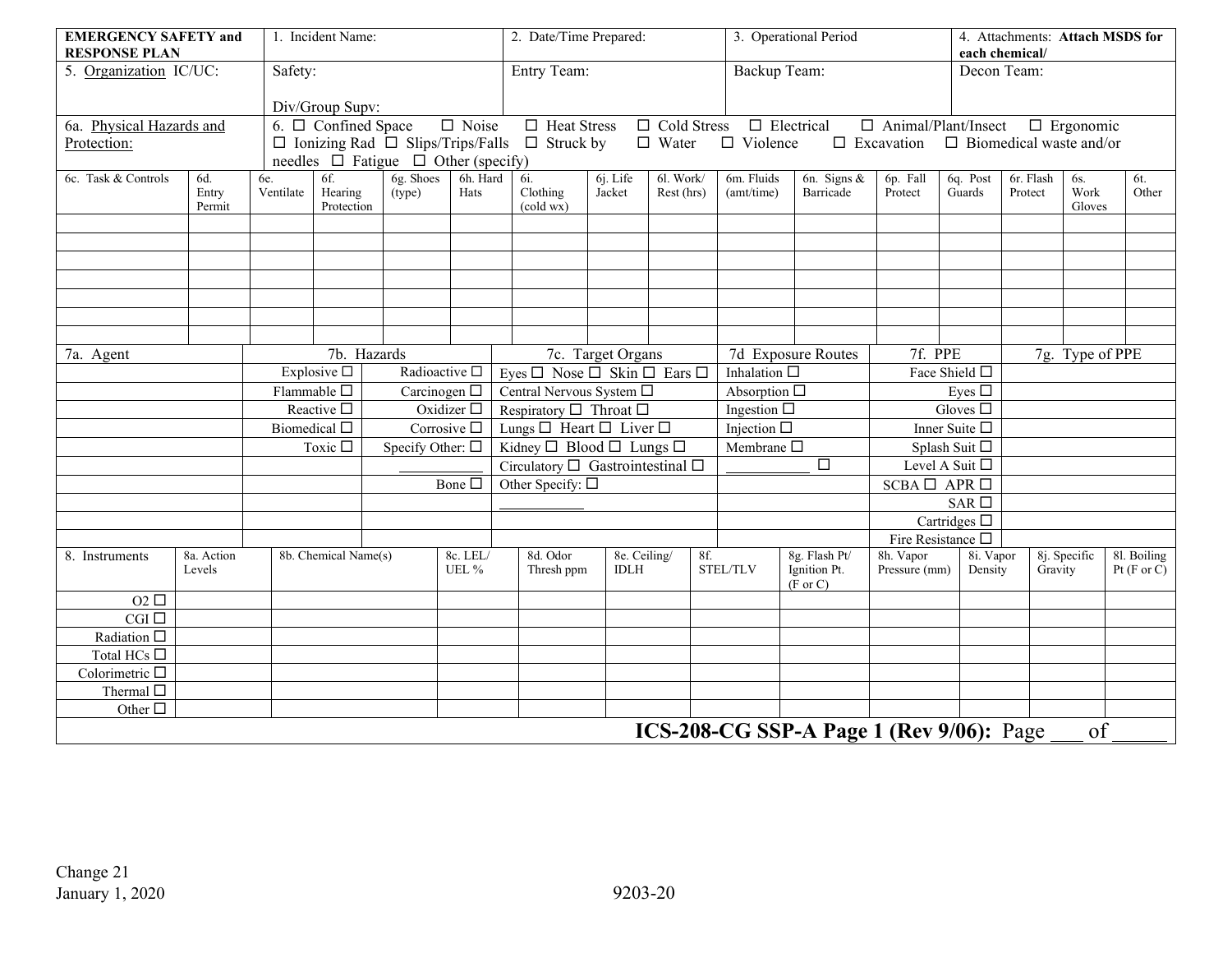| <b>EMERGENCY SAFETY and</b><br><b>RESPONSE PLAN</b>   | 1. Incident Name:                                                                                                                                                    | 2. Date/Time Prepared:                               | 3. Operational Period               | 4. Attachments: Attach MSDS for<br>each chemical/ |  |  |  |  |  |
|-------------------------------------------------------|----------------------------------------------------------------------------------------------------------------------------------------------------------------------|------------------------------------------------------|-------------------------------------|---------------------------------------------------|--|--|--|--|--|
|                                                       |                                                                                                                                                                      |                                                      |                                     |                                                   |  |  |  |  |  |
| 9. Decontamination:                                   |                                                                                                                                                                      |                                                      |                                     |                                                   |  |  |  |  |  |
| Instrument Drop Off □                                 | Suit Wash □                                                                                                                                                          | Bottle Exchange □                                    | SCBA/Mask Rinse □                   | Intervening Steps $\Box$                          |  |  |  |  |  |
| Outer Boots/Glove Removal □                           | Decon Agent: Water □                                                                                                                                                 | Outer Suit Removal □                                 | Inner Glove Removal □               | Specify:                                          |  |  |  |  |  |
| Suit/Gloves/Boot Disposal □                           | Other: $\square$                                                                                                                                                     | Inner Suit Removal □                                 | Work Clothes Removal □              |                                                   |  |  |  |  |  |
|                                                       | Specify:                                                                                                                                                             | SCBA/Mask Removal □                                  | Body Shower $\Box$                  |                                                   |  |  |  |  |  |
|                                                       | 10. Site Map: Include: Work Zones, Locations of Hazards, Security Perimeter, Places of Refuge, Decontamination Line, Evacuation Routes, Assembly Point, Direction of |                                                      |                                     |                                                   |  |  |  |  |  |
| North,                                                |                                                                                                                                                                      |                                                      |                                     |                                                   |  |  |  |  |  |
| □ Drawn Below:<br>□ Attached                          |                                                                                                                                                                      |                                                      |                                     |                                                   |  |  |  |  |  |
|                                                       |                                                                                                                                                                      |                                                      |                                     |                                                   |  |  |  |  |  |
|                                                       |                                                                                                                                                                      |                                                      |                                     |                                                   |  |  |  |  |  |
|                                                       |                                                                                                                                                                      |                                                      |                                     |                                                   |  |  |  |  |  |
|                                                       |                                                                                                                                                                      |                                                      |                                     |                                                   |  |  |  |  |  |
|                                                       |                                                                                                                                                                      |                                                      |                                     |                                                   |  |  |  |  |  |
|                                                       |                                                                                                                                                                      |                                                      |                                     |                                                   |  |  |  |  |  |
|                                                       |                                                                                                                                                                      |                                                      |                                     |                                                   |  |  |  |  |  |
|                                                       |                                                                                                                                                                      |                                                      |                                     |                                                   |  |  |  |  |  |
|                                                       |                                                                                                                                                                      |                                                      |                                     |                                                   |  |  |  |  |  |
|                                                       |                                                                                                                                                                      |                                                      |                                     |                                                   |  |  |  |  |  |
|                                                       |                                                                                                                                                                      |                                                      |                                     |                                                   |  |  |  |  |  |
|                                                       |                                                                                                                                                                      |                                                      |                                     |                                                   |  |  |  |  |  |
|                                                       |                                                                                                                                                                      |                                                      |                                     |                                                   |  |  |  |  |  |
|                                                       |                                                                                                                                                                      |                                                      |                                     |                                                   |  |  |  |  |  |
|                                                       |                                                                                                                                                                      |                                                      |                                     |                                                   |  |  |  |  |  |
|                                                       |                                                                                                                                                                      |                                                      |                                     |                                                   |  |  |  |  |  |
|                                                       |                                                                                                                                                                      |                                                      |                                     |                                                   |  |  |  |  |  |
| 11a. Potential Emergencies:                           | 11b. Evacuation Alarms:                                                                                                                                              | 11c. Emergency Prevention and Evacuation Procedures: |                                     |                                                   |  |  |  |  |  |
| Fire $\Box$                                           | # Blasts $\Box$<br>Horn $\Box$                                                                                                                                       | Safe Distance:                                       |                                     |                                                   |  |  |  |  |  |
| Explosion $\Box$                                      | Bells $\square$<br># Rings $\Box$                                                                                                                                    |                                                      |                                     |                                                   |  |  |  |  |  |
| Other $\Box$                                          | Radio Code □                                                                                                                                                         |                                                      |                                     |                                                   |  |  |  |  |  |
|                                                       | Other:                                                                                                                                                               |                                                      |                                     |                                                   |  |  |  |  |  |
| 12a Communications:                                   | 12b. Command#                                                                                                                                                        | 12c. Tactical #:                                     |                                     | 12d. Entry $#$                                    |  |  |  |  |  |
| Radio $\square$<br>Phone $\square$<br>Other $\square$ |                                                                                                                                                                      |                                                      |                                     |                                                   |  |  |  |  |  |
| 13a. Site Security:                                   | 13b. Procedures:                                                                                                                                                     |                                                      | 13c. Equipment:                     |                                                   |  |  |  |  |  |
| Personnel Assigned                                    |                                                                                                                                                                      |                                                      |                                     |                                                   |  |  |  |  |  |
| 14a. Emergency Medical:                               | 14b. Procedures:                                                                                                                                                     |                                                      | 14c. Equipment                      |                                                   |  |  |  |  |  |
| Personnel Assigned                                    |                                                                                                                                                                      |                                                      |                                     |                                                   |  |  |  |  |  |
| 15. Prepared By:                                      | 16. Date/Time Briefed:                                                                                                                                               |                                                      | <b>ICS-208-CG SSP-A Page 2 (Rev</b> |                                                   |  |  |  |  |  |
|                                                       |                                                                                                                                                                      |                                                      |                                     |                                                   |  |  |  |  |  |
|                                                       |                                                                                                                                                                      |                                                      | of<br>$9/06$ : Page                 |                                                   |  |  |  |  |  |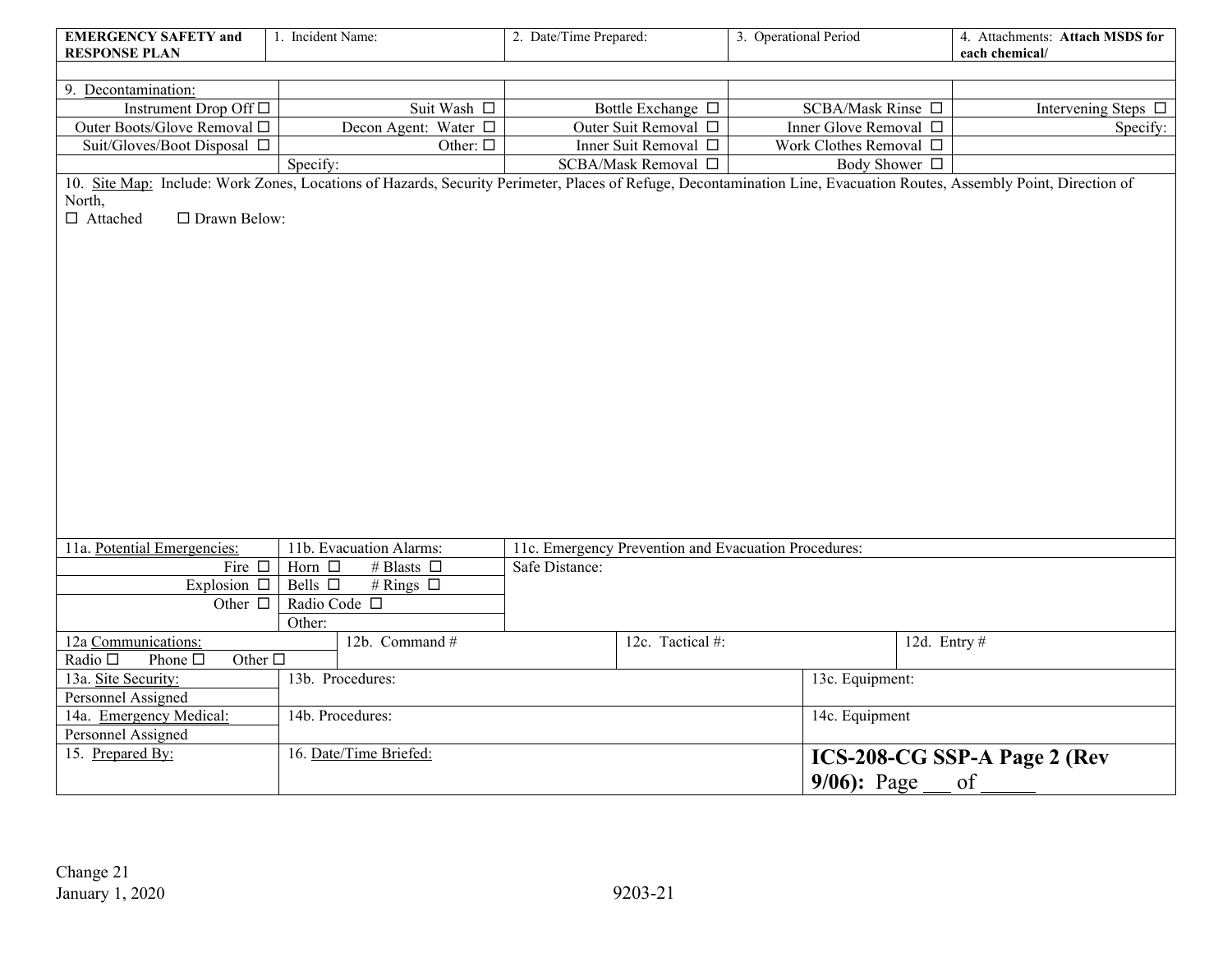| CG ICS SITE SAFETY PLAN<br>(SSP) HAZARD<br><b>ID/EVAL/CONTROL</b> | 1. Incident Name:                            | 2. Date/Time Prepared                                                                                                                  | 3. Operational Period                  |              | 4. Safety Officer (include<br>method of contact) |
|-------------------------------------------------------------------|----------------------------------------------|----------------------------------------------------------------------------------------------------------------------------------------|----------------------------------------|--------------|--------------------------------------------------|
| 5. Supervisor/Leader                                              | 6. Location and Size of Site                 | 7. Site Accessibility                                                                                                                  | 8. For Emergencies Contact             |              | 9. Attachments: Attach MSDS                      |
|                                                                   | Land $\square$ Water $\square$ Air $\square$ |                                                                                                                                        |                                        |              | for each Chemical                                |
|                                                                   | Comments:                                    |                                                                                                                                        |                                        |              |                                                  |
| 10a. Job Task/Activity                                            | 10b. Hazards *<br>VI<br>$\Box$               | 10c. Potential Injury & Health                                                                                                         | 10d. Exposure                          |              | 10e. Controls: Engineering, Administrative,      |
|                                                                   |                                              | Effects                                                                                                                                | Routes                                 | PPE          |                                                  |
|                                                                   |                                              |                                                                                                                                        | Inhalation $\square$                   |              |                                                  |
|                                                                   |                                              |                                                                                                                                        | Absorption $\square$                   |              |                                                  |
|                                                                   |                                              |                                                                                                                                        | Ingestion $\square$                    |              |                                                  |
|                                                                   |                                              |                                                                                                                                        | Injection $\square$                    |              |                                                  |
|                                                                   |                                              |                                                                                                                                        | Membrane $\Box$                        |              |                                                  |
|                                                                   |                                              |                                                                                                                                        |                                        |              |                                                  |
|                                                                   |                                              |                                                                                                                                        | Inhalation $\Box$                      |              |                                                  |
|                                                                   |                                              |                                                                                                                                        | Absorption $\square$                   |              |                                                  |
|                                                                   |                                              |                                                                                                                                        | Ingestion $\square$                    |              |                                                  |
|                                                                   |                                              |                                                                                                                                        | Injection $\square$                    |              |                                                  |
|                                                                   |                                              |                                                                                                                                        | Membrane $\Box$                        |              |                                                  |
|                                                                   |                                              |                                                                                                                                        |                                        |              |                                                  |
|                                                                   |                                              |                                                                                                                                        | Inhalation $\Box$                      |              |                                                  |
|                                                                   |                                              |                                                                                                                                        | Absorption $\square$                   |              |                                                  |
|                                                                   |                                              |                                                                                                                                        | Ingestion $\square$                    |              |                                                  |
|                                                                   |                                              |                                                                                                                                        | Injection $\square$<br>Membrane $\Box$ |              |                                                  |
|                                                                   |                                              |                                                                                                                                        |                                        |              |                                                  |
|                                                                   |                                              |                                                                                                                                        | Inhalation $\Box$                      |              |                                                  |
|                                                                   |                                              |                                                                                                                                        | Absorption $\square$                   |              |                                                  |
|                                                                   |                                              |                                                                                                                                        | Ingestion $\square$                    |              |                                                  |
|                                                                   |                                              |                                                                                                                                        | Injection $\square$                    |              |                                                  |
|                                                                   |                                              |                                                                                                                                        | Membrane $\Box$                        |              |                                                  |
|                                                                   |                                              |                                                                                                                                        | П                                      |              |                                                  |
|                                                                   |                                              |                                                                                                                                        | Inhalation $\Box$                      |              |                                                  |
|                                                                   |                                              |                                                                                                                                        | Absorption $\square$                   |              |                                                  |
|                                                                   |                                              |                                                                                                                                        | Ingestion $\square$                    |              |                                                  |
|                                                                   |                                              |                                                                                                                                        | Injection $\square$                    |              |                                                  |
|                                                                   |                                              |                                                                                                                                        | Membrane $\Box$                        |              |                                                  |
|                                                                   |                                              |                                                                                                                                        | $\Box$                                 |              |                                                  |
| 11. Prepared By:                                                  | 12. Date/Time Briefed:                       | *Hazard List: Physical/Safety, Toxic, Explosion/Fire, Oxygen                                                                           |                                        |              | ICS-208-CG SSP-B (rev 9/06):                     |
|                                                                   |                                              | Deficiency, Ionizing Radiation, Biological, Biomedical, Electrical,<br>Heat Stress, Cold Stress, Ergonomic, Noise, Cancer, Dermatitis, |                                        |              |                                                  |
|                                                                   |                                              | Drowning, Fatigue, Vehicle, & Diving                                                                                                   |                                        | Page __ of _ |                                                  |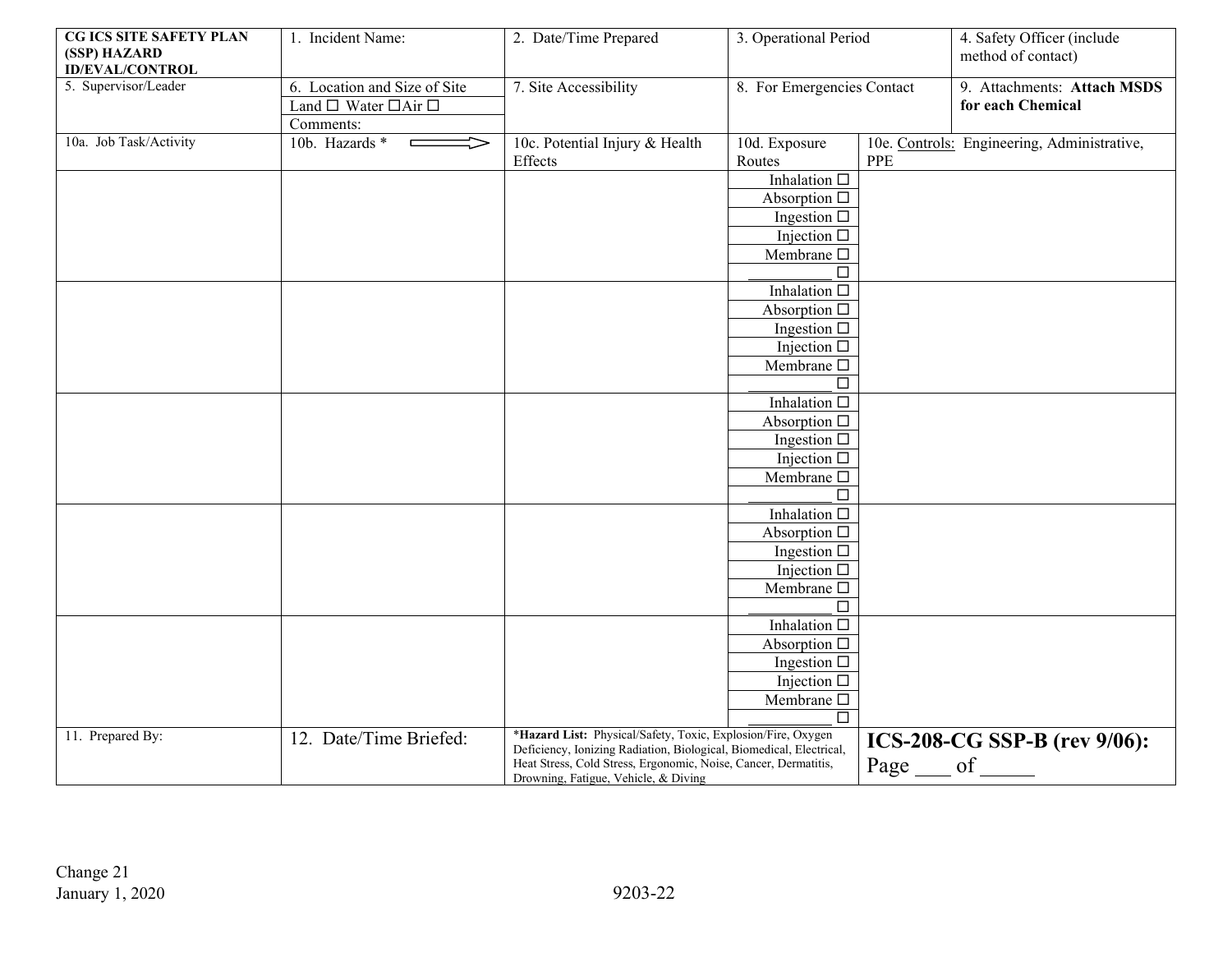| <b>CG ICS SSP SITE MAP</b> | Incident Name:            | 2. Date/Time Prepared               | 3. Operational Period      | 4. Safety Officer (include method of contact) |
|----------------------------|---------------------------|-------------------------------------|----------------------------|-----------------------------------------------|
| 5. Supervisor/Leader       | Location and Size of Site | . Site Accessibility                | 8. For Emergencies Contact | 9. Include:                                   |
|                            |                           | Land $\Box$ Water $\Box$ Air $\Box$ |                            | - Work Zones<br>- Locations of Hazards        |
|                            |                           | Comments:                           |                            | - Security Perimeter - Places of Refuge       |
|                            |                           |                                     |                            | - Decontamination Line<br>- Evacuation Routs  |

10. Sketch of Site

□ Attached □ Drawn Here

| 11. Prepared By: | 12. Date/Time Briefed: | * <b>Hazard List:</b> Physical/Safety, Toxic, Explosion/Fire, Oxygen<br>Deficiency, Ionizing Radiation, Biological, Biomedical, Electrical, Heat<br>Stress, Cold Stress, Ergonomic, Noise, Cancer, Dermatitis, Drowning,<br>Fatigue, Vehicle, & Diving | $\frac{1}{2}$ ICS-208-CG SSP-B (rev 9/06):<br>Page |
|------------------|------------------------|--------------------------------------------------------------------------------------------------------------------------------------------------------------------------------------------------------------------------------------------------------|----------------------------------------------------|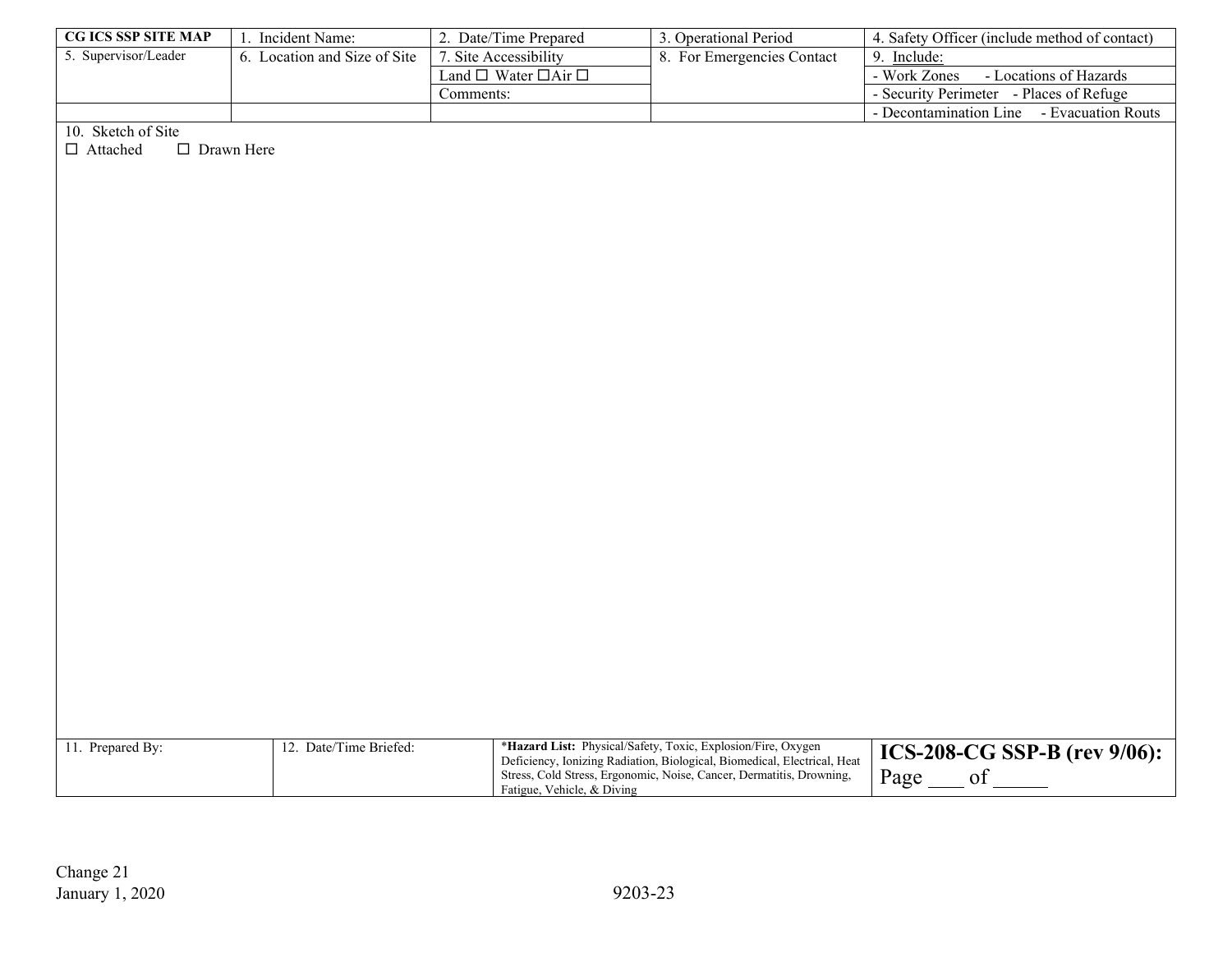| CG ICS SSP:<br><b>EMERGENCY RESPONSE</b><br><b>PLAN</b> | 1. Incident Name:            |                             | 2. Date/Time Prepared                                                                                                                                                                                                                       |       | 3. Operational Period                                                              | 4. Safety Officer (include method of contact) |  |
|---------------------------------------------------------|------------------------------|-----------------------------|---------------------------------------------------------------------------------------------------------------------------------------------------------------------------------------------------------------------------------------------|-------|------------------------------------------------------------------------------------|-----------------------------------------------|--|
| 5. Supervisor/Leader                                    | 6. Location and Size of Site |                             | 7. For Emergencies Contact:                                                                                                                                                                                                                 |       | 8. Attachments: INCLUDE ICS FORM 206 and EMT Medical<br><b>Response Procedures</b> |                                               |  |
| 9. Emergency Alarm (sound<br>and location)              | location)                    | 10. Backup Alarm (sound and | 11. Emergency Hand Signals                                                                                                                                                                                                                  |       | 12. Emergency Personal Protective Equipment Required:                              |                                               |  |
| 13. Emergency Notification Procedures:                  |                              | form 208B)                  | 14. Places of Refuge (also see site map                                                                                                                                                                                                     | Steps | 15. Emergency Decon and Evacuation                                                 | 16. Site Security Measures:                   |  |
| 11. Prepared By:<br>12. Date/Time Briefed:              |                              |                             | *Hazard List: Physical/Safety, Toxic, Explosion/Fire, Oxygen Deficiency, Ionizing<br>Radiation, Biological, Biomedical, Electrical, Heat Stress, Cold Stress, Ergonomic,<br>Noise, Cancer, Dermatitis, Drowning, Fatigue, Vehicle, & Diving |       |                                                                                    | ICS-208-CG SSP-B (rev<br>$9/06$ : Page<br>of  |  |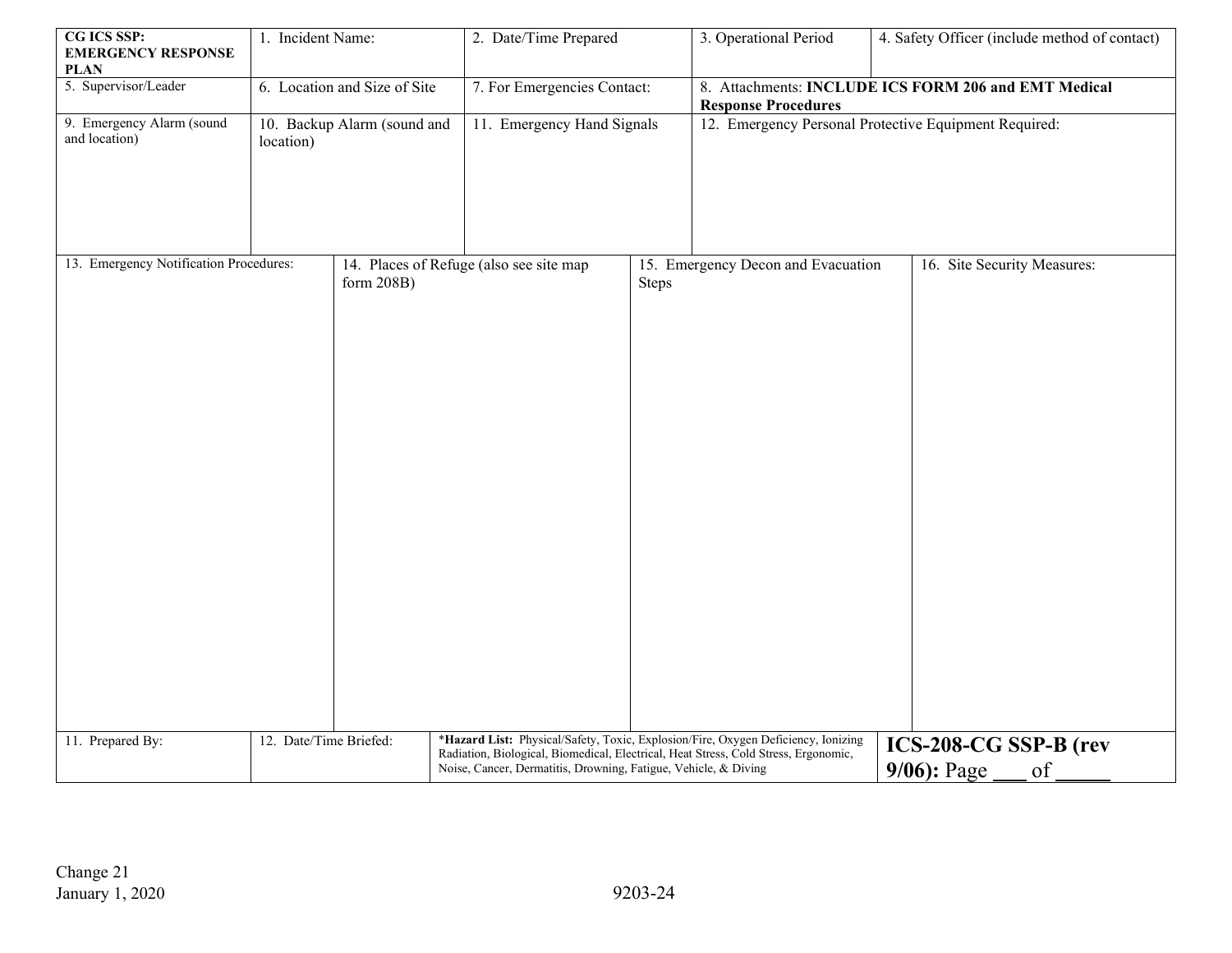| <b>CG ICS SSP: Exposure</b>       |                        | 1. Incident Name       |                                                                                                                                                                                                                                                                                                 | 2. Date/Time Prepared:                       |                                                     | 3. Operational Period:                                                                                                                                      |                                                                                                                                                                                                                                             | 4. Safety Officer (Method of Contact) |                                                                                                                                                                    |                                           |
|-----------------------------------|------------------------|------------------------|-------------------------------------------------------------------------------------------------------------------------------------------------------------------------------------------------------------------------------------------------------------------------------------------------|----------------------------------------------|-----------------------------------------------------|-------------------------------------------------------------------------------------------------------------------------------------------------------------|---------------------------------------------------------------------------------------------------------------------------------------------------------------------------------------------------------------------------------------------|---------------------------------------|--------------------------------------------------------------------------------------------------------------------------------------------------------------------|-------------------------------------------|
| <b>Monitoring Plan</b>            |                        |                        |                                                                                                                                                                                                                                                                                                 |                                              |                                                     |                                                                                                                                                             |                                                                                                                                                                                                                                             |                                       |                                                                                                                                                                    |                                           |
| 5. Specific<br>Task/<br>Operation | 6. Survey<br>Location  | 7. Survey<br>Date/Time | 8. Monitoring Methodology                                                                                                                                                                                                                                                                       |                                              | 9. Direct-<br>Reading<br>Instrument                 | 10. Air Sampling                                                                                                                                            | 11.<br>$Hazard(s)$ to<br>Monitor                                                                                                                                                                                                            | 12.<br>Monitoring<br>Duration         | 13. Reason to Monitor                                                                                                                                              | 14. Laboratory<br>Support for<br>Analysis |
|                                   |                        |                        | □ Personal Breathing Zone Area<br>Air Monitoring<br>$\Box$ Dermal Exposure Monitoring<br>□ Biological Monitoring:<br>$\Box$ Blood<br>$\Box$ Urine<br>$\Box$ Other<br>$\Box$ Obtain bulk samples<br>$\Box$ Other                                                                                 | Model:                                       | Manufacturer<br>Last Mfr<br>Calibration Date        | Sample/Analysis<br>Method:<br>Collection Media<br>$\Box$ Charcoal Tube<br>Silica Gel<br>$\Box$ 37 mm MCE Filter<br>$\Box$ 37 mm PVC Filter<br>$\Box$ Other: |                                                                                                                                                                                                                                             |                                       | $\Box$ Regulatory Compliance<br>$\Box$ Assess current PPE<br>adequacy<br>$\Box$ Validate engineering<br>controls<br>$\Box$ Monitor IDLH conditions<br>$\Box$ Other |                                           |
|                                   |                        |                        | □ Personal Breathing Zone Area<br>Air Monitoring<br>$\Box$ Dermal Exposure Monitoring<br>$\Box$ Biological Monitoring:<br>$\Box$ Blood<br>$\Box$ Urine<br>$\Box$ Other<br>$\Box$ Obtain bulk samples<br>$\Box$ Other                                                                            | Model:                                       | Manufacturer<br>Last Mfr<br><b>Calibration Date</b> | Sample/Analysis<br>Method:<br>Collection Media<br>$\Box$ Charcoal Tube<br>Silica Gel<br>$\Box$ 37 mm MCE Filter<br>$\Box$ 37 mm PVC Filter<br>$\Box$ Other: |                                                                                                                                                                                                                                             |                                       | $\Box$ Regulatory Compliance<br>□ Assess current PPE<br>adequacy<br>$\Box$ Validate engineering<br>controls<br>$\Box$ Monitor IDLH conditions<br>$\Box$ Other      |                                           |
|                                   |                        |                        | □ Personal Breathing Zone Area<br>Air Monitoring<br>$\Box$ Dermal Exposure Monitoring<br>$\Box$ Biological Monitoring:<br>$\Box$ Blood<br>$\Box$ Urine<br>$\Box$ Other<br>$\Box$ Obtain bulk samples<br>$\Box$ Other                                                                            | Model:                                       | Manufacturer<br>Last Mfr<br>Calibration Date        | Sample/Analysis<br>Method:<br>Collection Media<br>$\Box$ Charcoal Tube<br>Silica Gel<br>$\Box$ 37 mm MCE Filter<br>$\Box$ 37 mm PVC Filter<br>$\Box$ Other: |                                                                                                                                                                                                                                             |                                       | $\Box$ Regulatory Compliance<br>□ Assess current PPE<br>adequacy<br>$\Box$ Validate engineering<br>controls<br>$\Box$ Monitor IDLH conditions<br>$\Box$ Other      |                                           |
|                                   |                        |                        | □ Personal Breathing Zone Area<br>Air Monitoring<br>$\Box$ Dermal Exposure Monitoring<br>$\Box$ Biological Monitoring:<br>$\Box$ Blood<br>$\Box$ Urine<br>$\Box$ Other<br>$\Box$ Obtain bulk samples<br>$\Box$ Other                                                                            | Model:                                       | Manufacturer<br>Last Mfr<br><b>Calibration Date</b> | Sample/Analysis<br>Method:<br>Collection Media<br>$\Box$ Charcoal Tube<br>Silica Gel<br>$\Box$ 37 mm MCE Filter<br>$\Box$ 37 mm PVC Filter<br>$\Box$ Other: |                                                                                                                                                                                                                                             |                                       | □ Regulatory Compliance<br>□ Assess current PPE<br>adequacy<br>$\square$ Validate engineering<br>controls<br>$\Box$ Monitor IDLH conditions<br>$\Box$ Other        |                                           |
| 15. Prepared by:                  | 16. Date/Time Briefed: |                        |                                                                                                                                                                                                                                                                                                 |                                              |                                                     |                                                                                                                                                             | Hazard List: Potential Health Effects: Bruise/Lacerations, Organ Damage, Central Nervous System Effects, Cancer,<br>Reproductive Damage, Low Back Pain, Temporary Hearing Loss, Dermatitis, Respiratory Effects, Bone Breaks, & Eye Burning |                                       |                                                                                                                                                                    |                                           |
| 18. Site Officer Review:          |                        |                        | Reporting: Monitoring results shall be logged in the ICS-208-CG SSP-E-1 Form (Air Monitoring Log) and attached as<br>part of a current Site Safety Plan and Incident Action Plan. Significant Exposures shall be immediately addressed to the<br>IC and General Staff for immediate Correction. | ICS-208-CG SSP-E (rev<br>of<br>$9/06$ : Page |                                                     |                                                                                                                                                             |                                                                                                                                                                                                                                             |                                       |                                                                                                                                                                    |                                           |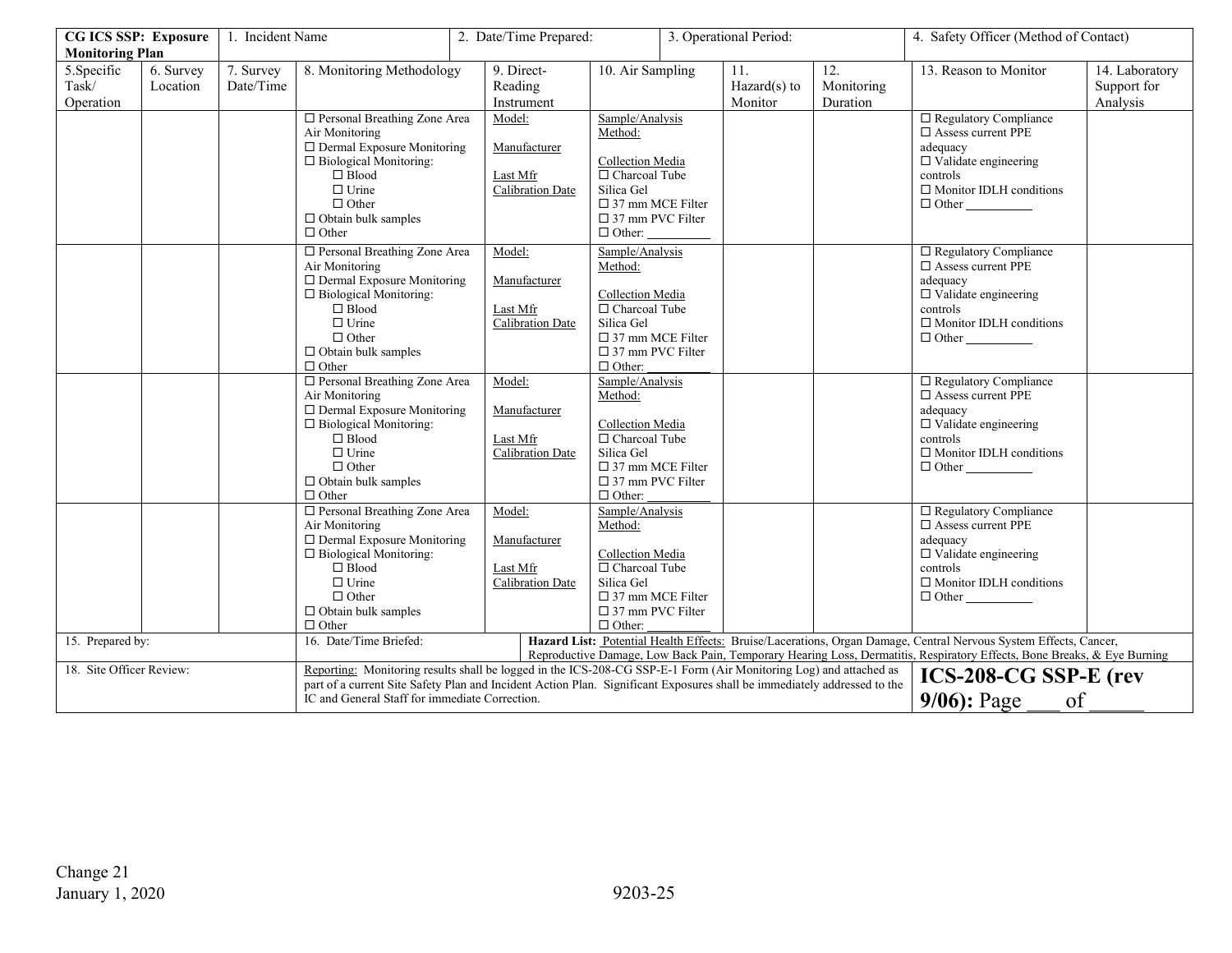| <b>CG ICS SSP: AIR</b><br><b>MONITORING</b>                                                                                                                                                                                                                     | 1. Incident Name       |  | 2. Date/Time Prepared:                 |      | 3. Operational Period: |                               | 4. Safety Officer (Method of Contact) |                                   |  |
|-----------------------------------------------------------------------------------------------------------------------------------------------------------------------------------------------------------------------------------------------------------------|------------------------|--|----------------------------------------|------|------------------------|-------------------------------|---------------------------------------|-----------------------------------|--|
| 5. Site Location                                                                                                                                                                                                                                                | 6. Hazards of Concern: |  | 7. Action Levels (include references): |      |                        |                               | 8. Weather                            |                                   |  |
|                                                                                                                                                                                                                                                                 |                        |  |                                        |      |                        |                               | Precipitation<br>Temperature:         |                                   |  |
|                                                                                                                                                                                                                                                                 |                        |  |                                        |      |                        |                               | Wind:                                 |                                   |  |
|                                                                                                                                                                                                                                                                 |                        |  |                                        |      |                        |                               | Relative Humidity:                    |                                   |  |
|                                                                                                                                                                                                                                                                 |                        |  |                                        |      |                        |                               | Cloud Cover                           |                                   |  |
| 9a. Instrument ID Number<br>Calibrated? Indicate below.                                                                                                                                                                                                         |                        |  | 9b. Monitoring Person name(s)          |      |                        | 9d. Location                  |                                       | 9g. Interferences and<br>Comments |  |
|                                                                                                                                                                                                                                                                 |                        |  |                                        |      |                        |                               |                                       |                                   |  |
|                                                                                                                                                                                                                                                                 |                        |  |                                        |      |                        |                               |                                       |                                   |  |
|                                                                                                                                                                                                                                                                 |                        |  |                                        |      |                        |                               |                                       |                                   |  |
|                                                                                                                                                                                                                                                                 |                        |  |                                        |      |                        |                               |                                       |                                   |  |
|                                                                                                                                                                                                                                                                 |                        |  |                                        |      |                        |                               |                                       |                                   |  |
|                                                                                                                                                                                                                                                                 |                        |  |                                        |      |                        |                               |                                       |                                   |  |
|                                                                                                                                                                                                                                                                 |                        |  |                                        |      |                        |                               |                                       |                                   |  |
|                                                                                                                                                                                                                                                                 |                        |  |                                        |      |                        |                               |                                       |                                   |  |
|                                                                                                                                                                                                                                                                 |                        |  |                                        |      |                        |                               |                                       |                                   |  |
|                                                                                                                                                                                                                                                                 |                        |  |                                        |      |                        |                               |                                       |                                   |  |
|                                                                                                                                                                                                                                                                 |                        |  |                                        |      |                        |                               |                                       |                                   |  |
|                                                                                                                                                                                                                                                                 |                        |  |                                        |      |                        |                               |                                       |                                   |  |
|                                                                                                                                                                                                                                                                 |                        |  |                                        |      |                        |                               |                                       |                                   |  |
|                                                                                                                                                                                                                                                                 |                        |  |                                        |      |                        |                               |                                       |                                   |  |
|                                                                                                                                                                                                                                                                 |                        |  |                                        |      |                        |                               |                                       |                                   |  |
|                                                                                                                                                                                                                                                                 |                        |  |                                        |      |                        |                               |                                       |                                   |  |
|                                                                                                                                                                                                                                                                 |                        |  |                                        |      |                        |                               |                                       |                                   |  |
| Potential Health Effects: Bruise/Lacerations, Organ Damage, Central Nervous System Effects,<br>10. Safety Officer Review:<br>Cancer, Reproductive Damage, Low Back Pain, Temporary Hearing Loss, Dermatitis, Respiratory<br>Effects, Bone Breaks, & Eye Burning |                        |  |                                        | Page | of                     | ICS-208-CG SSP-E-1(rev 9/06): |                                       |                                   |  |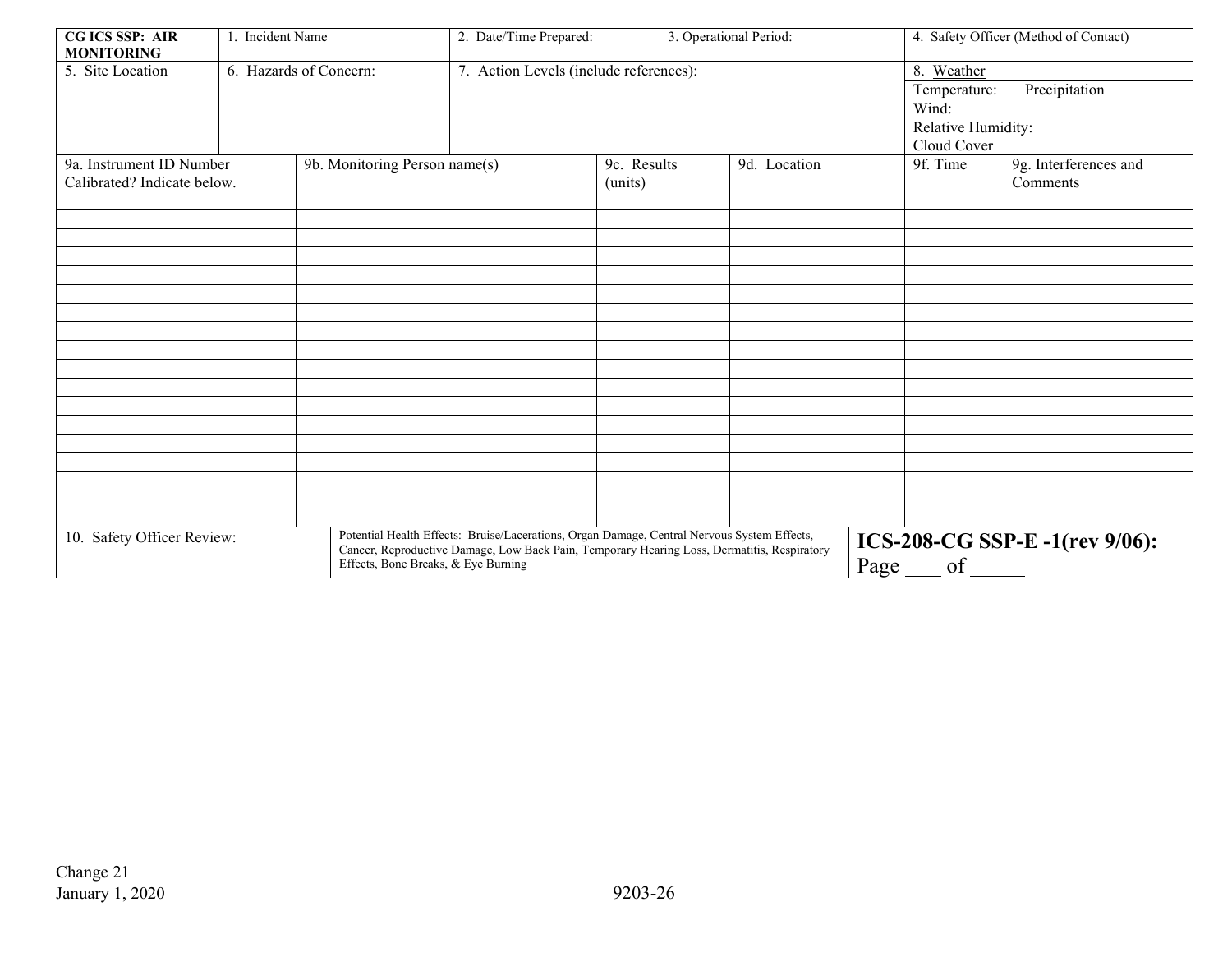| <b>CG ICS SSP: PERSONAL</b><br>PROTECTIVE EQUIPMENT |  | 1. Incident Name              |                                                                                                                                                                                                                                   | 2. Date/Time Prepared: | 3. Operational Period:  |  |      | 4. Safety Officer (Method of Contact) |                                                                      |  |
|-----------------------------------------------------|--|-------------------------------|-----------------------------------------------------------------------------------------------------------------------------------------------------------------------------------------------------------------------------------|------------------------|-------------------------|--|------|---------------------------------------|----------------------------------------------------------------------|--|
| 5. Supervisor/Leader                                |  | 6. Location and Size of Site: |                                                                                                                                                                                                                                   |                        | 7. Hazards Addressed:   |  |      | 8. For Emergencies Contact:           |                                                                      |  |
|                                                     |  |                               |                                                                                                                                                                                                                                   |                        |                         |  |      |                                       |                                                                      |  |
| 9. Equipment:                                       |  |                               |                                                                                                                                                                                                                                   |                        |                         |  |      |                                       | 10. References Consulted:                                            |  |
|                                                     |  |                               |                                                                                                                                                                                                                                   |                        |                         |  |      |                                       |                                                                      |  |
|                                                     |  |                               |                                                                                                                                                                                                                                   |                        |                         |  |      |                                       |                                                                      |  |
| 11. Inspection Procedures:                          |  | 12. Donning Procedures:       |                                                                                                                                                                                                                                   |                        | 13. Doffing Procedures: |  |      |                                       | 14. Limitation and Precautions (include<br>maximum stay time in PPE) |  |
|                                                     |  |                               |                                                                                                                                                                                                                                   |                        |                         |  |      |                                       |                                                                      |  |
| 15. Prepared By:<br>16. Date/Time Briefed:          |  |                               | Potential Health Effects: Bruise/Lacerations, Organ Damage, Central Nervous<br>System Effects, Cancer, Reproductive Damage, Low Back Pain, Temporary Hearing<br>Loss, Dermatitis, Respiratory Effects, Bone Breaks, & Eye Burning |                        |                         |  | Page | ICS-208-CG SSP-F(rev 9/06):<br>of     |                                                                      |  |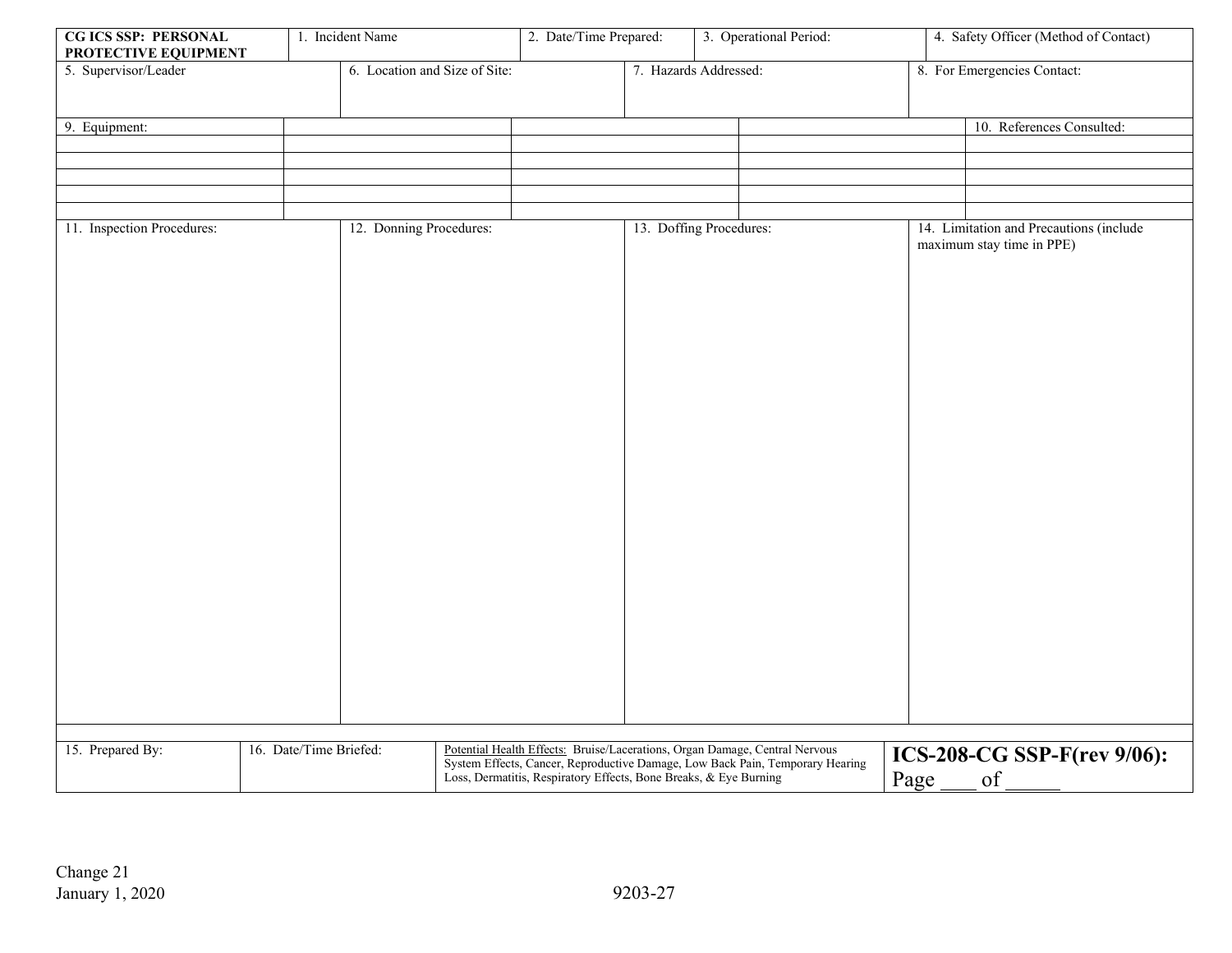| CG ICS SSP:<br><b>DECONTAMINATION</b>  |                        | 1. Incident Name                   |                                                                   | 2. Date/Time Prepared:                                                      |                       | 3. Operational Period:                                                        |  | 4. Safety Officer (Method of Contact) |
|----------------------------------------|------------------------|------------------------------------|-------------------------------------------------------------------|-----------------------------------------------------------------------------|-----------------------|-------------------------------------------------------------------------------|--|---------------------------------------|
| 5. Supervisor/Leader                   |                        | 6. Location and Size of Site:      |                                                                   |                                                                             | 7. Hazards Addressed: |                                                                               |  | 8. For Emergencies Contact:           |
| 9. Equipment:                          |                        |                                    |                                                                   |                                                                             |                       |                                                                               |  | 10. References Consulted:             |
|                                        |                        |                                    |                                                                   |                                                                             |                       |                                                                               |  |                                       |
|                                        |                        |                                    |                                                                   |                                                                             |                       |                                                                               |  |                                       |
| 11. Contamination Avoidance Practices: |                        | 12. Decon Diagram: $\Box$ Attached |                                                                   |                                                                             | □ Drawn Below         |                                                                               |  | 13. Decon Steps                       |
|                                        |                        |                                    |                                                                   |                                                                             |                       |                                                                               |  |                                       |
|                                        |                        |                                    |                                                                   |                                                                             |                       |                                                                               |  |                                       |
|                                        |                        |                                    |                                                                   |                                                                             |                       |                                                                               |  |                                       |
|                                        |                        |                                    |                                                                   |                                                                             |                       |                                                                               |  |                                       |
|                                        |                        |                                    |                                                                   |                                                                             |                       |                                                                               |  |                                       |
|                                        |                        |                                    |                                                                   |                                                                             |                       |                                                                               |  |                                       |
|                                        |                        |                                    |                                                                   |                                                                             |                       |                                                                               |  |                                       |
|                                        |                        |                                    |                                                                   |                                                                             |                       |                                                                               |  |                                       |
|                                        |                        |                                    |                                                                   |                                                                             |                       |                                                                               |  |                                       |
|                                        |                        |                                    |                                                                   |                                                                             |                       |                                                                               |  |                                       |
|                                        |                        |                                    |                                                                   |                                                                             |                       |                                                                               |  |                                       |
|                                        |                        |                                    |                                                                   |                                                                             |                       |                                                                               |  |                                       |
|                                        |                        |                                    |                                                                   |                                                                             |                       |                                                                               |  |                                       |
| 14. Prepared By:                       | 15. Date/Time Briefed: |                                    |                                                                   | Potential Health Effects: Bruise/Lacerations, Organ Damage, Central Nervous |                       | System Effects, Cancer, Reproductive Damage, Low Back Pain, Temporary Hearing |  | ICS-208-CG SSP-G(rev 9/06):           |
|                                        |                        |                                    | Loss, Dermatitis, Respiratory Effects, Bone Breaks, & Eye Burning |                                                                             |                       | of<br>Page                                                                    |  |                                       |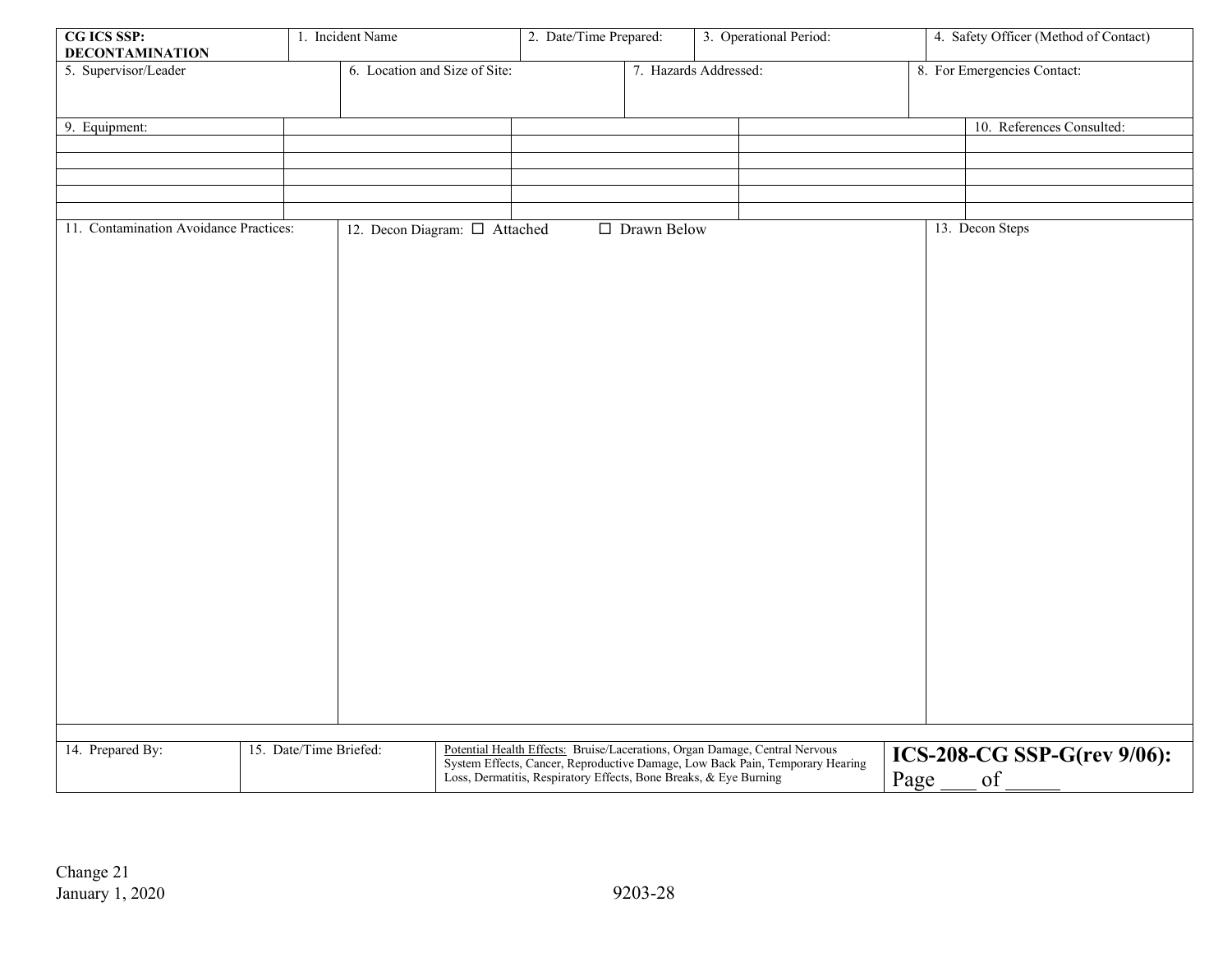| 4. Safety Officer (Method of Contact)<br>6. For Emergencies Contact:<br>7. Attachments:<br>5. Supervisor/Leader<br>8a. Job/Task Activity<br>8b. Hazards<br>8c. Deficiency<br>8d. Action Taken<br>8f. Signature of Supervisor/Leader<br>8e. Safety Plan<br>Amended? |
|--------------------------------------------------------------------------------------------------------------------------------------------------------------------------------------------------------------------------------------------------------------------|
|                                                                                                                                                                                                                                                                    |
|                                                                                                                                                                                                                                                                    |
|                                                                                                                                                                                                                                                                    |
|                                                                                                                                                                                                                                                                    |
|                                                                                                                                                                                                                                                                    |
|                                                                                                                                                                                                                                                                    |
|                                                                                                                                                                                                                                                                    |
|                                                                                                                                                                                                                                                                    |
|                                                                                                                                                                                                                                                                    |
|                                                                                                                                                                                                                                                                    |
|                                                                                                                                                                                                                                                                    |
|                                                                                                                                                                                                                                                                    |
|                                                                                                                                                                                                                                                                    |
|                                                                                                                                                                                                                                                                    |
|                                                                                                                                                                                                                                                                    |
|                                                                                                                                                                                                                                                                    |
|                                                                                                                                                                                                                                                                    |
|                                                                                                                                                                                                                                                                    |
|                                                                                                                                                                                                                                                                    |
|                                                                                                                                                                                                                                                                    |
|                                                                                                                                                                                                                                                                    |
|                                                                                                                                                                                                                                                                    |
|                                                                                                                                                                                                                                                                    |
|                                                                                                                                                                                                                                                                    |
|                                                                                                                                                                                                                                                                    |
|                                                                                                                                                                                                                                                                    |
|                                                                                                                                                                                                                                                                    |
|                                                                                                                                                                                                                                                                    |
|                                                                                                                                                                                                                                                                    |
|                                                                                                                                                                                                                                                                    |
|                                                                                                                                                                                                                                                                    |
|                                                                                                                                                                                                                                                                    |
|                                                                                                                                                                                                                                                                    |
|                                                                                                                                                                                                                                                                    |
| 9. Prepared By:<br>10. Date/Time Briefed:<br>HAZARD LIST: Physical/Safety, Toxic, Explosion/Fire, Oxygen,<br>ICS-208-CG SSP-G(rev 9/06):                                                                                                                           |
| Deficiency, Ionizing Radiation, Biological, Biomedical, Electrical, Heat<br>Page __ of<br>Stress, Cold Stress, Ergonomic, Noise, Cancer, Dermatitis, Drowning,                                                                                                     |
| Fatigue, Vehicle, & Diving                                                                                                                                                                                                                                         |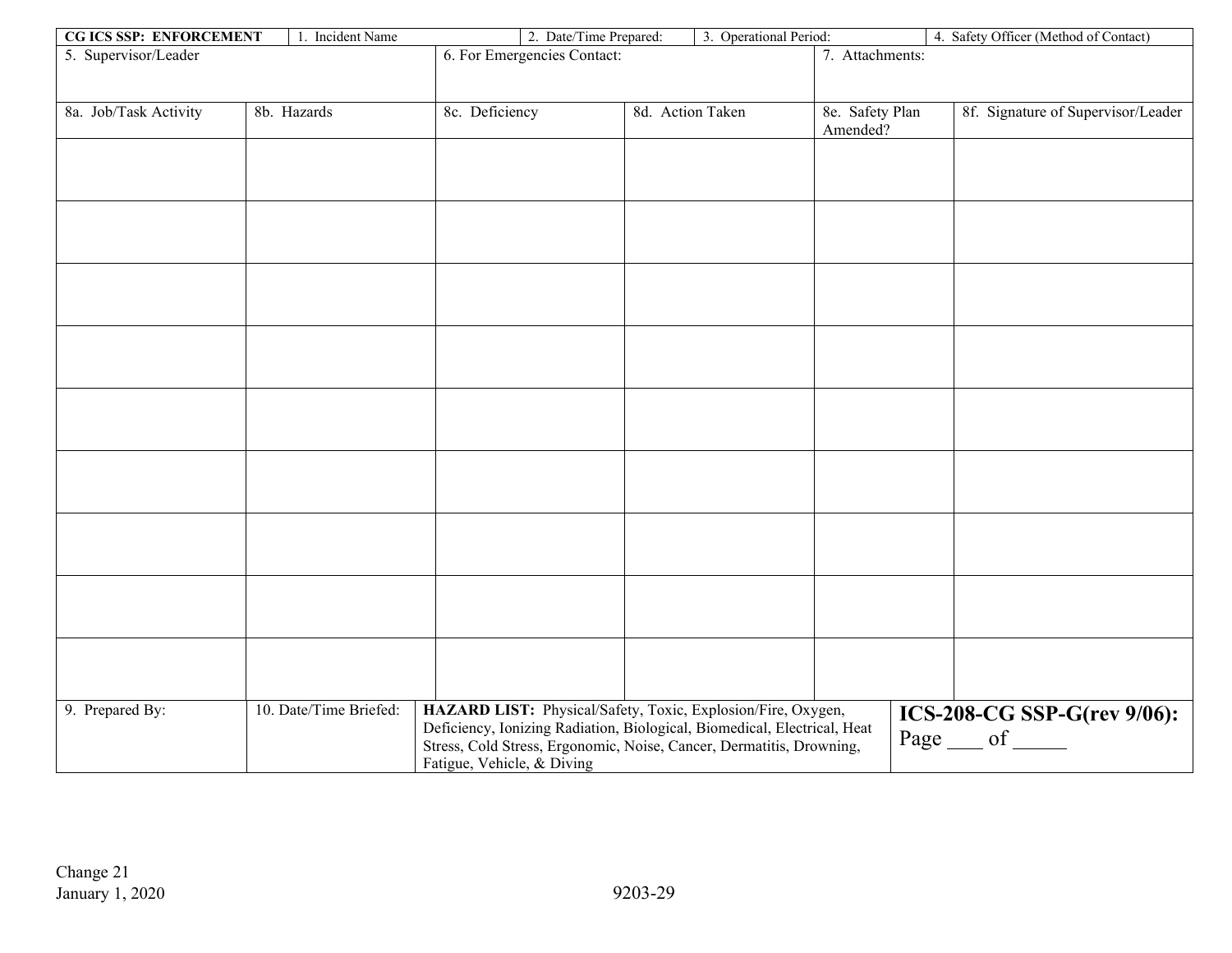| <b>CG ICS SSP WORKER</b><br><b>ACKNOWLEDGEMENT FORM</b>                                        | 1. Incident Name: |                  | 2. Site Location                                   |  |                   |                    |  |
|------------------------------------------------------------------------------------------------|-------------------|------------------|----------------------------------------------------|--|-------------------|--------------------|--|
|                                                                                                |                   |                  |                                                    |  |                   |                    |  |
| 4. Type of Briefing                                                                            |                   | 5. Presented By: |                                                    |  | 6. Date Presented | 7. Time Presented: |  |
| Safety Plan/Emergency Response Plan □                                                          |                   |                  |                                                    |  |                   |                    |  |
| Start Shift □<br>Pre-Entry $\Box$                                                              |                   |                  |                                                    |  |                   |                    |  |
| End of Shift $\square$<br>Exit $\square$                                                       |                   |                  |                                                    |  |                   |                    |  |
| Specify Other:                                                                                 |                   |                  |                                                    |  |                   |                    |  |
| 8a. Worker Name (Print)                                                                        |                   | 8b. Signature *  |                                                    |  | 8c. Date          | 8d. Time           |  |
|                                                                                                |                   |                  |                                                    |  |                   |                    |  |
|                                                                                                |                   |                  |                                                    |  |                   |                    |  |
|                                                                                                |                   |                  |                                                    |  |                   |                    |  |
|                                                                                                |                   |                  |                                                    |  |                   |                    |  |
|                                                                                                |                   |                  |                                                    |  |                   |                    |  |
|                                                                                                |                   |                  |                                                    |  |                   |                    |  |
|                                                                                                |                   |                  |                                                    |  |                   |                    |  |
|                                                                                                |                   |                  |                                                    |  |                   |                    |  |
|                                                                                                |                   |                  |                                                    |  |                   |                    |  |
|                                                                                                |                   |                  |                                                    |  |                   |                    |  |
|                                                                                                |                   |                  |                                                    |  |                   |                    |  |
|                                                                                                |                   |                  |                                                    |  |                   |                    |  |
|                                                                                                |                   |                  |                                                    |  |                   |                    |  |
|                                                                                                |                   |                  |                                                    |  |                   |                    |  |
|                                                                                                |                   |                  |                                                    |  |                   |                    |  |
|                                                                                                |                   |                  |                                                    |  |                   |                    |  |
|                                                                                                |                   |                  |                                                    |  |                   |                    |  |
|                                                                                                |                   |                  |                                                    |  |                   |                    |  |
|                                                                                                |                   |                  |                                                    |  |                   |                    |  |
|                                                                                                |                   |                  |                                                    |  |                   |                    |  |
|                                                                                                |                   |                  |                                                    |  |                   |                    |  |
|                                                                                                |                   |                  |                                                    |  |                   |                    |  |
|                                                                                                |                   |                  |                                                    |  |                   |                    |  |
| * By signing this document, I am stating that I have read and fully understand the plan and/or |                   |                  | ICS-208-CG SSP-I(rev 9/06): Worker Acknowledgement |  |                   |                    |  |
| information provided to me.                                                                    |                   |                  |                                                    |  |                   | of<br>Page         |  |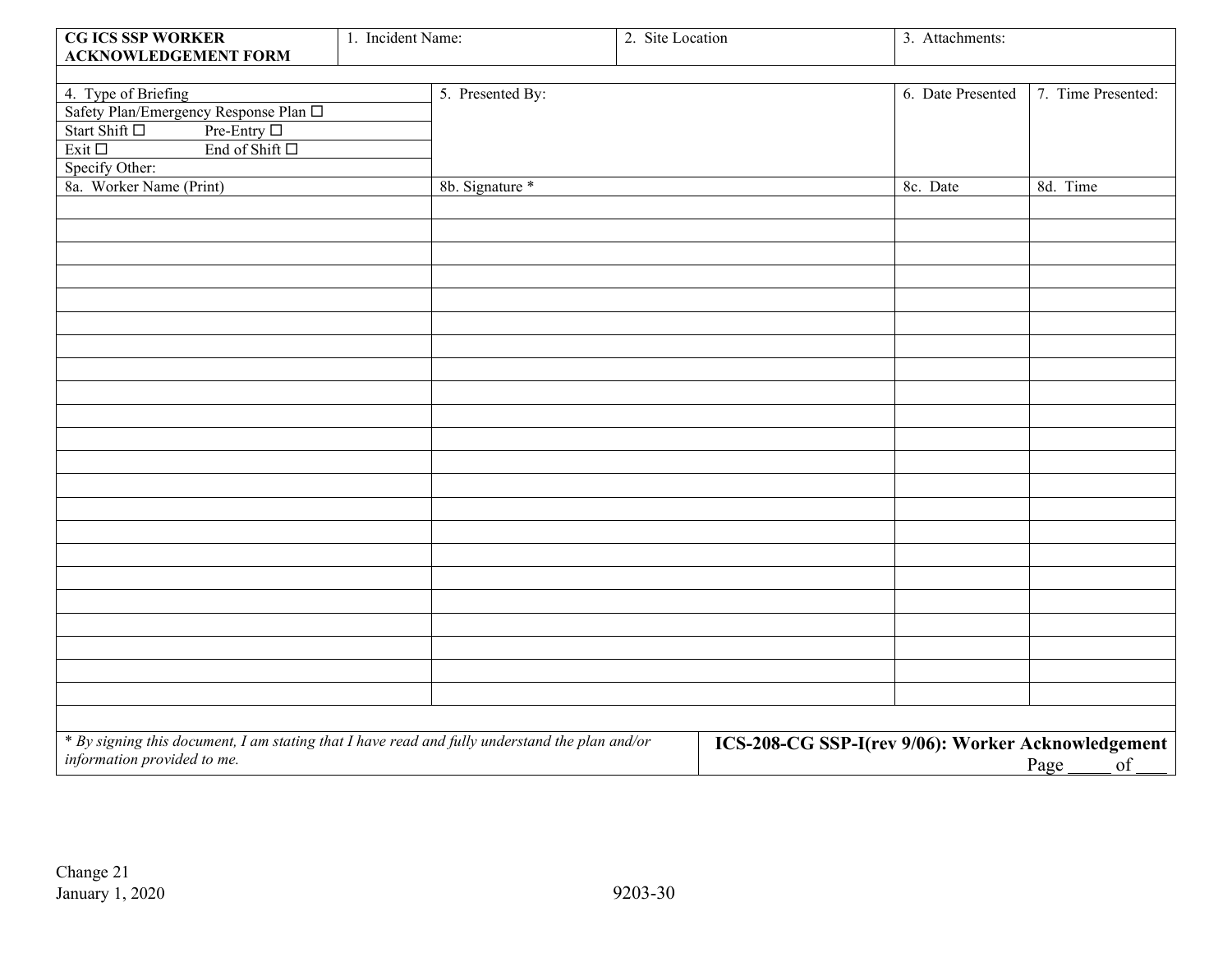| CG ICS SSP:                   |                                                         | 1. Incident Name:                                                            | 2. Date/Time Prepared:    |                   | 3. Operational Period. |           | 4. Site Supervisor/Leader        | 5. Location of Site |
|-------------------------------|---------------------------------------------------------|------------------------------------------------------------------------------|---------------------------|-------------------|------------------------|-----------|----------------------------------|---------------------|
| <b>Emergency Safety &amp;</b> |                                                         |                                                                              |                           |                   |                        |           |                                  |                     |
| Response Plan 1910.120        |                                                         |                                                                              |                           |                   |                        |           |                                  |                     |
| <b>Compliance Checklist</b>   |                                                         |                                                                              |                           |                   |                        |           |                                  |                     |
| (Form A)                      |                                                         |                                                                              |                           |                   |                        |           |                                  |                     |
| 6a. Cite: 1910.120            |                                                         | 6b. Requirements (sections that duplicate or explain are omitted)            |                           |                   | 6c. ICS Form           | 6d. Check | 5e. Comments                     |                     |
| (q)(1)                        |                                                         | Is the plan in writing?                                                      |                           | SSP-A             | □                      |           |                                  |                     |
|                               |                                                         | $(1)$ Is the plan available for inspection by employees?                     |                           |                   | N/A                    | $\Box$    | Performance based.               |                     |
| (q)(2)(i)                     |                                                         | Doe the plan address pre-emergency planning and coordination?                |                           |                   | SSP-A                  | $\Box$    |                                  |                     |
| (ii)                          |                                                         | Does it address personnel roles?                                             |                           |                   | SSP-A                  | $\Box$    |                                  |                     |
| (ii)                          |                                                         | Does it address lines of authority?                                          |                           |                   | SSP-A                  | $\Box$    |                                  |                     |
| (ii)                          |                                                         | Does it address communications?                                              |                           |                   | SSP-A                  | $\Box$    |                                  |                     |
| (iii)                         |                                                         | Does it address emergency recognition?                                       |                           |                   | SSP-A                  | $\Box$    |                                  |                     |
| (iii)                         |                                                         | Does it address emergency prevention?                                        |                           |                   | SSPA-A                 | $\Box$    |                                  |                     |
| (iv)                          |                                                         | Does it identify safe distances?                                             |                           |                   | SSP-A                  | $\Box$    |                                  |                     |
| (iv)                          |                                                         | Does it address places of refuge?                                            |                           |                   | SSP-A                  | $\Box$    |                                  |                     |
| (v)                           |                                                         | Does it address site security and control?                                   |                           |                   | SSP-A                  | $\Box$    |                                  |                     |
| $(v_i)$                       |                                                         | Does it identify evacuation routes?                                          |                           |                   | SSP-A                  | $\Box$    |                                  |                     |
| $(v_i)$                       |                                                         | Does it identify evacuation procedures?                                      |                           |                   | SSP-A                  | $\Box$    |                                  |                     |
| (vii)                         |                                                         | Does it address decontamination?                                             |                           |                   | SSP-A                  | $\Box$    |                                  |                     |
| (viii)                        |                                                         | Does it address medical treatment and first aid?                             |                           |                   | SSP-A                  | $\Box$    |                                  |                     |
| (ix)                          |                                                         | Does it address emergency alerting procedures?                               |                           |                   | SSP-A                  | $\Box$    |                                  |                     |
| (ix)                          |                                                         | Does it address emergency response procedures?                               |                           |                   | SSP-A                  | $\Box$    |                                  |                     |
| (x)                           |                                                         | Was the response critiqued?                                                  |                           |                   | SSP-A                  | $\Box$    | Performance based                |                     |
| $(x_i)$                       |                                                         | Does it identify Personal Protective Equipment?                              |                           |                   | SSP-A                  | $\Box$    |                                  |                     |
|                               |                                                         | $(x_i)$ Does it identify emergency equipment?                                |                           |                   | SSP-A                  | $\Box$    |                                  |                     |
|                               |                                                         | $(q)(3)(ii)$ All the hazardous substances identified to the extent possible? |                           |                   | N/A                    | $\Box$    | Performance Based                |                     |
| (ii)                          |                                                         | All the hazardous conditions identified to the extent possible?              |                           |                   | N/A                    | $\Box$    | Performance Based                |                     |
| (ii)                          |                                                         | Was site analysis addressed?                                                 |                           |                   | N/A                    | $\Box$    | Performance Based                |                     |
| (ii)                          |                                                         | Were engineering controls addressed?                                         |                           |                   | N/A                    | $\Box$    | Performance Based                |                     |
| (ii)                          |                                                         | Were exposure limits addressed?                                              |                           |                   | N/A                    | □         | Performance Based                |                     |
| (ii)                          |                                                         | Were hazardous substance handling procedures addressed?                      |                           |                   | N/A                    | $\Box$    | Performance Based                |                     |
| $(iii)$                       |                                                         | Is the PPE appropriate for the hazards identified?                           |                           |                   | N/A                    | $\Box$    | Performance Based                |                     |
| (iv)                          |                                                         | Is respiratory protection worn when inhalation hazards are present?          |                           |                   | N/A                    | $\Box$    | Performance Based                |                     |
| (v)                           |                                                         | Is the buddy system used in the hazard zone?                                 |                           |                   | N/A                    | $\Box$    | Performance Based                |                     |
|                               |                                                         | (vi) Are backup personnel on standby?                                        |                           |                   | N/A                    | $\Box$    | Performance Based                |                     |
|                               |                                                         | $(vi)$ Are advanced first aid support personnel standing by?                 |                           |                   | N/A                    | $\Box$    | Performance Based                |                     |
| (vii)                         |                                                         | Has the ICS designated safety official been identified?                      | $\overline{\text{SSP-A}}$ | $\Box$            |                        |           |                                  |                     |
| (vii)                         |                                                         | Has the Safety Official evaluated the hazards?                               | N/A                       | $\Box$            | Performance Based      |           |                                  |                     |
| (viii)                        |                                                         | Can the Safety Official communicate with IC immediately?                     | N/A                       | $\Box$            | Performance Based      |           |                                  |                     |
| (ix)                          | Are appropriate decontamination procedures implemented? | N/A                                                                          | $\Box$                    | Performance Based |                        |           |                                  |                     |
|                               |                                                         |                                                                              |                           |                   |                        |           | ICS-208-CG SSP-J (rev 9/06) Page | of                  |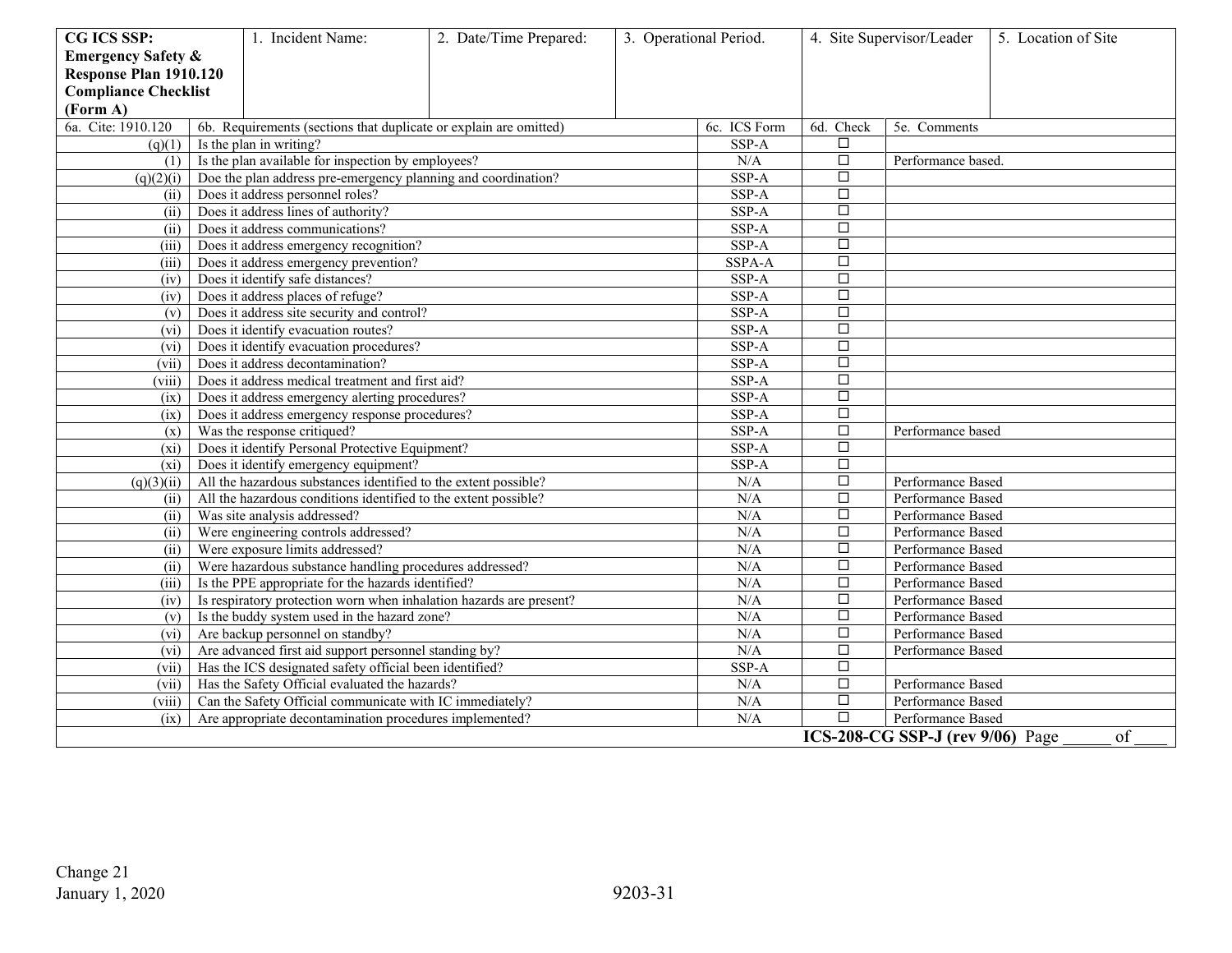| CG ICS SSP: 1910.120    | 1. Incident Name:                                                                            | 2. Date/Time Prepared: |             | 3. Operational Period. |                   | 4. Site Supervisor/Leader                                          | 5. Location of Site |  |
|-------------------------|----------------------------------------------------------------------------------------------|------------------------|-------------|------------------------|-------------------|--------------------------------------------------------------------|---------------------|--|
| <b>COMPLIANCE</b>       |                                                                                              |                        |             |                        |                   |                                                                    |                     |  |
| <b>CHECKLIST Form B</b> |                                                                                              |                        |             |                        |                   |                                                                    |                     |  |
| 6a. Cite: 1910.120      | 6b. Requirements (sections that duplicate or explain are omitted)<br>Organization Structure? |                        |             | 6c. ICS Form<br>203    | 6d. Check<br>□    | 5e. Comments                                                       |                     |  |
| (b)(1)(ii)(A)           | Comprehensive Workplan?                                                                      |                        |             | <b>IAP</b>             | $\Box$            | <b>Incident Action Plan</b>                                        |                     |  |
| (B)                     | Site Safety Plan?                                                                            |                        |             | SSP-B                  | □                 |                                                                    |                     |  |
| (C)                     | Safety and health training program?                                                          |                        |             | N/A                    | □                 | Responsibility of each employer                                    |                     |  |
| (D)<br>(E)              | Medical surveillance program?                                                                |                        | N/A         | $\Box$                 |                   |                                                                    |                     |  |
| (F)                     | Employer SOPs?                                                                               |                        |             | N/A                    | $\Box$            | Responsibility of each employer<br>Responsibility of each employer |                     |  |
| (G)                     | Written program related to site activities?                                                  |                        |             | N/A                    | □                 |                                                                    |                     |  |
|                         | Site excavation meets shored or slope requirements in 1926?                                  |                        |             | N/A                    | □                 |                                                                    |                     |  |
| (b)(1)(iii)             | $(b)(2)(i)(D)$ Lines of communication?                                                       |                        |             | 201 203 205            | $\Box$            |                                                                    |                     |  |
|                         | Training addressed?                                                                          |                        |             | N/A                    | $\overline{\Box}$ |                                                                    |                     |  |
| (b)3(iv)                | Information and medical monitoring addressed?                                                |                        |             | N/A                    | $\Box$            | Responsibility of each employer<br>Responsibility of each employer |                     |  |
| $(v)$ - $(vi)$          | Site Safety Plan kept on site?                                                               |                        |             | N/A                    | $\Box$            |                                                                    |                     |  |
| (b)4(i)                 | Safety and health hazard analysis conducted?                                                 |                        |             |                        | □                 |                                                                    |                     |  |
| (ii)(A)                 |                                                                                              |                        |             | N/A                    |                   |                                                                    |                     |  |
| (B)                     | Properly trained employees assigned to the right jobs?                                       |                        |             | N/A<br>SSP-F           | $\Box$            |                                                                    |                     |  |
| (C)                     | Personnel Protective Equipment issues addressed?                                             |                        |             |                        | $\Box$<br>$\Box$  |                                                                    |                     |  |
| (E)                     | Frequency and types of air monitoring addressed?                                             |                        |             | SSP-E<br>$SSP-B$       |                   |                                                                    |                     |  |
| (F)                     | Site control measures in place?                                                              |                        |             |                        | $\Box$            |                                                                    |                     |  |
| (G)                     | Decontamination procedures in place?                                                         |                        |             | SSP-G                  | □                 |                                                                    |                     |  |
| (H)                     | Emergency Response Plan in place?                                                            |                        |             | SSP-D                  | $\Box$            |                                                                    |                     |  |
| (1)                     | Confined space entry procedures?                                                             |                        |             | $SSP-B$                | $\Box$            |                                                                    |                     |  |
| (J)                     | Spill containment program?                                                                   |                        |             | SSP-B                  | $\Box$            |                                                                    |                     |  |
| (iii)                   | Pre-entry briefings conducted?                                                               |                        |             | SSP-I                  | □                 |                                                                    |                     |  |
| (iv)                    | Site Safety Plan effectiveness evaluated?                                                    |                        |             | SSP-H                  | $\Box$            |                                                                    |                     |  |
| (c)(1)                  | Site characterization done?                                                                  |                        |             | N/A                    | $\overline{\Box}$ |                                                                    |                     |  |
| (c)(2)                  | Preliminary evaluation done by qualified person?                                             |                        |             | N/A                    | $\Box$            |                                                                    |                     |  |
| (c)(3)                  | Hazard identification performed?                                                             |                        |             | SSP-B                  | $\Box$            |                                                                    |                     |  |
| (c)(4)(i)               | Location and size of site identified?                                                        |                        |             | $SSP-B$                | $\Box$            |                                                                    |                     |  |
| (ii)                    | Response activities, job task identified?                                                    |                        |             | SSP-B                  | $\Box$            |                                                                    |                     |  |
| (iii)                   | Duration of tasks identified?                                                                |                        |             | $SSP-B$                | $\Box$            |                                                                    |                     |  |
| (iv)                    | Site topography and accessibility identified?                                                |                        |             | SSP-C                  | $\Box$            |                                                                    |                     |  |
| (v)                     | Health and safety hazards addressed?                                                         |                        |             | SSP-B                  | $\Box$            |                                                                    |                     |  |
| (vi)                    | Dispersion pathways addressed?                                                               |                        |             | SSP-B                  | $\Box$            |                                                                    |                     |  |
| (vii)                   | Status and capabilities of medical emergency response teams?                                 |                        | 206         | $\Box$                 |                   |                                                                    |                     |  |
| (c)(5)(i)(iv)           | Chemical protective clothing addressed and properly selected?                                |                        | $SSP-F$     | $\Box$                 |                   |                                                                    |                     |  |
| (ii)                    | Respiratory protection addressed?                                                            |                        | SSP-B and F | $\Box$                 |                   |                                                                    |                     |  |
| (iii)                   | Level B used for unknowns?                                                                   |                        |             | N/A                    | $\Box$            |                                                                    |                     |  |
|                         |                                                                                              |                        |             |                        |                   | ICS-208-CG SSP-K (rev $9/06$ ) Page                                | of                  |  |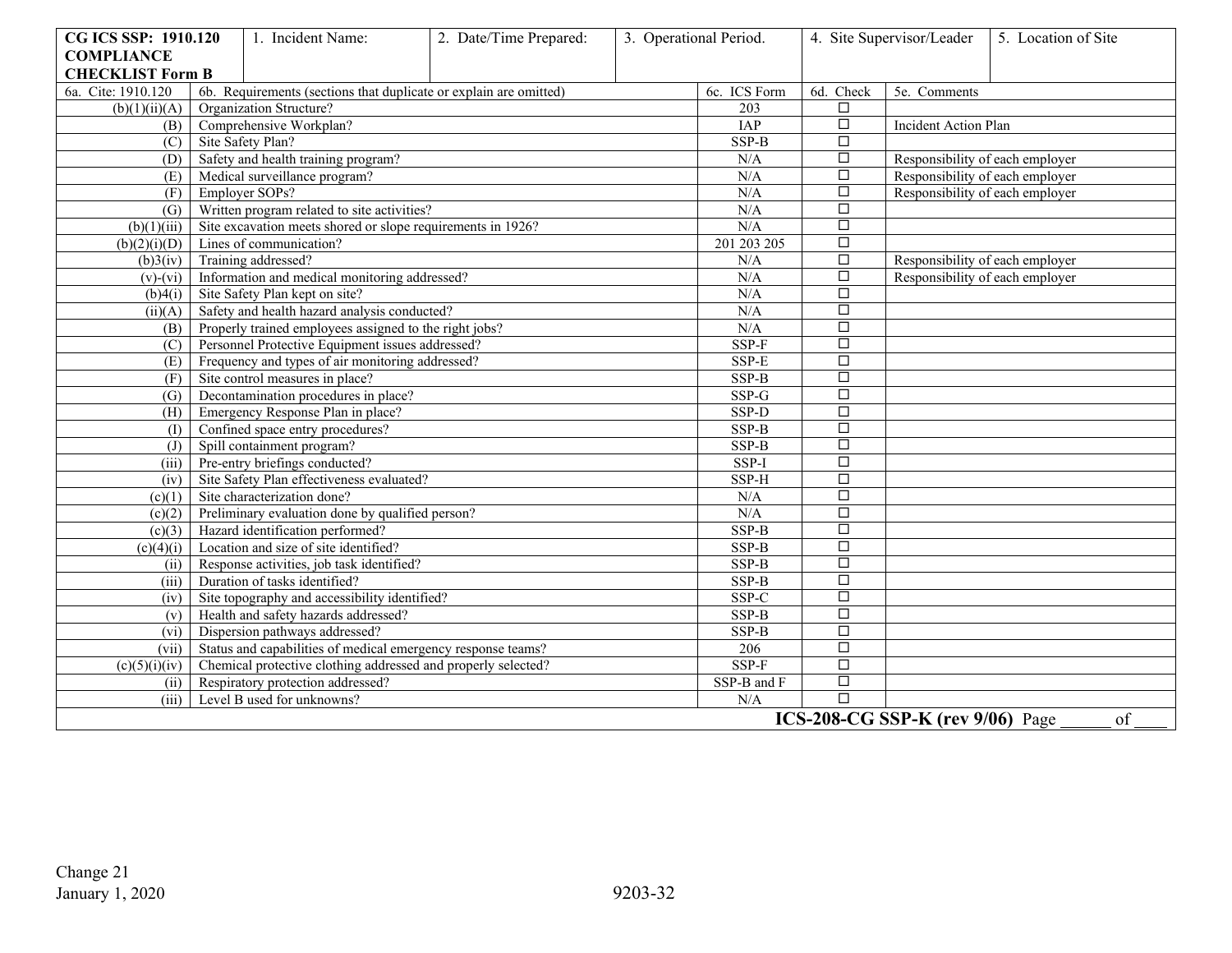| CG ICS SSP: 1910.120          | 1. Incident Name:                                                 | 2. Date/Time Prepared: |                   | 3. Operational Period. | 4. Site Supervisor/Leader  |                                         | 5. Location of Site |
|-------------------------------|-------------------------------------------------------------------|------------------------|-------------------|------------------------|----------------------------|-----------------------------------------|---------------------|
| <b>COMPLIANCE</b>             |                                                                   |                        |                   |                        |                            |                                         |                     |
| <b>CHECKLIST Form B cont.</b> |                                                                   |                        |                   |                        |                            |                                         |                     |
| 6a. Cite: 1910.120            | 6b. Requirements (sections that duplicate or explain are omitted) |                        |                   | 6c. ICS Form           | 6d. Check                  | 5e. Comments                            |                     |
| (c)(6)(i)                     | Monitoring for ionization conducted?                              |                        |                   | SSP-E                  | $\Box$                     |                                         |                     |
| (ii)                          | Monitoring conducted for IDLH conditions?                         |                        |                   | SSP-E                  | $\Box$                     |                                         |                     |
| (iii)                         | Personnel looking out for dangers of IDLH environments?           |                        |                   | N/A                    | $\Box$                     |                                         |                     |
| (iv)                          | Ongoing air monitoring program in place?                          |                        | SSP-E             | $\Box$                 |                            |                                         |                     |
| (c)(7)                        | Employees informed of potential hazard occurrence?                |                        | SSP-B             | $\Box$                 |                            |                                         |                     |
| (c)(8)                        | Properties of each chemical made aware to employees?              |                        |                   | $SSP-B$                | $\Box$                     |                                         |                     |
| (d)(1)                        | Appropriate site control procedures in place?                     |                        |                   | IAP, SSP-B             | $\overline{\Box}$          |                                         |                     |
| (d)(2)                        | Site control program developed during planning stages?            |                        |                   | IAP, SSP-B             | $\overline{\square}$       |                                         |                     |
| (d)(3)                        | Site map, work zones, alarms, communications addressed?           |                        |                   | IAP, SSP-B             | $\overline{\Box}$          |                                         |                     |
| (g)(1)(i)                     | Engineering, admin controls considered?                           |                        | SSP-B             | $\Box$                 |                            |                                         |                     |
| (iii)                         | Personnel not rotated to reduce exposures?                        |                        | N/A               | $\overline{\Box}$      |                            |                                         |                     |
| (g)(5)(i)                     | PPE selection criteria part of employer's program?                |                        | N/A               | $\Box$                 | Responsibility of employer |                                         |                     |
| (ii)                          | PPE use and limitations identified?                               |                        |                   | SSP-F                  | $\Box$                     |                                         |                     |
| (iii)                         | Work mission duration identified?                                 |                        | SSP-F             | $\Box$                 |                            |                                         |                     |
| (iv)                          | PPE properly maintained and stored?                               |                        |                   | N/A                    | $\Box$                     | Responsibility of employer              |                     |
| $(v_i)$                       | Are employees properly trained and fitted with PPE?               |                        |                   | N/A                    | $\Box$                     | Responsibility of employer              |                     |
| (vii)                         | Are donning and doffing procedures identified?                    |                        |                   | $SSP-F$                | $\Box$                     |                                         |                     |
| (viii)                        | Are inspection procedures properly identified?                    |                        |                   | SSP-F                  | $\Box$                     |                                         |                     |
| (ix)                          | Is PPE evaluation program in place?                               |                        |                   | SSP-F                  | $\Box$                     |                                         |                     |
| (h)(3)                        | Periodic monitoring conducted?                                    |                        |                   | SSP-E                  | $\overline{\Box}$          |                                         |                     |
| (k)(2)(i)                     | Have decontamination procedures been established?                 |                        |                   | $SSP-G$                | $\overline{\square}$       |                                         |                     |
| (ii)                          | Are procedures in place for contamination avoidance?              |                        |                   | SSP-G                  | $\Box$                     |                                         |                     |
| (iii)                         | Is personal clothing properly deconned prior to leaving the site? |                        |                   | $SSP-G$                | $\overline{\Box}$          |                                         |                     |
| (iv)                          | Are decontamination deficiencies identified and corrected?        |                        |                   | SSP-H                  | $\overline{\square}$       |                                         |                     |
| (k)(3)                        | Are decontamination lines in the proper location?                 |                        |                   | SSP-C                  | $\overline{\Box}$          |                                         |                     |
| (k)(4)                        | Are solutions/equipment used in decon properly disposed of?       |                        |                   | N/A                    | $\Box$                     |                                         |                     |
| (k)(6)                        | Is protective clothing and equipment properly secured?            |                        |                   | N/A                    | $\overline{\Box}$          |                                         |                     |
| (k)(7)                        | If cleaning facilities are used, are they aware of the hazards?   |                        |                   | N/A                    | $\Box$                     |                                         |                     |
| (k)(8)                        | Have showers and change rooms been provided, if necessary?        |                        |                   | N/A                    | $\Box$                     |                                         |                     |
| (1)(1)(iii)                   | Are provisions for reporting emergencies identified?              |                        |                   | SSP-D                  | $\Box$                     |                                         |                     |
| (iv)                          | Are safe distances and places of refuge identified?               |                        |                   | SSP-B and C            | $\Box$                     |                                         |                     |
| (v)                           | Site security and control addressed in emergencies?               |                        |                   | SSP-D                  | $\Box$                     |                                         |                     |
| $(v_i)$                       | Evacuation routes and procedures identified?                      |                        |                   | SSP-D                  | $\Box$                     |                                         |                     |
| (vii)                         | Emergency decontamination procedures developed?                   | SSP-D                  | $\Box$            |                        |                            |                                         |                     |
| (ix)                          | Emergency alerting and response procedures identified?            | SSP-D                  | $\overline{\Box}$ |                        |                            |                                         |                     |
| (x)                           | Response teams critiqued and follow-up performed?                 | SSP-H                  | $\overline{\Box}$ |                        |                            |                                         |                     |
| $(x_i)$                       | Emergency PPE and equipment available?                            |                        |                   | SSP-D                  | П                          |                                         |                     |
|                               |                                                                   |                        |                   |                        |                            | ICS-208-CG SSP-K (rev 9/06) Page 2 Page | of                  |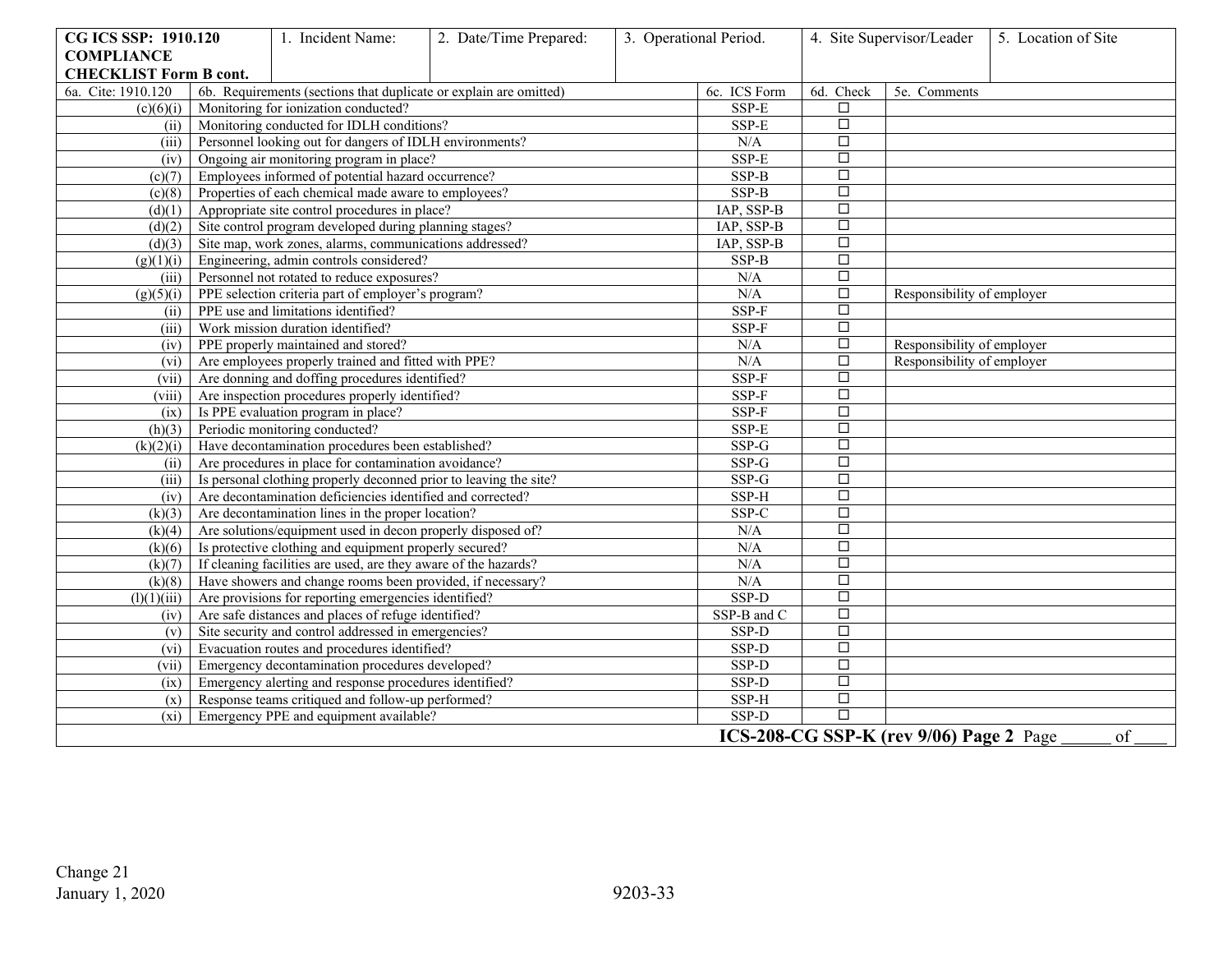| CG ICS SSP: 1910.120          | Incident Name:                                                    | 2. Date/Time Prepared: | 3. Operational Period. |              |           | 4. Site Supervisor/Leader               | 5. Location of Site |
|-------------------------------|-------------------------------------------------------------------|------------------------|------------------------|--------------|-----------|-----------------------------------------|---------------------|
| <b>COMPLIANCE</b>             |                                                                   |                        |                        |              |           |                                         |                     |
| <b>CHECKLIST Form B cont.</b> |                                                                   |                        |                        |              |           |                                         |                     |
| 6a. Cite:                     | 6b. Requirements (sections that duplicate or explain are omitted) |                        |                        | 6c. ICS Form | 6d. Check | 5e. Comments                            |                     |
| 1910.120(1)(3)(i)             | Emergency notification procedures identified?                     |                        |                        | SSP-D        | □         |                                         |                     |
| (ii)                          | Emergency response plan separate from Site Safety Plan?           |                        |                        | SSP-D        | $\Box$    |                                         |                     |
| (iii)                         | Emergency response plan compatible with other plans?              |                        |                        | SSP-D        | $\Box$    |                                         |                     |
| (iv)                          | Emergency response plan rehearsed regularly?                      |                        |                        | SSP-D        | □         |                                         |                     |
| (v)                           | Emergency response plan maintained and kept current?              |                        |                        | SSP-H        | $\Box$    |                                         |                     |
| $1910.165$ (b)(2)             | Can alarms be seen/heard above ambient light and noise levels?    |                        |                        | N/A          | $\Box$    |                                         |                     |
| (b)(3)                        | Are alarms distinct and recognizable?                             |                        |                        | N/A          | $\Box$    |                                         |                     |
| (b)(4)                        | Are employees aware of the alarms and are they accessible?        |                        |                        | SSP-D        | $\Box$    |                                         |                     |
| (b)(5)                        | Are emergency phone numbers and radio frequencies clearly posted? |                        |                        | 206          | $\Box$    |                                         |                     |
| (b)(6)                        | Signaling devised in place where there are ten or more workers?   |                        |                        | <b>IAP</b>   | $\Box$    |                                         |                     |
| (c)(1)                        | Are alarms like steam whistles and air horns being used?          |                        |                        | <b>JAP</b>   | $\Box$    |                                         |                     |
| (d)(3)                        | Are backup alarms available?                                      |                        |                        | <b>JAP</b>   | $\Box$    |                                         |                     |
| (m)                           | Are areas adequately illuminated?                                 |                        |                        | <b>JAP</b>   | □         |                                         |                     |
| (n)(1)(i)                     | Is an adequate supply of potable water available?                 |                        |                        | <b>JAP</b>   | $\Box$    |                                         |                     |
| (ii)                          | Are drinking water containers equipped with a tap?                |                        |                        | <b>IAP</b>   | $\Box$    |                                         |                     |
| (iii)                         | Are drinking water containers clearly marked?                     |                        |                        | <b>JAP</b>   | $\Box$    |                                         |                     |
| (iv)                          | Is a drinking cup receptacle available and clearly marked?        |                        |                        | <b>IAP</b>   | $\Box$    |                                         |                     |
| (n)(2)(i)                     | Are non-potable water containers clearly marked?                  |                        |                        | <b>JAP</b>   | □         |                                         |                     |
| (n)(3)(i)                     | Are there sufficient toilets available?                           |                        |                        | <b>IAP</b>   | $\Box$    |                                         |                     |
| (n)(4)                        | Have food handling issues been addressed?                         |                        | <b>IAP</b>             | $\Box$       |           |                                         |                     |
| (n)(6)                        | Have adequate wash facilities been provided outside hazard zones? |                        | <b>IAP</b>             | $\Box$       |           |                                         |                     |
| (n)(7)                        | If response is greater than 6 months, have showers been provided? |                        |                        | <b>IAP</b>   | $\Box$    |                                         |                     |
| 7. Prepared by:               |                                                                   |                        |                        |              |           | ICS-208-CG SSP-K (rev 9/06) Page 3 Page | of                  |